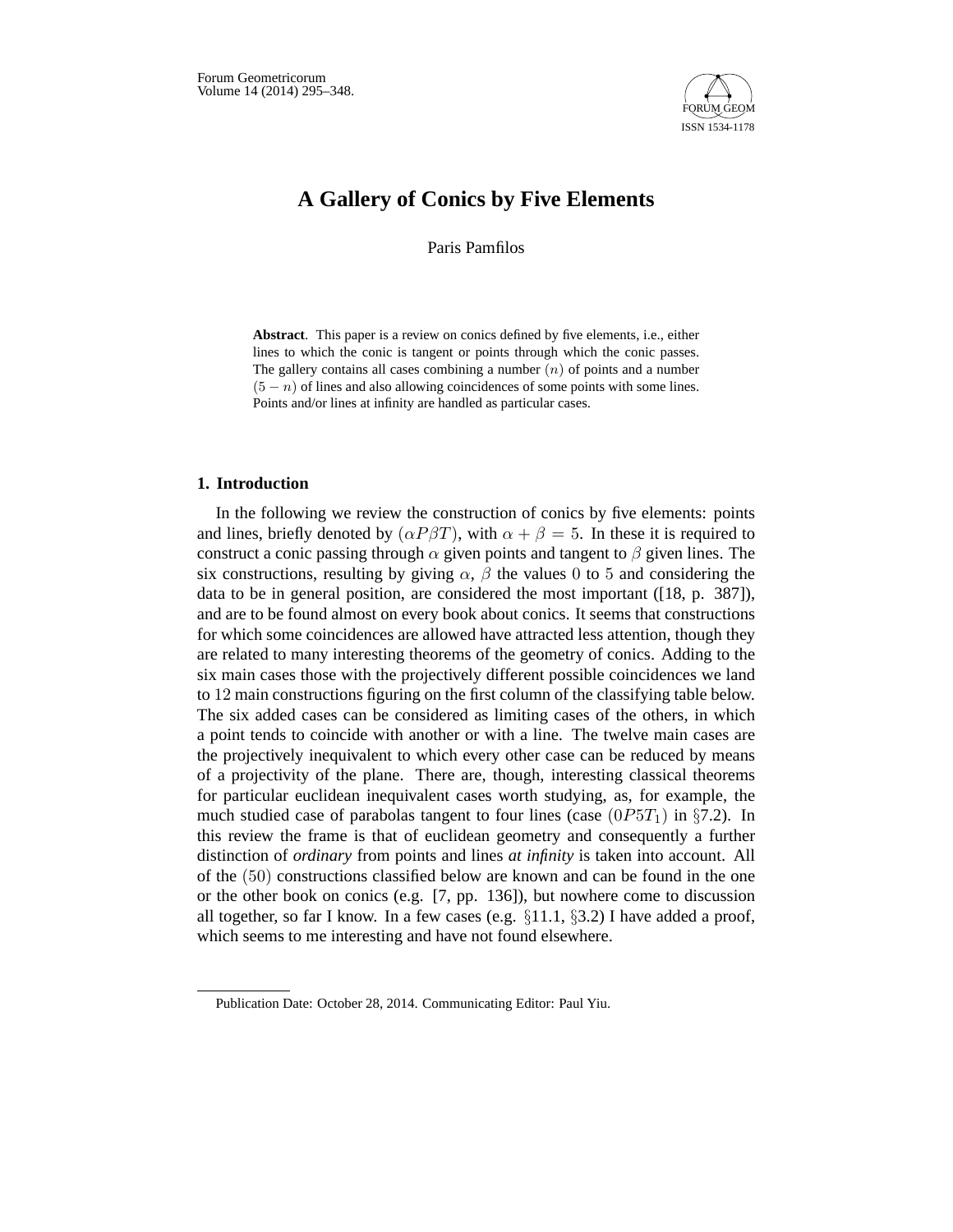|                | 1          | 2              | 3               | 4                 | 5               | 6            |
|----------------|------------|----------------|-----------------|-------------------|-----------------|--------------|
| $\overline{2}$ | (5P0T)     | $(5P_10T)$     | $(5P_20T)$      |                   |                 |              |
| 3              | (4P1T)     | $(4P1T_1)$     | $(4P_11T)$      | $(4P_21T)$        |                 |              |
| 4              | (3P2T)     | $(3P2T_1)$     | $(3P_12T)$      | $(3P_22T)$        |                 |              |
| 5              | (2P3T)     | $(2P3T_1)$     | $(2P_13T)$      | $(2P_23T)$        |                 |              |
| 6              | (1P4T)     | $(1P4T_1)$     | $(1P_14T)$      |                   |                 |              |
| 7              | (0P5T)     | $(0P5T_1)$     |                 |                   |                 |              |
| 8              | $(4P1T)_1$ | $(4P_11T_1)$   | $(4P_11T)_1$    | $(4P_11T)_i$      | $(4P_21T)_1$    | $(4P_21T)_i$ |
| 9              | $(3P2T)_1$ | $(3P2T_1)_1$   | $(3P_12T_1)$    | $(3P_12T)_i$      | $(3P_22T)_1$    | $(3P_22T)_i$ |
| 10             | $(3P2T)_2$ | $(3P_12T_1)_1$ | $(3P_12T)_{1i}$ | $(3P_{2}2T)_{2i}$ |                 |              |
| 11             | $(2P3T)_1$ | $(2P3T_1)_1$   | $(2P_13T_1)$    | $(2P_13T)_i$      | $(2P_23T)_i$    |              |
| 12             | $(2P3T)_2$ | $(2P3T_1)_2$   | $(2P_13T_1)_1$  | $(2P_13T)_{1i}$   | $(2P_23T)_{2i}$ |              |
| 13             | $(1P4T)_1$ | $(1P4T_1)_1$   | $(1P_14T_1)$    | $(1P_14T)_i$      |                 |              |
|                |            |                |                 |                   |                 |              |

The above table serves as the table of contents of this paper, the row labels are the section numbers and the column labels the subsection numbers. The column with label 1 lists the symbols of the twelve projectively inequivalent cases. Each row of the table comprises the cases, which are projectively equivalent to the one of the first column. The notation used is a slight modification of the one introduced by Chasles ([3, p. 304]). The symbol  $P_n$  means that n of the given points are at infinity and  $T_1$  means that one of the tangent lines is the line at infinity, later meaning that the conic, to be constructed, is a parabola. The indices, which adhere to the right parenthesis are optional. When absent, it means that the configuration is in *general position*, i.e. none of the ordinary points is coincident with an ordinary line. When present it means that one or two of the points are correspondingly coincident with one or two tangents. The indices i,  $2i$  mean that one/two ordinary lines are correspondingly coincident with one/two points at infinity. The index 1i means that an ordinary point coincides with a line and also a point at infinity coincides with the point at infinity of an ordinary line.

Except for the coincidence suggested by the corresponding symbol, the other data are assumed to be in general positions in the projective sense. For example, the symbol  $(3P_12T)_i$  stands for the construction of a hyperbola given two points, an asymptote and a tangent. These four elements are assumed in general position, implying that no further coincidences are present, that the intersection of the asymptote and the tangent are not collinear to the two points, that the line of the two points is not parallel to the tangent or the asymptote, etc. The statements on the number of solutions or non existence in each case, presuppose such a restriction. Throughout the text, *existence* is meant in the *real* plane.

The following notation is also used:  $t_X$  denotes the tangent at  $X, Y = X(A, B)$ denotes the harmonic conjugate of X with respect to  $(A, B)$ ,  $X = (a, b)$  denotes the intersection of lines  $a, b$ . Points at infinity are occasionally denoted by  $[A]$ , the same symbol indicating also the direction determined by that point at infinity. For a line e the symbol  $[e]$  denotes its point at infinity. For a point at infinity A the symbol  $XA$  denotes the parallel from  $X$  to the direction determined by  $A$ .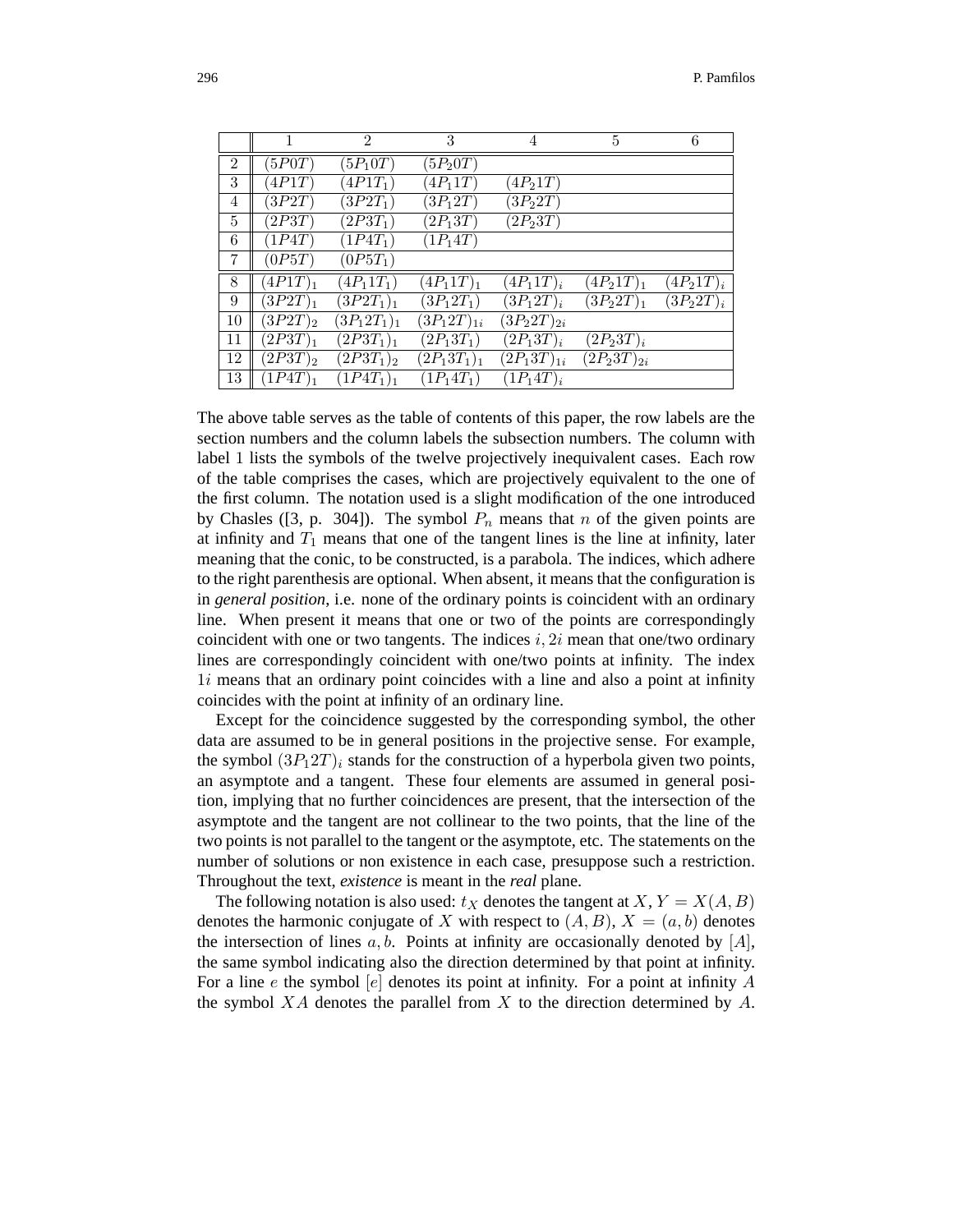Degenerate conics, consisting of a product of two lines  $a, b$ , are represented by a · b. Regarding hyperbolas, *asymptotics* are distinguished from *asymptotes*. The first term gives the direction only, the second denotes the precise line.

Regarding the organization of the material, there follow three preliminary sections on the background, which comprise: (a) Involutions  $(\S1.1)$ , (b) Pencils and Families of conics  $(\S1.2)$ , (c) The great theorems  $(\S1.3)$ . Then follow fifty sections handling the inequivalent euclidean constructions. The sections are divided in twelve groups, each group headed by the problem to which all other of the group are projectively equivalent.

1.1*. Involutions. Involutions* are homographies of projective lines with the property  $f^2 = I \Leftrightarrow f^{-1} = f$ . Using proper coordinates, involutions are described by functions of the form

$$
y = \frac{ax+b}{cx-a} \quad \Leftrightarrow \quad x = \frac{ay+b}{cy-a},
$$

whose graphs are rectangular hyperbolas symmetric with respect to the diagonal line  $y = x$ . Such functions are completely determined by prescribing their values



Figure 1. Graph of an involution with existing fixed points

on two elements  $(X, f(X))$ ,  $(Y, f(Y))$  and they have either two fixed points or none. Figure 1 shows a case in which there are two fixed points. When the hyperbola has the two branches totally contained in the two sides of the line  $y =$  $x$ , the corresponding function has no fixed points. An important property of a pair  $(X, f(X))$ , of related points of an involution, frequently used below, is that it consists of harmonic conjugates with respect to the fixed points of  $f$ , when these exist ([7, p. 100], [22, I, p.102], [17, p. 167], [9, p. 35], [2, I, p. 137]).



Figure 2. Common harmonics  $(E, F)$  of  $(A, B)$  and  $(C, D)$ 

The practical issue of finding the fixed points of involutions is related to the idea of *common harmonics* of two pairs  $(A, B)$ ,  $(C, D)$  of collinear points. This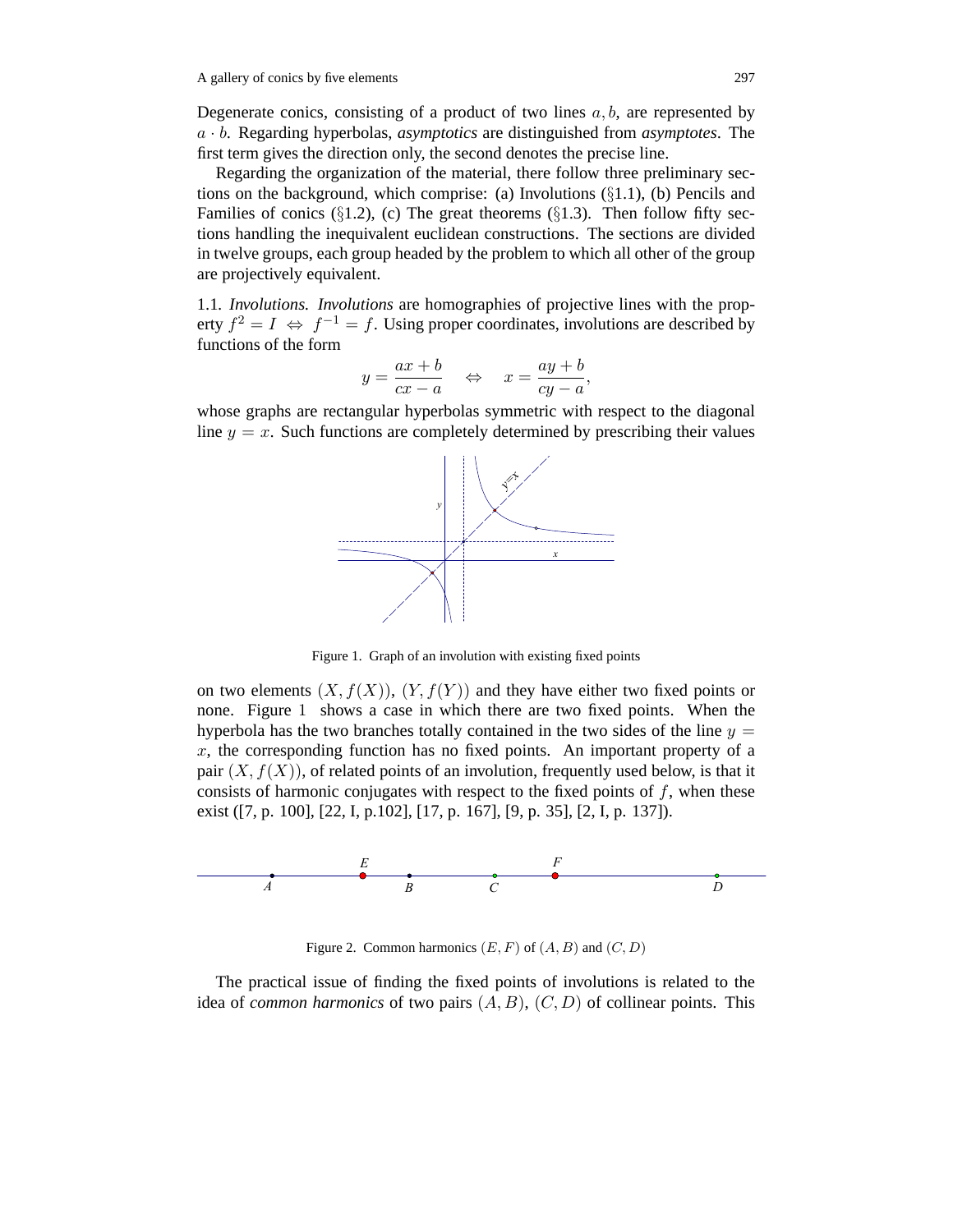is another pair  $(E, F)$  of points, which are, as the name suggests, simultaneously harmonic conjugate with respect to  $(A, B)$  and with respect to  $(C, D)$  (see Figure 2). If such a pair  $(E, F)$  exists, then it is easily seen that every circle d passing



Figure 3. Construction of the common harmonics  $(E, F)$  of  $(A, B)$  and  $(C, D)$ 

through  $E, F$  is orthogonal to the circles  $c_1, c_2$  with corresponding diameters AB and CD (see Figure 3). Thus, in order to find the common harmonics geometrically, set two circles  $c_1, c_2$  on diameters, respectively, AB and CD and draw a circle d simultaneously orthogonal to  $c_1$  and  $c_2$  (see Figure 4). In case one of the



Figure 4. Common harmonics  $(E, F)$  of  $(A, B)$  and  $(C, [D])$ 

points, D say, is a point at infinity then  $c_2$  is the line orthogonal to AB at C and we can take the circle d to be the one centered at C and orthogonal to  $c_1$ , points  $E, F$ lying then symmetric with respect to  $C$  (see Figure 4).

The common harmonics are precisely the *limiting points* of the *coaxal system* (pencil) of circles determined by  $c_1$  and  $c_2$  ([16, p. 118]). They exist, precisely when the circles  $c_1$ ,  $c_2$  are non-intersecting.

1.2*. Pencils of conics.* Pencils of conics are *lines* in the five-dimensional projective space of conics. This is reflected in the generation of a pencil as the set  $D$  of linear combinations  $c = \alpha \cdot c_1 + \beta \cdot c_2$ , where  $c_1 = 0$ ,  $c_2 = 0$  are the equations of any two particular members of the pencil. Then  $c = 0$  represents the equation of the general member of the pencil for arbitrary real values of  $\alpha$ ,  $\beta$  with  $|\alpha| + |\beta| \neq 0$ . The basic pencil, called of *type*-I, is that of all conics passing through four points (see Figure 5). There are five projectively inequivalent pencils, characterized by the fact that all their members intersect by two at the same points, real or imaginary, with the same multiplicities. These are referred to as types I to V pencils ([22, I, p. 128]) and can be considered as limiting cases of the type  $I$  pencil. Type  $II$ , for instance, results by fixing line  $e = AD$  and letting D coincide with A. The resulting pencil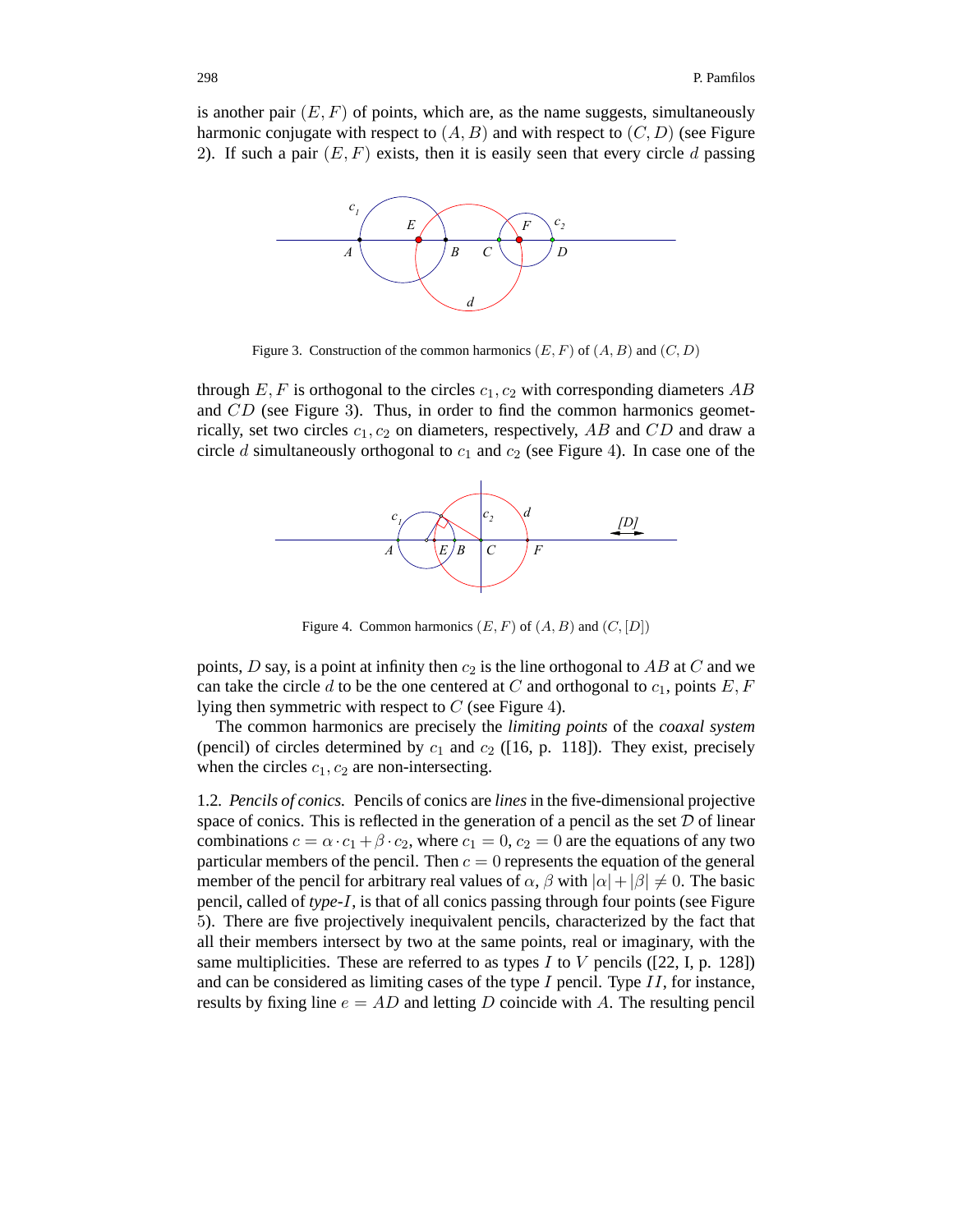

Figure 5. The pencil of conics through  $A, B, C, D$ 

(seen in §9.1) consists of all conics passing through  $A, B, C$  and tangent to e at A. Another type of pencil is obtained from a type I pencil by fixing lines  $a = AB$ and  $c = CD$  and letting point B converge along a to A and D converge along c to C. The resulting pencil, referred to as type IV pencil (seen in  $\S 10.1$ ), consists of all conics tangent to lines  $a, c$  correspondingly at their points  $A$  and  $C$ .

Pencils of conics contain *degenerate members*, at most three ([2, II, p. 124]). In Figure 5 the degenerate members are visible, consisting of the pairs of lines  $AB \cdot CD$ ,  $AD \cdot BC$  and  $AC \cdot BD$ . In the analytic description of pencils  $c =$  $\alpha \cdot c_1 + \beta \cdot c_2$ , the conics  $c_1$ ,  $c_2$  can be degenerate members, and this is often convenient and extensively used below.

To every type of pencil corresponds an analogous *range* of conics or *tangential* pencil of conics ([2, II, p. 199], with a notation slightly different from that of Veblen). For example to type I pencils corresponds the range of type  $I^*$  of conics, which are tangent to four lines in general positions (see  $\S7.1$ ). Ranges are pencils of conics in the dual projective plane  $P^*$  consisting of all lines of the projective plane P. To each pencil of type X corresponds its dual range  $X^*$  with properties resulting from those of X by duality.

A particular property of pencils, together with its dual for ranges, is of interest for our subject. For instance, in the case of a pencil  $D$  of conics through points  $A$ ,  $B, C, D$ , it is known ([2, II, p. 197]) that the polars of a fixed point X with respect to all members of the pencil pass through a point  $Y$ . This defines a quadratic transformation  $Y = f(X)$ , which in the coordinates with respect to the projective base  $\{E, F, G, A\}$ , with  $E = (AB, CD), F = (AD, BC), G = (AC, BD)$ , is represented by

$$
x' = \frac{1}{x}
$$
,  $y' = \frac{1}{y}$ ,  $z' = \frac{1}{z}$ .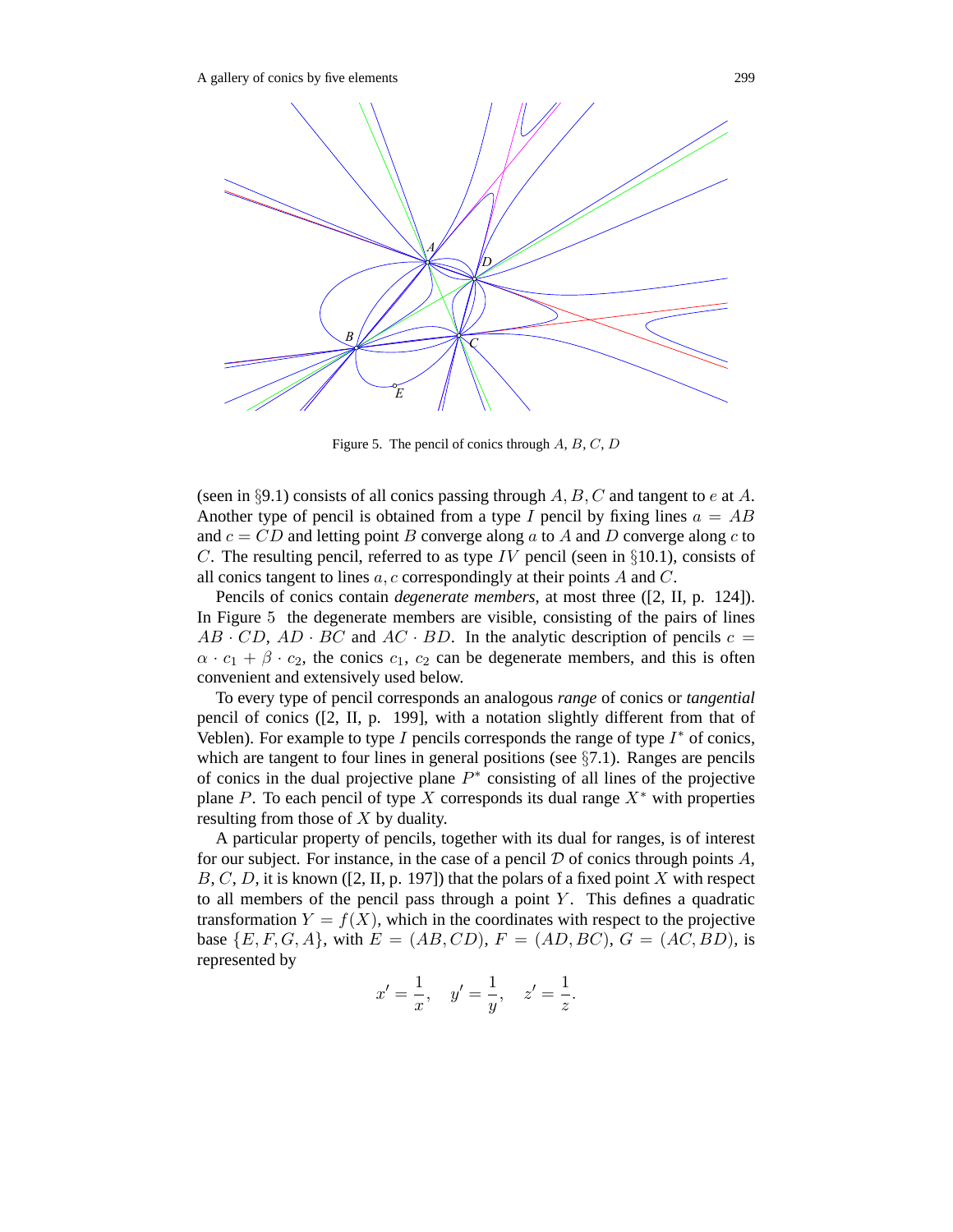

Figure 6. The eleven points conic k*<sup>e</sup>* of A, B, C, D and line e

The image of a line e under this transformation is a conic  $k_e$  circumscribing triangle EFG and passing through eight additional points, therefore called an *eleven point conic* ([1, p. 97], [9, p. 66]). Six of the points are the harmonic conjugates  $W = V(X, Y)$  of the intersection point  $V = (XY, e)$ , where X, Y are taken from  ${A, B, C, D}$ . The two remaining points, if real, are the intersection points of  $k_e$ with line  $e$  and simultaneously the contact points of two members of the pencil  $D$ , which are tangent to  $e$  (a case handled in §8.1).

The dual to the previous property relates to the range  $\mathcal{D}^*$  of conics k tangent to four lines  $a, b, c, d$  (see Figure 7). According to this, the poles of a line  $h$  with respect to the members of  $\mathcal{D}^*$  lie on a line h' and the transformation  $h' = F^*(h)$  is a quadratic one of the same nature as the previous one, differing only in that it operates on the dual projective plane  $P^*$ . Line h' can be found by a simple criterion, resulting by considering the triangle of diagonals (efg in Figure 7). Lines  $h, h'$ intersect each side  $s$  of this triangle at points  $X, Y$ , which are harmonic conjugate with respect to  $(U, V)$ , where  $U, V$  are the vertices of the quadrilateral lying on s. The images  $h'$  under  $F^*$  of all lines h passing through a fixed point Q are the tangents of a conic  $k_Q$  inscribed in the triangle  $efg$  and tangent to eight additional lines, therefore called an *eleven tangents conic*. Six of these lines are the harmonic conjugates  $Q(s, s')$  of  $Q$  with respect to all pairs  $(s, s')$  taken from  $\{a, b, c, d\}$ . The two remaining tangents, if real, are the tangents through  $Q$  of the members of  $\mathcal{D}^*$ passing through  $Q$  (a case handled in §6.1).

Roughly described, a standard method of constructing a conic by five elements is to find a pencil or range satisfying four of the given conditions, and then use the fifth condition to locate the particular member(s) of the pencil satisfying it. In the case of type I pencils, any fifth point  $E$ , different from  $A$ ,  $B$ ,  $C$ ,  $D$ , determines exactly one conic of the pencil containing it (a case handled in §2.1).

Pencils of conics, passing through two different points  $Q, R$  can be transformed to pencils of circles by a complex projective map, which sends Q, R to the *circular*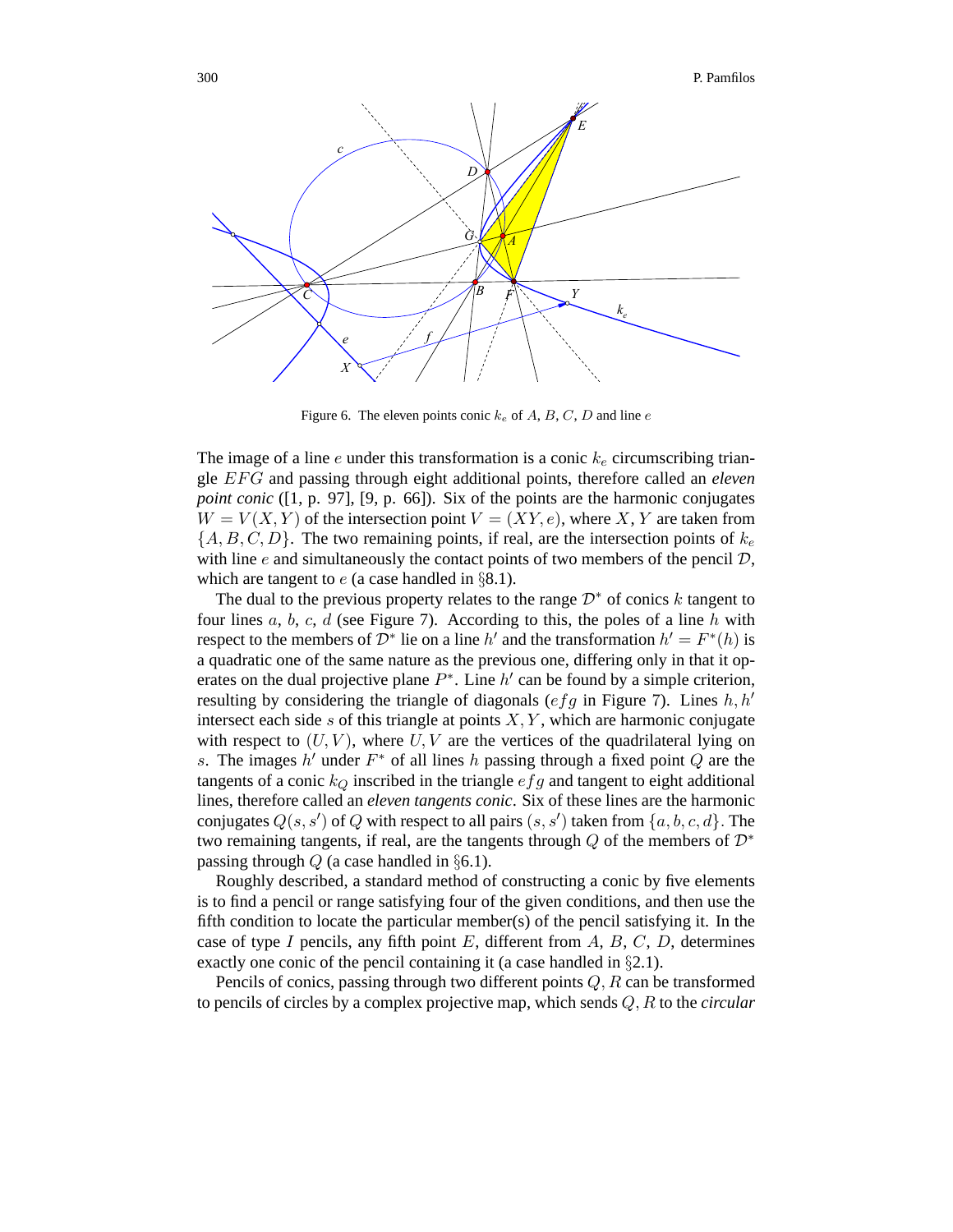

Figure 7. The eleven tangents conic  $k_Q$  of a, b, c, d and point  $Q$ 

*points at infinity* I, J ([9, p. 71]). By such a map a type I pencil can be transformed to a pencil of intersecting circles and all related conic construction problems reduce to corresponding Apollonius circle construction problems ([6]). This method is concisely expounded in [10].

1.3*. The great theorems.* The basic tool in the context of the present subject is Desargues' theorem, for various types of pencils and ranges, as neatly described in [22, p. 128]. The theorem asserts that a pencil intersects on a fixed line  $e$ , through its members, pairs of points  $(X, Y)$  *in involution*, later meaning, that there is an involution f on e, such that  $Y = f(X) \Leftrightarrow X = f(Y)$ . The interesting fact is that f is completely determined by the intersections of e with the *degenerate members* of the pencil, which are products of lines. Line  $e$  is assumed to be different from the lines contained in degenerate members of the pencil.

In its dual form, Desargues' theorem, referred to also as Plücker's theorem ([4, p. 25], [2, II, p. 202]) states, that the pairs of tangents  $(x, y)$  from a fixed point Q to the members of a range, are *in involution*, later meaning, that there is an involution  $f^*$  on the pencil  $Q^*$  of lines through Q, such that  $y = f^*(x) \Leftrightarrow x = f^*(y)$ . This involution is determined again by the *degenerate members* of the range, which are pairs of points. In the case of ranges of conics tangent to four lines, for instance, the degenerate members are pairs of intersection points of the four lines and the involution on  $Q^*$  is determined by two pairs of lines joining  $Q$  to two such pairs of points ([22, I, p. 129], [9, p. 50], [2, II, p. 197]). Point  $Q$  is assumed to be different from the points of degenerate members.

The somewhat difficult to visualize involution on  $Q^*$  can be represented by intersecting the rays through Q with a fixed line  $e \not\equiv Q$ . In this way the involution  $f^*$  on  $Q^*$  defines an involution f on e and the fixed points (rays) of  $f^*$  trace on e the fixed points of f. Quite typically for our subject, the requested conics are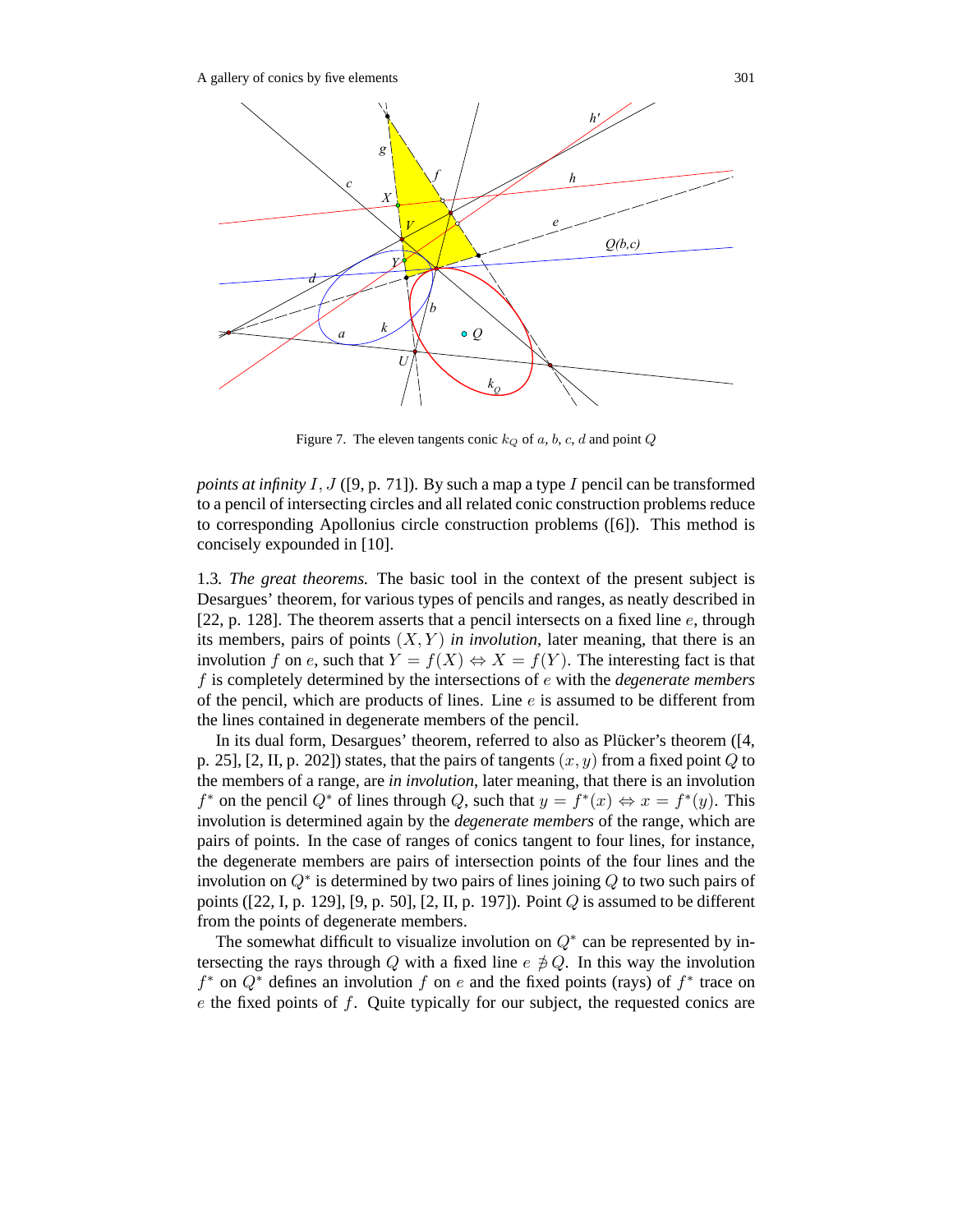intimately related to the fixed elements of such involutions ([20, p. 69], [19, p. 365], [2, p. 198, II]).

Pascal's theorem, that the opposite sides of a hexagon, inscribed in a conic, intersect on a line, is used in the present context in order to find additional points on the requested conics. The theorem is used also in its various versions for inscribed pentagons, quadrangles and triangles ([22, I, p. 111], [17, p. 156], [2, II, p. 176]).

Brianchon's theorem, which is dual to Pascal's, asserts that the lines through opposite vertices of a circumscribed to a conic hexagon pass through a fixed point. Again the theorem and its versions for pentagons, quadrangles and triangles is used in order to find additional points on the requested conics.

## **2. Five points**

2.1*. Conic through five points* (5P0T)*.* Construct a conic passing through five points  $A, B, C, D, E$ . This is the basic construction, to which, all other constructions may be reduced. Analytically this can be done easily by considering the equations of two line-pairs defined by the five points ([18, p. 232]). Let, for example, the line-pairs  $(AB, CD), (AC, BD)$  be given correspondingly by equations  $(f = 0, g = 0), (h = 0, j = 0)$ . Then the equation

$$
k_{\lambda,\mu} = \lambda \cdot (f \cdot g) + \mu \cdot (h \cdot j) = 0,
$$

for variable  $\lambda$  and  $\mu$ , represents the pencil  $\mathcal D$  of all conics passing through A, B,  $C, D$ . The requirement, for such a conic, to pass through  $E$ , leads to an equation for  $\lambda, \mu$ :

$$
k_{\lambda,\mu}(E) = 0,
$$

from which  $\lambda$ ,  $\mu$  are determined up to a multiplicative constant, and through this a unique conic is defined as required.

Geometrically, one can use *Pascal's theorem* to produce, from the given five, arbitrary many other points  $P$  lying on the conic. Figure 8 illustrates the way this



Figure 8. Pascal's theorem producing more points on the conic

is done. Start with an arbitrary point  $X$  on line  $DE$  and define the intersection point  $Y = (CD, AX)$ . Join this point to the intersection point  $F = (AB, DE)$ and extend the line to find the intersection point  $Z = (YF, BC)$ . By Pascal's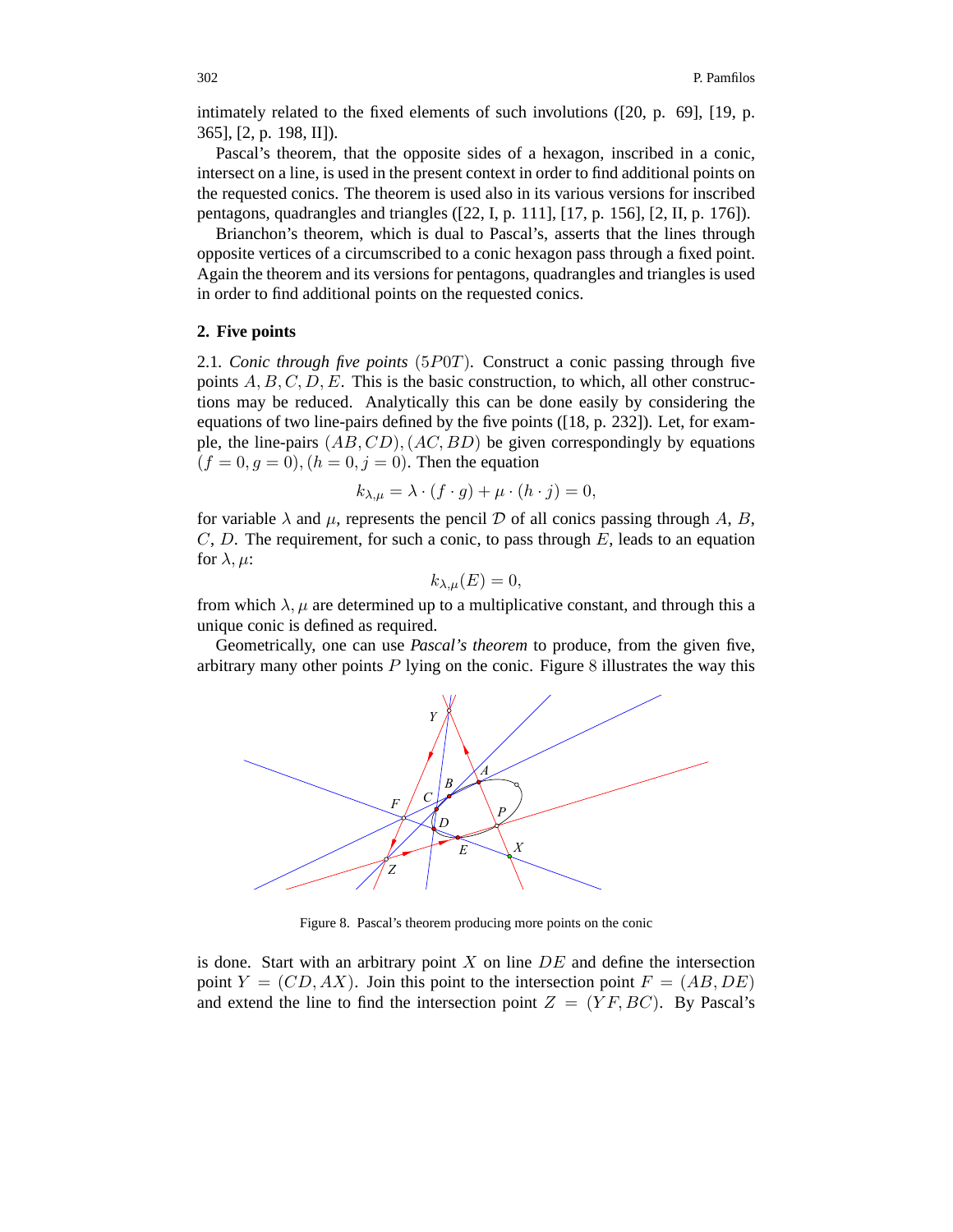theorem, the intersection point  $P = (ZE, AX)$  is on the conic passing through A, B, C, D and E. The books of Russell [17, p. 229] and, for more cases Yiu [24, p. 144], contain many useful constructions, which determine various elements of the conic, such as the intersections with a line, the center, the axes, the foci etc. out of the five given points.

2.2*. Conic through five points, one at infinity*  $(5P_10T)$ *.* Construct a conic passing through five points  $A, B, C, D, |E|$  in general position. The conic is a hyperbola and in some cases a parabola. Additional points can be constructed as in the



Figure 9. Finding additional points on the conic through  $A, B, C, D, [E]$ 

previous section. Start with a point X on line  $e = DE$ , find the intersections  $Y = (AX, CD)$ , and  $Z = (FY, BC)$ , where  $F = (AB, DE)$  (see Figure 9). Point  $P = (ZE, XA)$  is on the requested conic, which can be constructed to pass through the five points  $A, B, C, D, P$ . There is always a unique solution.

*Remark.* In general the conic is a hyperbola, and  $[E]$  represents the direction of one of its asymptotes. Fixing points  $A, B, C, D$ , there are either none or two directions  $[E]$ , determined by the four points, for which the conic passing through  $A, B, C, D, [E]$  is a parabola. This is the case  $(4P1T_1)$  of §3.2.

2.3. Hyperbola from asymptotics and three points  $(5P<sub>2</sub>0T)$ . Construct a conic passing through five points  $A, B, C, [D], [E]$ , thus a hyperbola with asymptotic directions given by  $[D], [E]$ . The pentagon  $ABCDE$  is infinite with  $DE$  the line



Figure 10. Pascal's theorem with  $D, E$  at infinity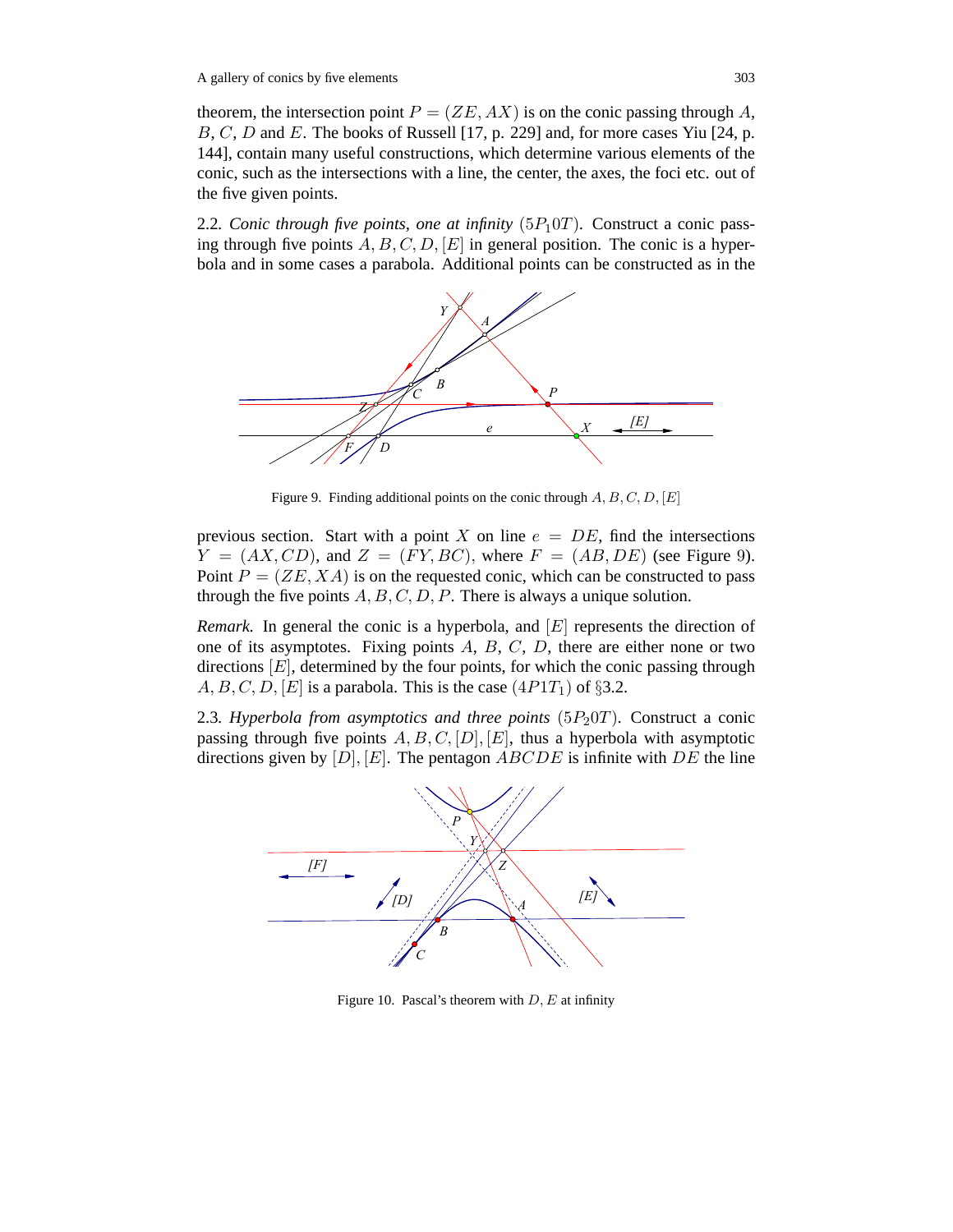at infinity and its intersection  $F$  with  $AB$  is also at infinity. An arbitrary ray of the pencil  $A^*$  of lines through A, and its intersection Y with CD defines the point  $Z = (YF, BC)$  and  $P = (ZE, AY)$ . Last is a point on the requested conic (see Figure 10). There is always one solution. Figure 11 shows a related pencil consist-



Figure 11. The pencil of conics passing through  $A, B, [D], [E]$ 

ing of all conics passing through  $A, B, [D], [E]$ , i.e. all hyperbolas with asymptotic directions  $[D], [E]$  and passing through the points  $A, B$ .

## **3. Four points and one tangent**



Figure 12. The two conics through  $A, B, C, D$  tangent to line  $e$ 

3.1*. Conic by four points and one tangent* (4P1T)*.* Construct a conic passing through four points  $A, B, C, D$  and tangent to one line e. By Desargues' theorem (see §1.3), each member of the pencil  $D$  of conics through A, B, C, D (seen in §1.1) intersects line e to a pair of points in involution. The contact points  $K, L$ of the requested conic with  $e$  are the fixed points of this involution. Two pairs of points, defining the involution, are the intersections of  $e$  with two degenerate members  $c_1$ ,  $c_2$  of the pencil D, consisting of the pairs of lines  $c_1 = AB \cdot CD$  and  $c_2 = AD \cdot BC$ , intersecting the line respectively in  $(E, F)$  and  $(I, J)$  (see Figure 12). The fixed points of the involution are the common harmonics  $(K, L)$  of the pairs  $(E, F), (I, J)$ .

An alternative construction for this case relates to the *eleven points conic* of four points and a line (see  $\S1.2$ ), consisting of the poles of line e with respect to all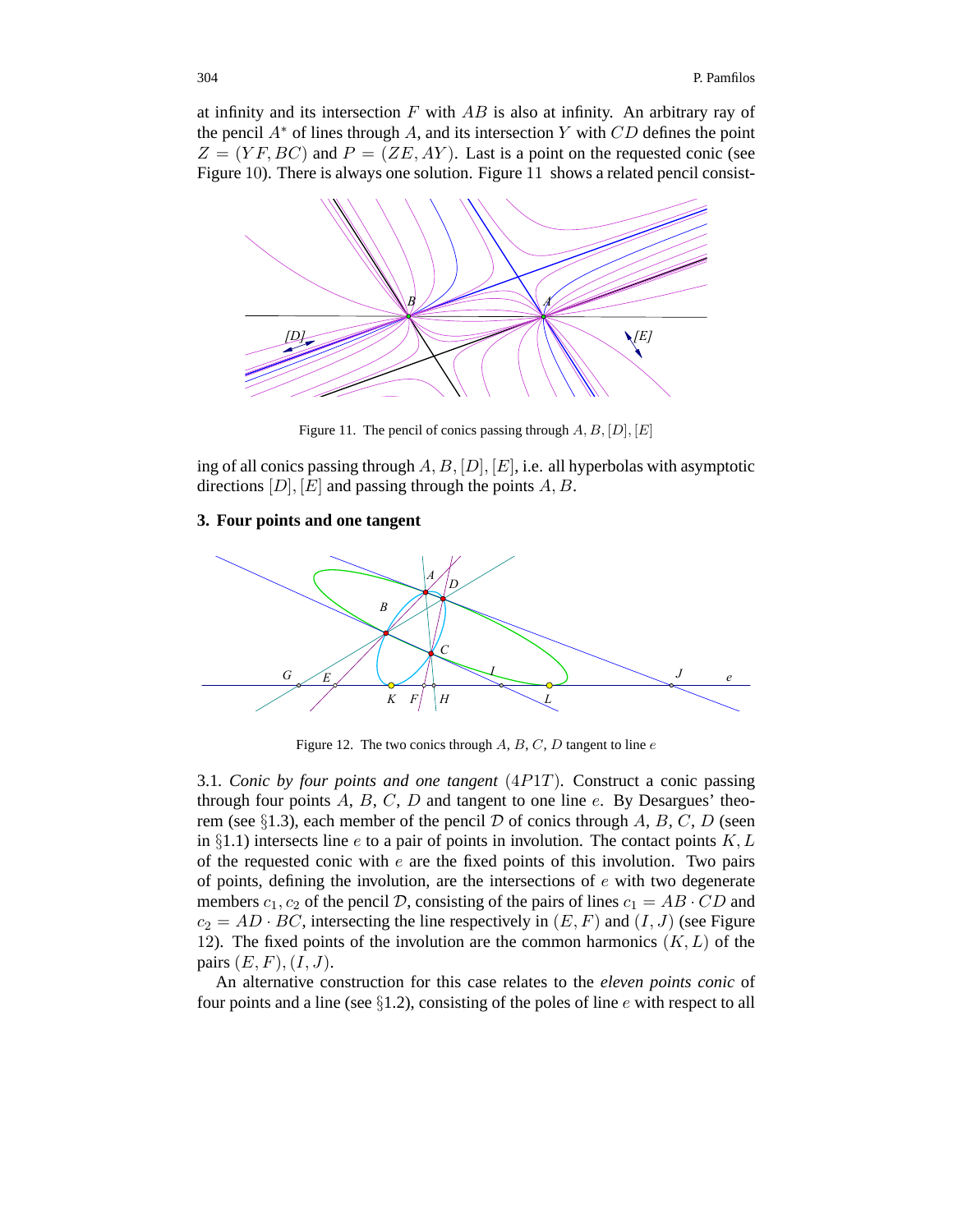conics of the pencil  $D$ . This conic intersects line  $e$  precisely at its contact points



Figure 13. Eleven point conic of ABCD and line e

# K, L with the requested conics.

Next two figures display the domains of existence of solutions for variable  $D$ , assuming given the positions of  $A, B, C$  and line  $e$ .



Figure 14. Domains of existence for variable  $D$ ,  $e$  non-intersecting  $ABC$ 



Figure 15. Domains of existence for variable D, e intersecting ABC

3.2. Parabola through four points  $(4P1T_1)$ . Construct a conic tangent to the line at infinity, i.e. a parabola, passing through four points  $A, B, C, D$ . The only difference from the previous case is that line  $e$  is now at infinity. The involution on e can be represented on the pencil  $O^*$  of lines through the arbitrary but fixed point  $O$  ([4, p. 40], [20, p. 69], [17, p. 180]). In fact, draw from  $O$  parallels to the lines joining all possible pairs of the four points  $A, B, C, D$ . They result in three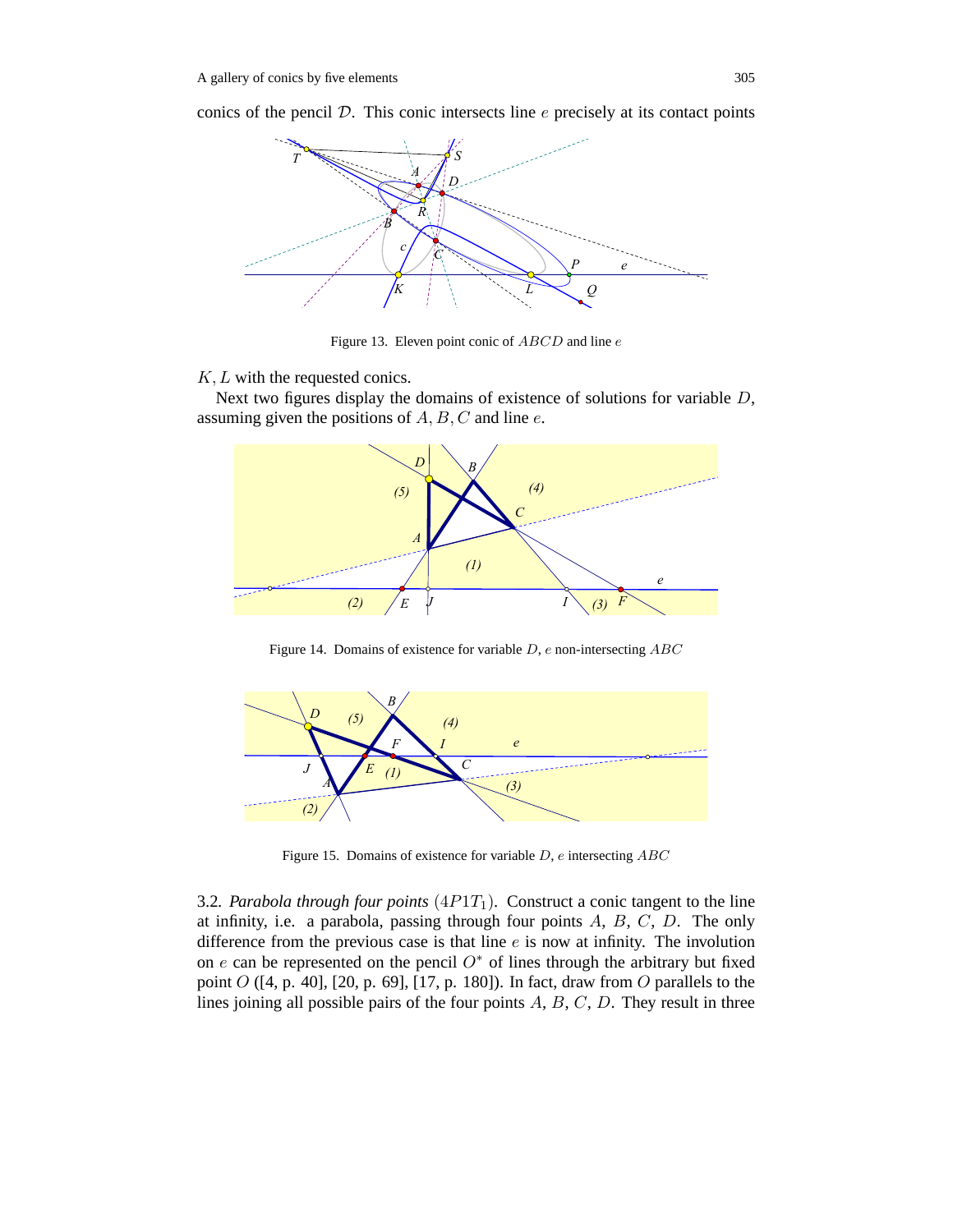

Figure 16. Common harmonic directions

pairs of lines (BD, CA),(AB, CD),(DA, BC), which are *in involution*. This, by intersecting the pencil with an arbitrary line  $g$  defines an involution in  $g$  (see Figure 16). The corresponding pairs of points  $(G, H), (I, J), (K, L)$  of q are in



Figure 17. Parabola through A, B, C, D with axis-direction OM

involution. The common harmonics  $M, N$  of these pairs, if they exist, define two directions  $OM$  and  $ON$ , i.e. two points at infinity, which represent the directions of the axis of the requested parabolas, passing through  $A$ ,  $B$ ,  $C$ ,  $D$ . Thus, there are either two or none parabola passing through four points  $A, B, C, D$  in general position. Figure 17 shows how the construction of one of these two parabolas can be done. Use is made of one of the chords BD of the requested parabola. From the middle  $B'$  of  $BD$  we draw a parallel h to the direction  $OM$ . Then we project C on  $C'$  and extend  $CC'$  to its double  $CC''$ . The projection is by parallels to  $BD$ . By a well known property of parabolas, point  $C''$  will also belong to the parabola under construction. Thus, taking  $C''$  as the fifth point we define the parabola as the conic passing through  $A, B, C, D$  and  $C''$ . An analogous construction can be carried out for the second parabola, whose axis is parallel to the direction  $ON$ . The parabolas exist if none of the four given points is contained in the triangle of the other three.

Besides this construction of the two parabolas, which is considered the standard one, there is another approaching the problem from a different point of view. For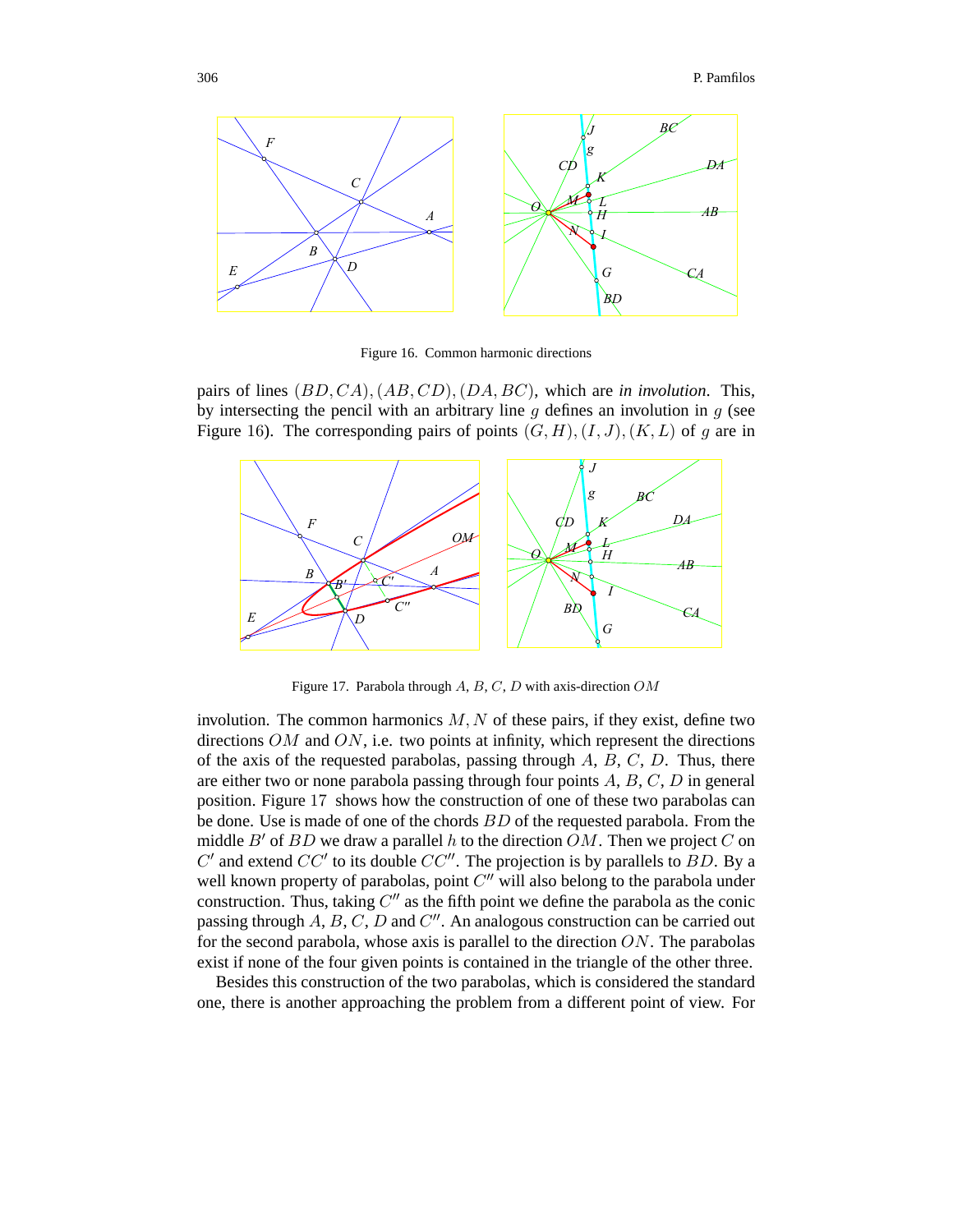

Figure 18. The two parabolas through  $A, B, C, D$ 

this, consider the line e parallel to the diagonal  $EF$  of the quadrangle  $ACBD$  at half the distance of  $G = (AB, CD)$  from  $EF$  (see Figure 18). This line is *the common tangent* to the two requested parabolas. This follows, for example, by considering the conic passing through the eight contact points of the common tangents of two conics ([18, p. 345]) or the properties of the so-called *harmonic locus* of two conics, specialized for two parabolas ([14, II, p. 121]). The contact points  $V, W$  of the two parabolas with  $e$  are the common harmonics of the point-pairs  $(E_1, E_2), (F_1, F_2)$ , where  $E_1 = (AD, e), E_2 = (BC, e), F_1 = (AC, e), F_2 =$  $(BD, e)$ . Once V, W are constructed, the parabolas can be defined to pass through the corresponding fivetuples of points.

Notice that every conic of the pencil  $D$  has a pair of conjugate diameters parallel to the axes of the two parabolas ([19, p. 292]).

3.3*. Conic by 3 points, 1 at infinity, 1 tangent*  $(4P_11T)$ *.* Construct a conic passing through four points  $A, B, C, [D]$ , and tangent to line e. The conic is either a hyperbola with one asymptotic direction  $[D]$  or a parabola with axis parallel to  $[D]$ . Using the method of §3.1 we construct the fixed points  $D_1, D_2$  of the involution,



Figure 19. The two conics through  $A, B, C, [D]$  tangent to  $e$ 

defined on line e by its intersections with the line pairs  $(AB, CD)$ ,  $(AC, BD)$ ,  $(AD, BC)$ . The common harmonics  $D_1, D_2$  of the point-pairs  $(E, F), (G, H)$  are the contact points with line e (see Figure 19). Adding one of the  $D<sub>i</sub>$  to the three points  $A, B, C$  we can, as in §8.1, construct a fifth point and pass a conic through the five points. Fixing  $A, B, C$  and the position of line  $e$ , there are some directions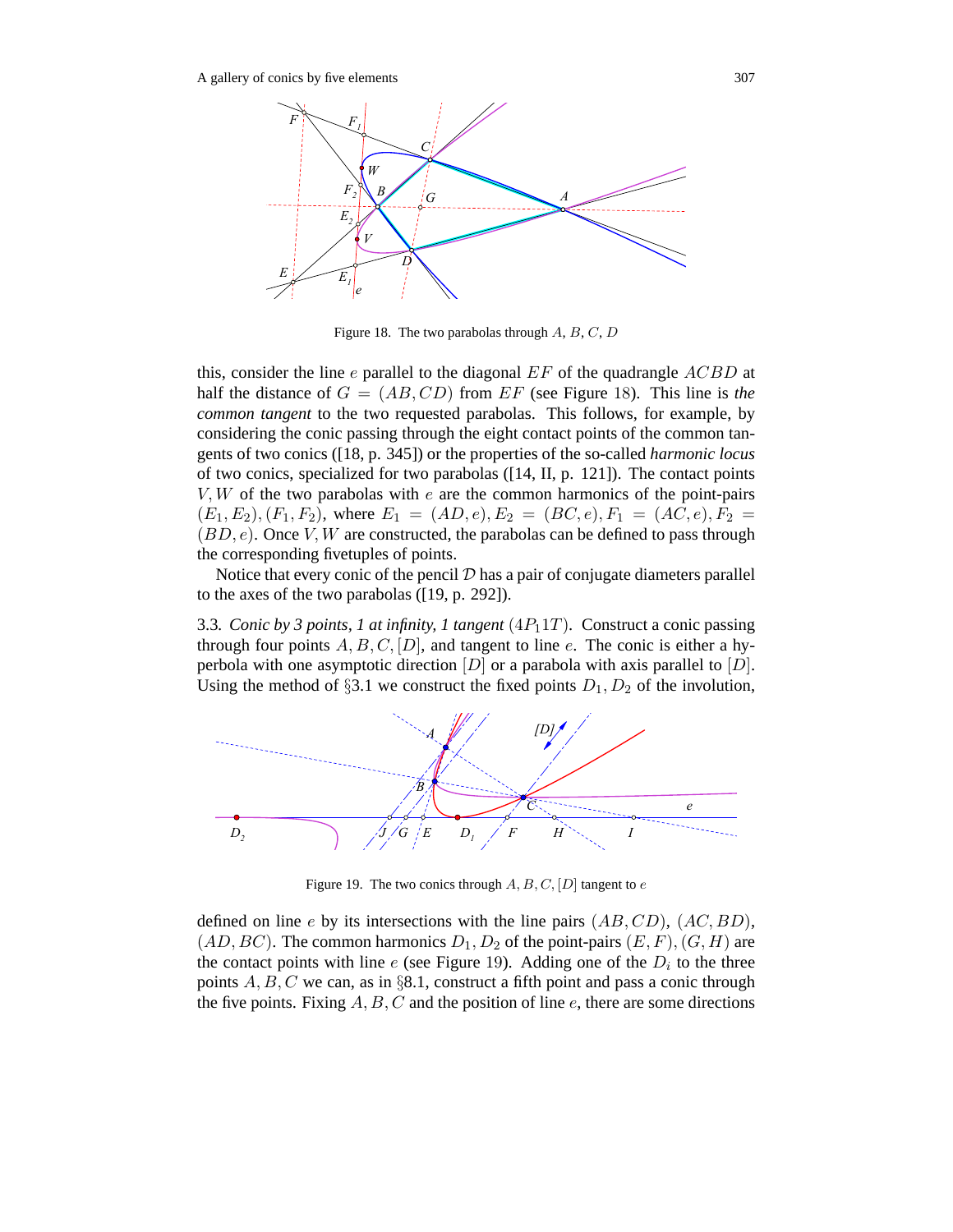

Figure 20. Angular domains of existence

 $[D]$  for which no solutions exist. Figure 20 shows a case, in which e does not intersect the interior of  $ABC$  and the two angular domains for the direction  $AD$ for which there are solutions of the problem.

In general, the conics are two hyperbolas with one asymptotic direction determined by the point at infinity  $D$ , or a pair of a hyperbola, as before, and a parabola with axis direction  $[D]$ . If the line e does not intersect the interior of the triangle  $ABC$ , then, for four particular directions  $[D]$ , there are corresponding parabolas passing through A, B, C, axis direction [D] and tangent to e. The directions [D], for which this happens, can be determined from the triangle  $ABC$  and the line  $e$ . This is the case  $(3P2T_1)$ , handled in §4.2. The problem is related to the pencil of conics through  $A, B, C, [D]$ . This is a specialization of the one in §1.1, resulting from it by sending  $D$  at infinity (see Figure 21). In this pencil, all members ex-



Figure 21. The pencil of conics through  $A, B, C, [D]$ 

cept one are hyperbolas with one asymptotic direction  $[D]$ . The one exceptional member is the parabola constructed in §8.2.

3.4*. Hyperbola by 2 points, 2 asymptotics, 1 tangent*  $(4P_21T)$ *.* Construct a conic passing through four points  $A, B, [C], [D]$  and tangent to a line e. This is a hyperbola passing through the points A, B, having directions of asymptotes  $[C], [D]$ and being tangent to line e. This can be reduced to the case  $(5P<sub>2</sub>0T)$  of §2.3 by locating the contact point S of e with the conic. This is done as in §3.1: Find the intersections  $(H, G), (E, F)$  with e of line-pairs  $(BD, AC), (BC, AD)$  respectively (see Figure 22). The contact points of the conics with  $e$  are the common harmonics  $S, S'$  of these two pairs of points.

An alternative solution results by using the *eleven points conic* of A, B, [C], [D] and e as in  $\S 3.1$ , defined as the locus k of poles P of line e with respect to the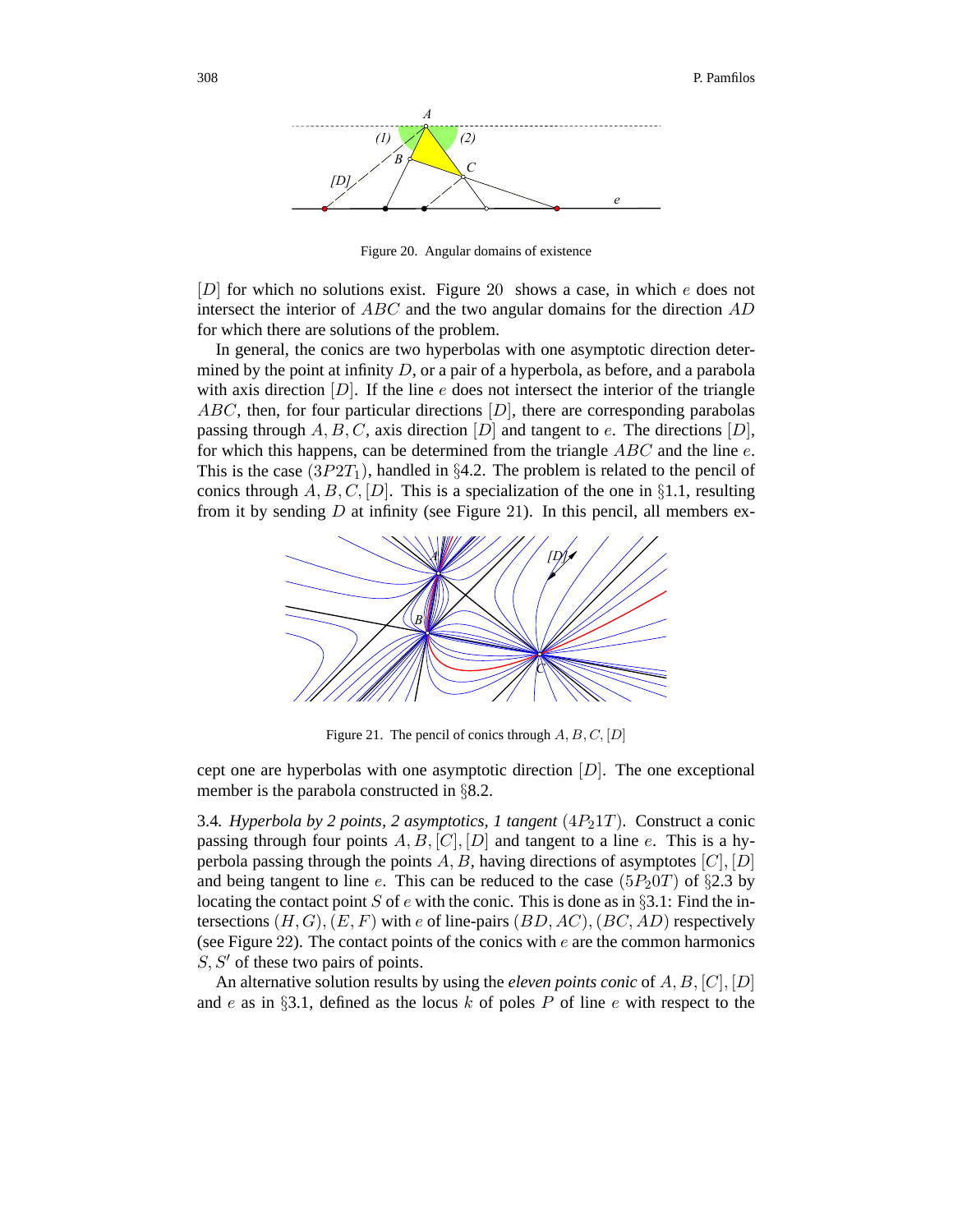A gallery of conics by five elements 309



Figure 22. The two hyperbolas through  $A, B, [C], [D]$  tangent to  $e$ 



Figure 23. The eleven points conic of  $a, b, [C], [D]$  and line  $e$ 

conics c passing through  $A, B, [C], [D]$  (their pencil shown in §2.3). This conic intersects e precisely at the points  $S, S'$  (see Figure 23).

Fixing  $A, B, [C], [D]$  the lines e for which there are solutions are those defining non-separating segments  $EF, GH$ , where  $E = (BC, e), F = (AD, e), G =$ 



Figure 24. Directions for which exist solutions to  $(4P<sub>2</sub>1T)$ 

 $(AC, e)$ ,  $H = (BD, e)$  (see Figure 24). These are all lines except those, which separate points A, B and their parallels from  $O = (AG, BH)$  fall outside the angular domain AOB.

# **4. Three points and two tangents**

4.1*. Conic by three points and two tangents* (3P2T)*.* Construct a conic passing through three points  $A, B, C$  and tangent to two lines  $d, e$ . The construction can be reduced to that of a conic passing through five points  $(\S 2.1)$  by locating the points of tangency  $G, H$  of the two tangents. This can be done by finding the two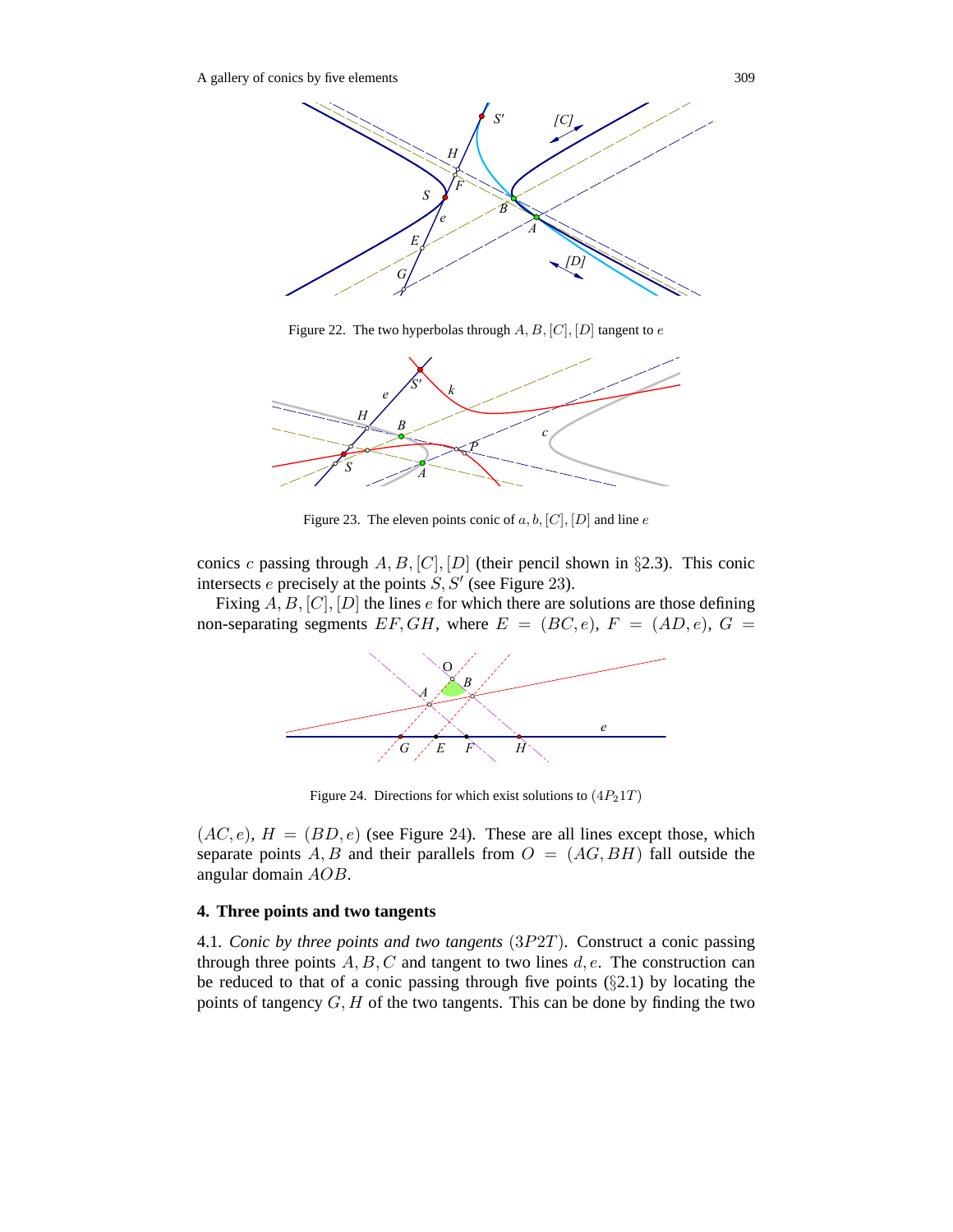

Figure 25. Conic through  $A, B, C$ , tangent to d, e

intersection points  $A', C'$  of line GH respectively with the known lines BC and AB. The key fact here is, that in all cases of existence of solutions, there is a cevian triangle  $A'B'C'$  with respect to  $ABC$ , with corresponding tripolar  $A''B''C''$ , such that the contact points of each one of the requested conics are the intersections of lines  $e, d$  with some side of this triangle or its tripolar ([11], [23], [15]). In Figure 25, for example, appears one of the requested conics, tangent to  $d, e$ , respectively,



Figure 26. The four conics through  $A, B, C$ , tangent to  $d, e$ 

at the points  $G, H$ , which are on the side  $A'C'$  of a certain cevian triangle of  $ABC$ . The conic is led to pass through the five points  $A, B, C, G$  and  $H$ . Analogously are constructed three other conics. The determination of the cevian triangle  $A'B'C'$ is done again through the construct of common harmonics. For example, points  $B', B''$  are the common harmonics of the point pairs  $(AC, B_1B_2)$ . These represent the fixed points of an involution, defined, by Desargues' theorem ([17, p. 204]), on line  $AC$ , by the intersections with members of the pencil  $D$  of all conics, which are tangent to d, e respectively at  $G, H$  (seen in §10.1). Regarding the existence, there are four solutions in the case none of the lines  $d$ ,  $e$  passes through the interior of the triangle ABC (see Figure 26), or both of them intersect the interior of the same couple of sides of this triangle. In all other cases there are no solutions.

An intuitive way to answer, *why four*, offers Figure 27, displaying a cone and a plane  $\varepsilon$  on which the cone is projected. Plane  $\varepsilon$  is the one containing the lines e, d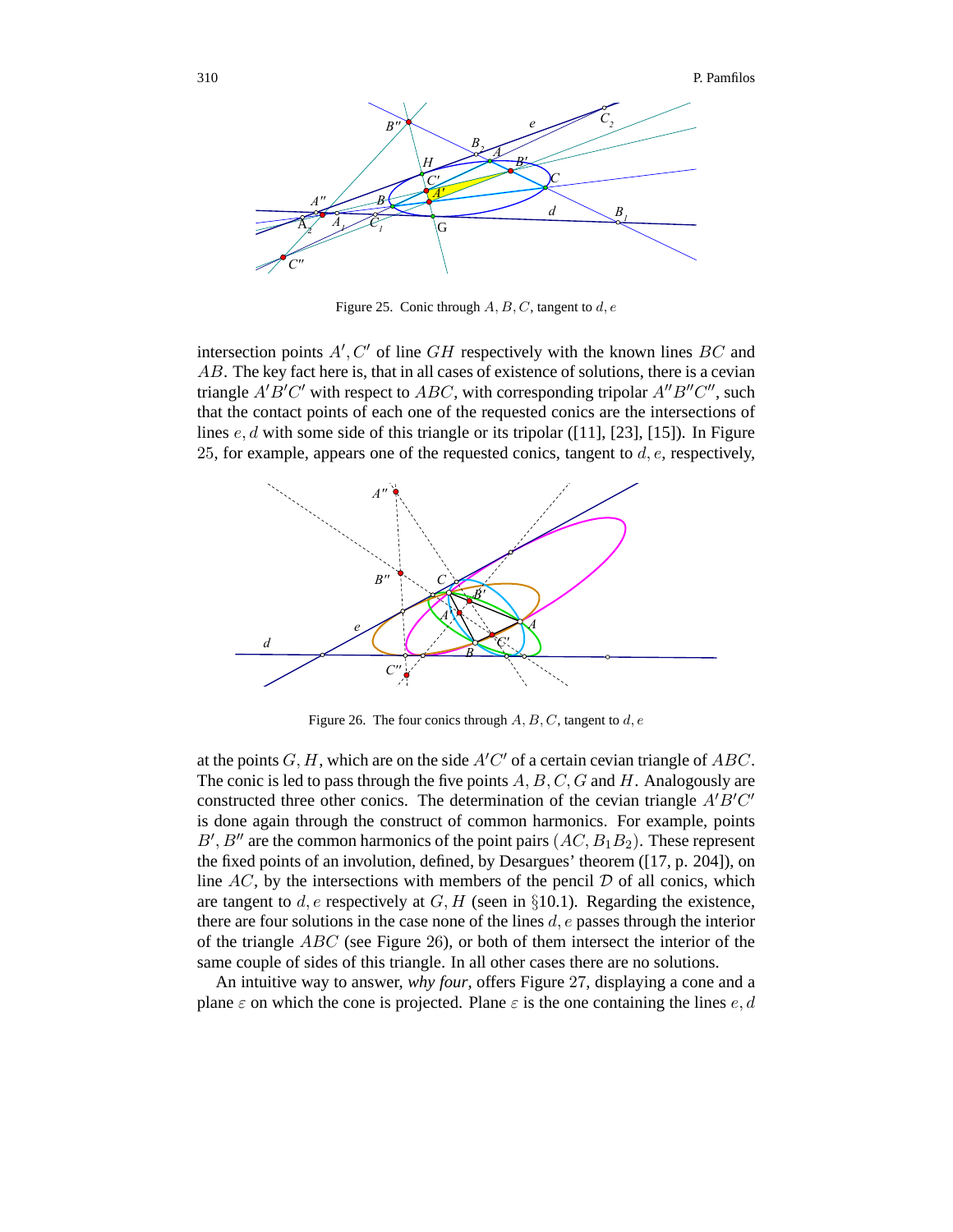

Figure 27. Spacial interpretation of the four solutions

intersecting at O. Plane  $\varepsilon'$  is parallel to  $\varepsilon$  from an arbitrary point O' projecting orthogonally to O. The circular cone is constructed so that the parallels  $d'$ ,  $e'$  from  $O'$ are generators and its axis is contained in  $\varepsilon'$ . The lines orthogonal to  $\varepsilon$  at the three points  $A, B, C$  intersect the cone respectively at pairs of points  $(A', A''), (B', B''),$  $(C', C'')$ . The plane through  $(A', B', C')$  intersects the cone along a conic, which projects to one of the conics solving the construction problem. The same is true with the triples of points on the conic  $(A'', B', C')$ ,  $(A', B'', C')$ ,  $(A', B', C'')$ . They define respectively, a plane, a conic on the cone, and its projection on  $\varepsilon$ , representing a solution of the construction problem. The other possible triples of points (e.g such as the triple  $(A'', B'', C')$ ), because of the reflective symmetry of the cone with respect to the plane  $\varepsilon'$ , deliver conics on the cone, which are reflections of the previous four (e.g.  $(A'', B'', C')$  is symmetric to  $(A', B', C'')$ ), hence by the projection falling onto the same four solutions of the construction problem.

*Remark.* To handle this, most interesting case and rich in structure of our constructions, one could consider the set of conics passing through three points  $A, B, C$ 



Figure 28. The set of conics through  $A, B, C$  tangent to line d

and tangent to one line  $d$ , as seen in Figure 28, and attempt to find the members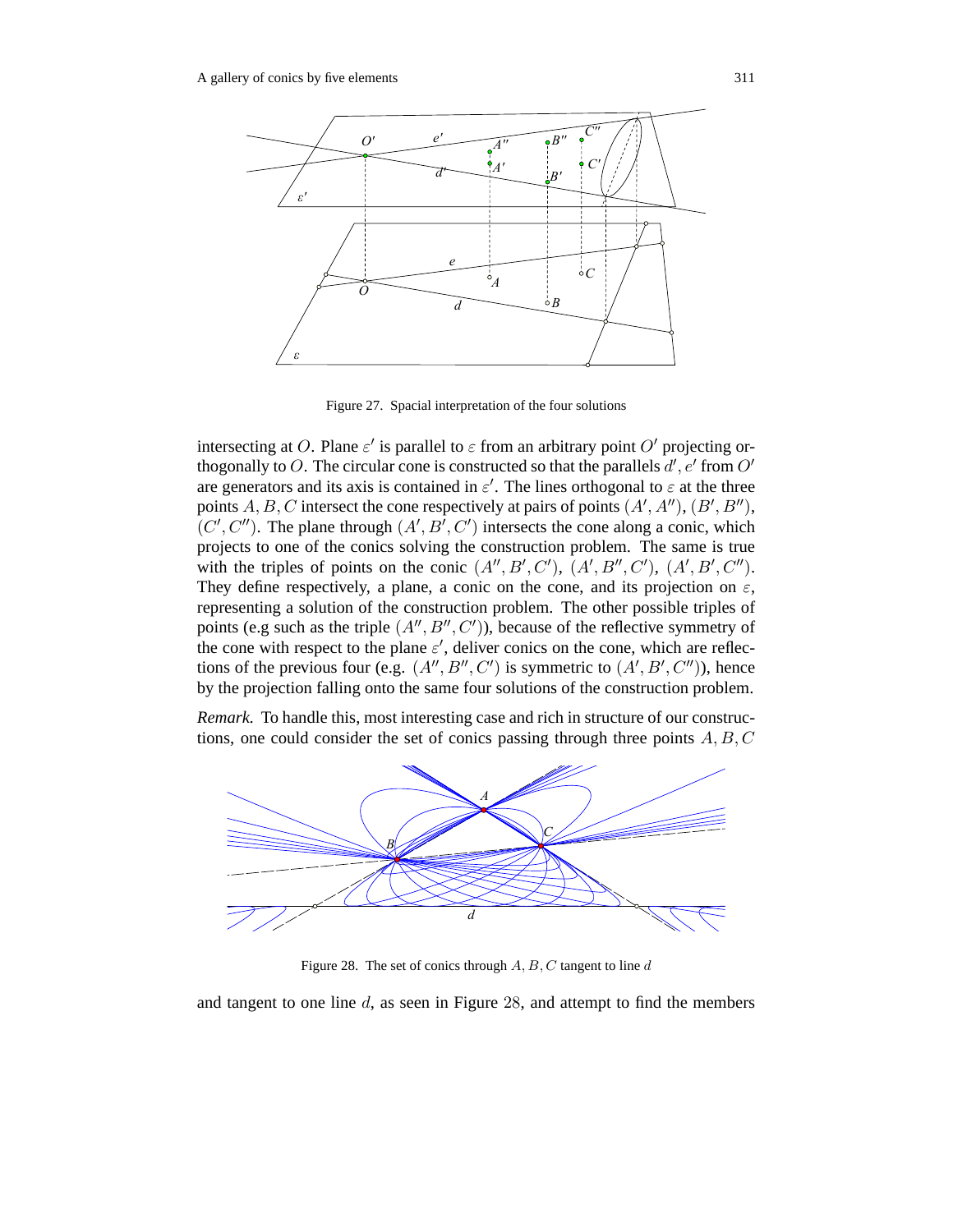of this set satisfying the fifth condition of tangency with line  $e$ . Unfortunately this set of conics is not a pencil, and Desargues' theorem does not apply to it to produce the solutions as usual. The same is true for the set of conics passing



Figure 29. The set of conics through  $A, B$  tangent to lines  $d, e$ 

through two points  $A, B$  and tangent to two lines  $d, e$  seen in Figure 29. This set of conics admits also a spacial interpretation, as the set of projections of intersections of a cone with all planes passing through points  $X, Y$  on the cone, where  $X \in \{A', A''\}, Y \in \{B', B''\},$  the points of the two sets projecting respectively on A and B.

4.2. Parabola by three points and a tangent  $(3P2T<sub>1</sub>)$ . Construct a conic passing through three points  $A, B, C$  and tangent to line d and the line at infinity, thus a parabola. For this, projectively equivalent to the previous, case, the process of de-



Figure 30. Parabola through  $A, B, C$ , tangent to  $d$ 

termination of the cevian triangle and the tripolar, used there, is even simpler, since line *e* is now at infinity. The segments  $A'A''$ ,  $B'B''$ ,  $C'C''$  of common harmonics, determined on each side of  $ABC$ , are now bisected by the tangent  $d$  and the chords of contact points with lines  $d, e$  are parallel to the axes of the parabolas (see Figure 30). Figure 31 displays all four parabolas passing through  $A, B, C$  and tangent to line  $d$ . There are four solutions if line  $d$  does not intersect the interior of triangle ABC and no solution if it does.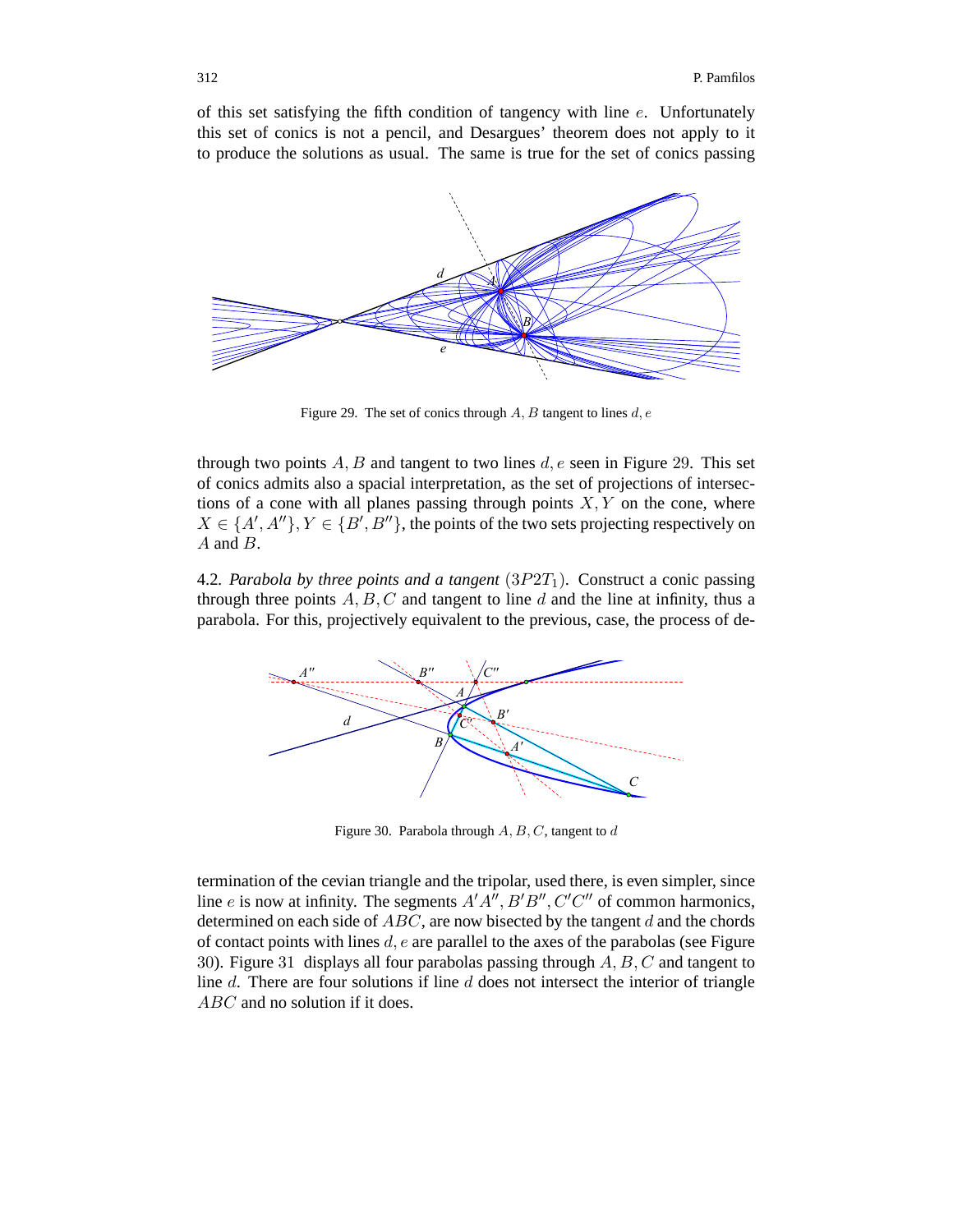

Figure 31. The four parabolas through  $A, B, C$ , tangent to  $d$ 

4.3*. Conic by 2 points, 1 infinity, 2 tangents*  $(3P<sub>1</sub>2T)$ *.* Construct a conic passing through points  $A, B, [C]$  and tangent to lines d, e. Triangle ABC is infinite with two sides parallel to the direction [C]. Points  $(C', C'')$  are the common harmonics of  $(A, B)$  and of the pair of intersections of AB with lines d, e. Analogously are defined the pairs of points  $(B', B'')$  on AC and  $(A', A'')$  on BC. A'B'C' is a cevian triangle of  $ABC$  and points  $A'', B'', C''$  are on the corresponding tripolar.



Figure 32. Two (of the four) hyperbolas through  $A, B, [C]$  and tangent to lines  $a, b$ 

Each one of the requested conics passes through  $A, B, C$  and is tangent to  $d, e$ at their intersection points with one side of the cevian triangle or the tripolar. In Figure 32 only two, out of the four, conics are shown. Additional points on the conics can be found by taking harmonic conjugates with respect to the polar of  $P = (d, e)$ . The construction of conics can be also completed by using the remark in  $(3P2T)_2$  of  $\S 10.1$ . In general the conics are hyperbolas with one asymptotic direction parallel to [C]. Fixing A, B and  $d, e$ , there are four directions [C] for which the corresponding conic is a parabola. These are determined in  $(2P3T_1)$  of §5.2. There are four solutions if the lines  $d, e$  either do not intersect the interior of ABC or they intersect the interior of the same pair of sides of this triangle.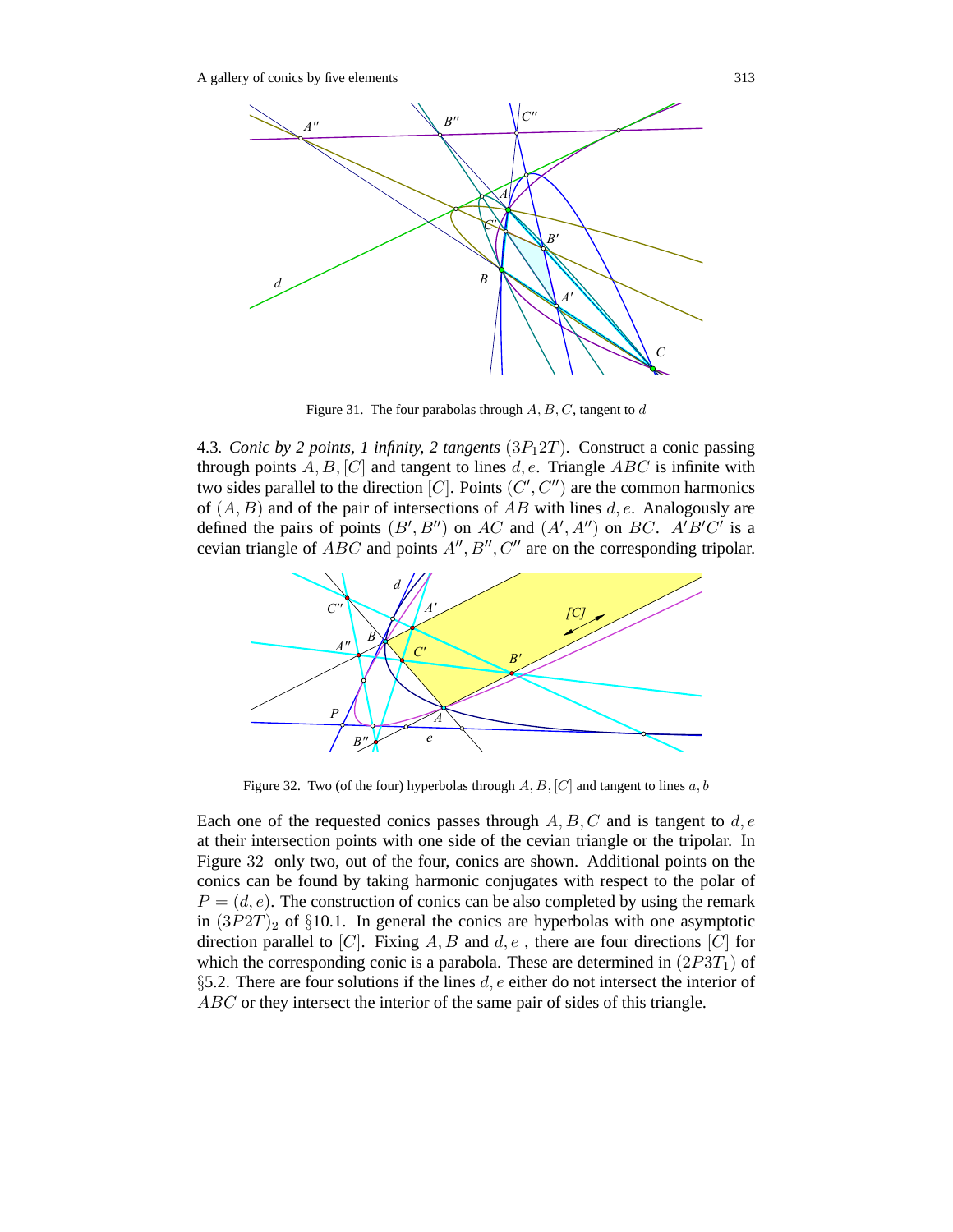4.4*. Hyperbola 1 point 2 asymptotics 2 tangents*(3P22T)*.* Construct a conic, passing through three points  $A$ ,  $[B]$ ,  $[C]$  and tangent to two lines  $d$ ,  $e$ . This is a hyperbola with asymptotic directions  $[B], [C]$ . There are again four solutions determined



Figure 33. Hyperbola through  $A$ ,  $[B]$ ,  $[C]$  and tangent to lines  $d$ ,  $e$ 

by the sides and corresponding tripolar of a cevian triangle  $A'B'C'$  of  $ABC$ . The triangle ABC has one side-line at infinity. The corresponding cevian triangle is determined as in §4.1, but now one of its vertices is at infinity. The four chords joining contact points of the same conic with lines  $d, e$  shown in Figure 33 are denoted by  $(1), (2), (3), (4)$ . The conic touching d, e at the endpoints of chord  $(1)$ is drawn. There are four solutions if the lines  $d, e$  do not intersect the interior of ABC or both intersect the interior of the same couple of sides of the triangle. In all other cases there are no solutions.

## **5. Two points and three tangents**

5.1*. Conic by two points and three tangents* (2P3T)*.* Construct a conic passing through two points  $D, E$  and tangent to three lines  $a, b, c$ . The structure of the solution rests upon the dual theorem of Desargues ([17, p. 215], [9, p. 51], [19, p. 229]) and can be described as follows ([4, p. 58], [11], [23]). The three lines in general positions define a triangle  $ABC$  (A opposite to a etc.) and the two given points  $D, E$  determine a third point F, with the following properties.  $A, B, C, F$ define a *projective base* ([2, p. 95, I]) and in the coordinates with respect to this base the quadratic transformation ([21, p. 127])

$$
f:(x, y, z) \mapsto \left(\frac{1}{x}, \frac{1}{y}, \frac{1}{z}\right)
$$
, maps  $f(D) = E$ .

There are four conics with the prescribed properties (see Figure 34). Each one of them is tangent to the three sides of the triangle  $ABC$  and to two additional lines. The pairs of additional lines corresponding to the four conics are  $(FD, FE)$ ,  $(F_1D, F_1E), (F_2D, F_2E), (F_3D, F_3E),$  where  $F_1, F_2, F_3$  the harmonic associates  $(24, p. 100)$  of F. Figure 35 shows the domains for which there are solutions for the  $(2P3T)$  problem. The two points D, E must lie, both, in the domain with the same label. Otherwise there are no solutions.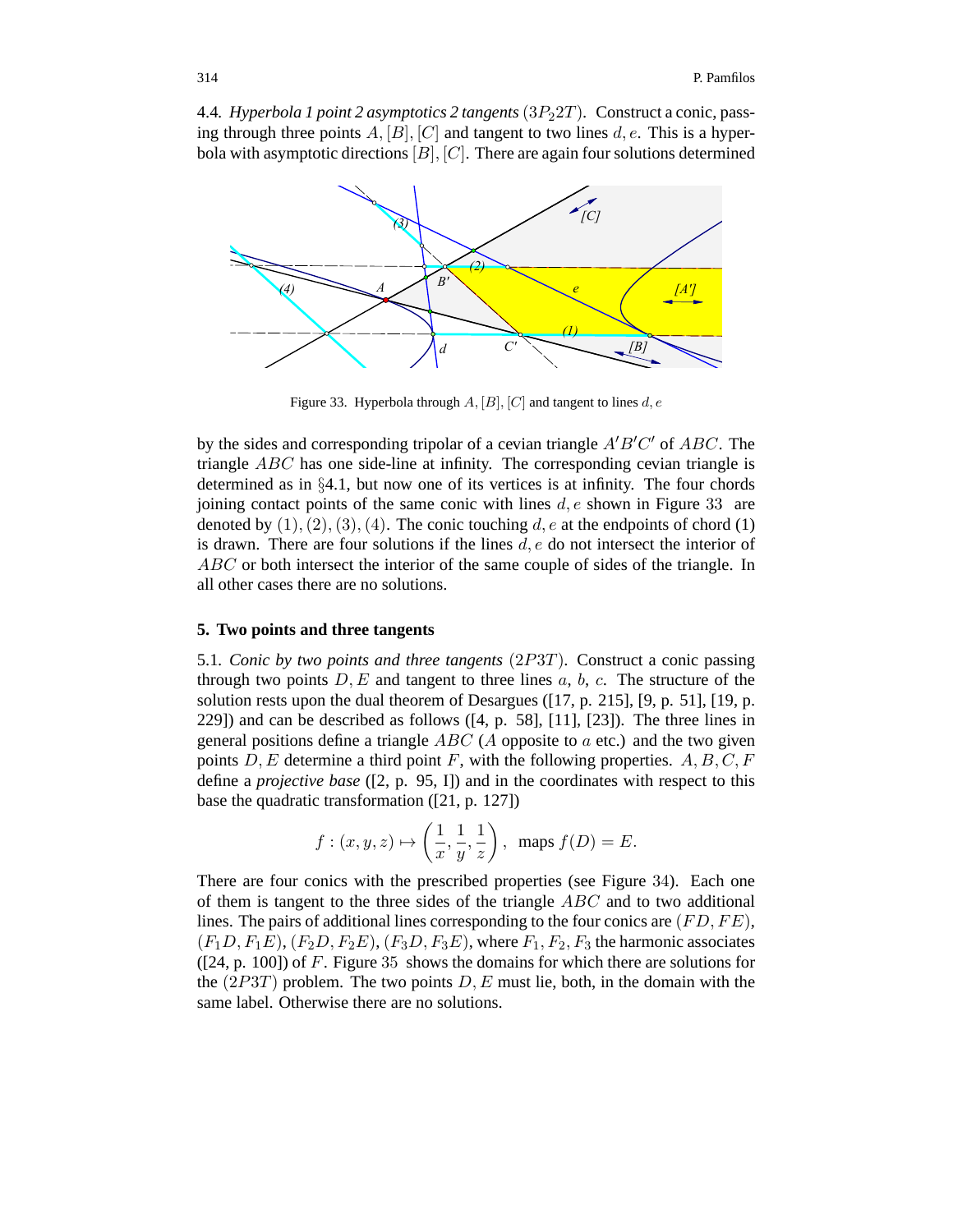A gallery of conics by five elements 315



Figure 34. The four conics tangent to  $a, b, c$  and passing through  $D, E$ 



Figure 35. Domains of existence of 2P3T conics

This case is the *dual* of the previous one and is reducible to that by taking poles and polars with respect to a fixed conic. For example, taking poles and polars with respect to the conic  $k$  with *perspector*  $F$  ([24, p. 115]), for each conic  $c$  tangent to the sides of  $ABC$  and passing through  $D, E$ , we obtain a conic  $c'$  passing through the vertices of the cevian  $A'B'C'$  of F and tangent to d, e, which are the polars of D, E with respect to k (see Figure 36). By this *polarity* ([22, p. 263, I]) the tangents  $t_D, t_E$  to c at D, E map to the contact points  $D_1, E_1$  of c' with lines d, e and the intersection point  $F = (t_D, t_E)$  maps to line  $f = D_1 E_1$ .

Using a polarity, as before, we could reduce the cases to the half; but it is not the purpose of the present review to produce a least number of pictures.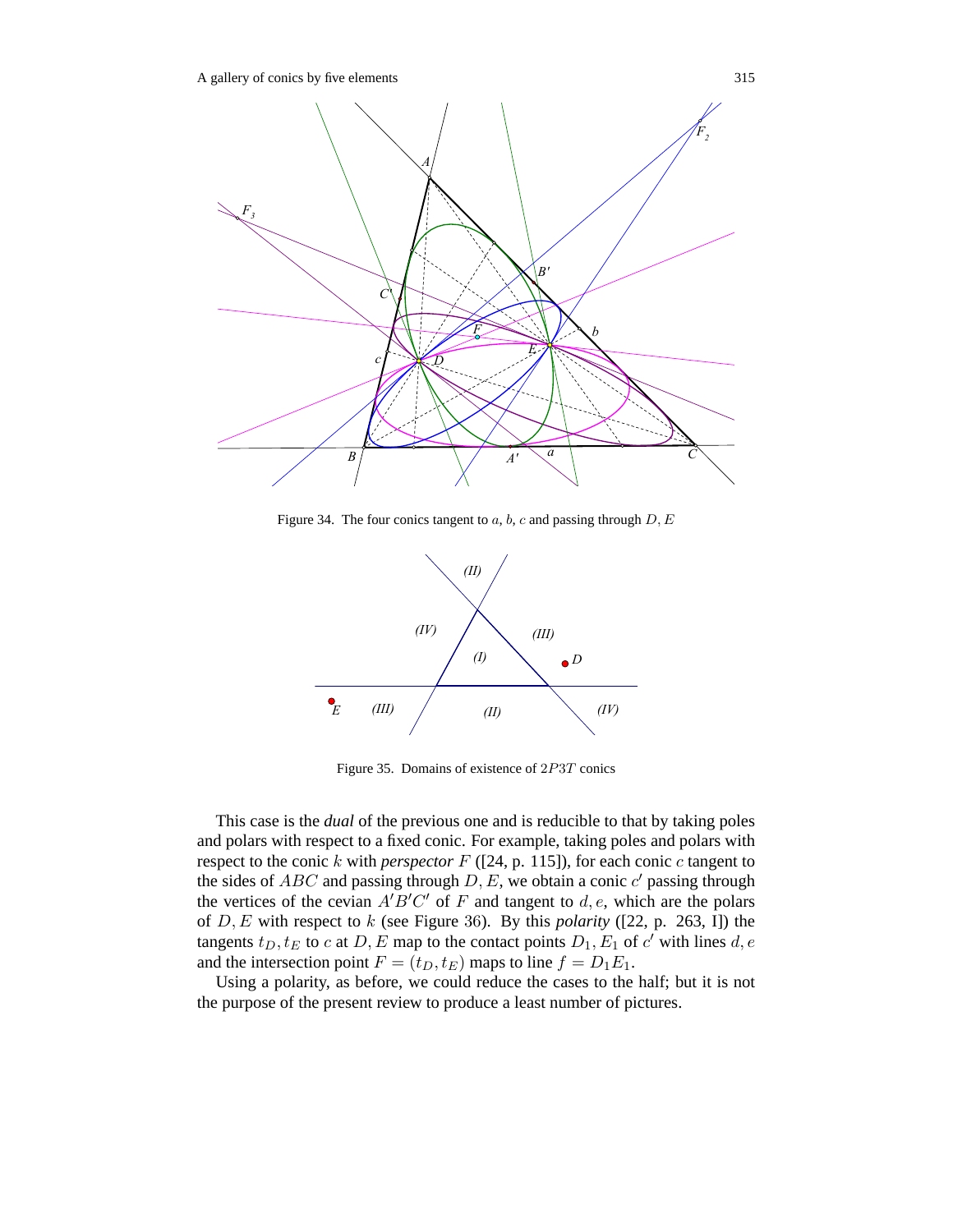

Figure 36. Reduction to the dual by the polarity with respect to  $k$ 

*Remark.* In this case, as noticed also in the previous one, some difficulty in handling the construction lies on the fact that the set of conics tangent to  $a, b, c$  and passing through  $D$  is not a proper pencil of conics (see Figure 37). This set of con-



Figure 37. Conics tangent to  $a, b, c$ , passing through  $D$ 

ics admits a spacial interpretation, as in §4.1, representing the conics as projections of intersections of a cone with planes. The cone is constructed as in that section, and the planes intersecting the cone are defined by pairs  $(X, \alpha)$  of points and lines. Point  $X \in \{D', D''\}$ , the two points of the cone being those which project on D. Line  $\alpha$  is a tangent to the conic defined on the cone by the plane orthogonal to the plane  $\varepsilon$  of b, c and intersecting it along line a.

5.2. Parabola by 2 points, 2 tangents  $(2P3T<sub>1</sub>)$ . Construct a conic passing through two points  $A, B$  and tangent to two lines  $c, d$  and the line at infinity, thus, a parabola. Figure 38 shows the process of determination of the point  $F$  and its harmonic associates  $F_1, F_2, F_3$  stepping on the previous section. Points  $B_1, B_2$  are the common harmonics of the point-pairs  $(A', B')$  and  $(G, [d])$ , where  $A', B'$  are the parallel to c projections of A, B on d and  $G = (c, d)$ . Analogously are defined on c the common harmonics  $C_1, C_2$  of two similar point-pairs on c. Point F is the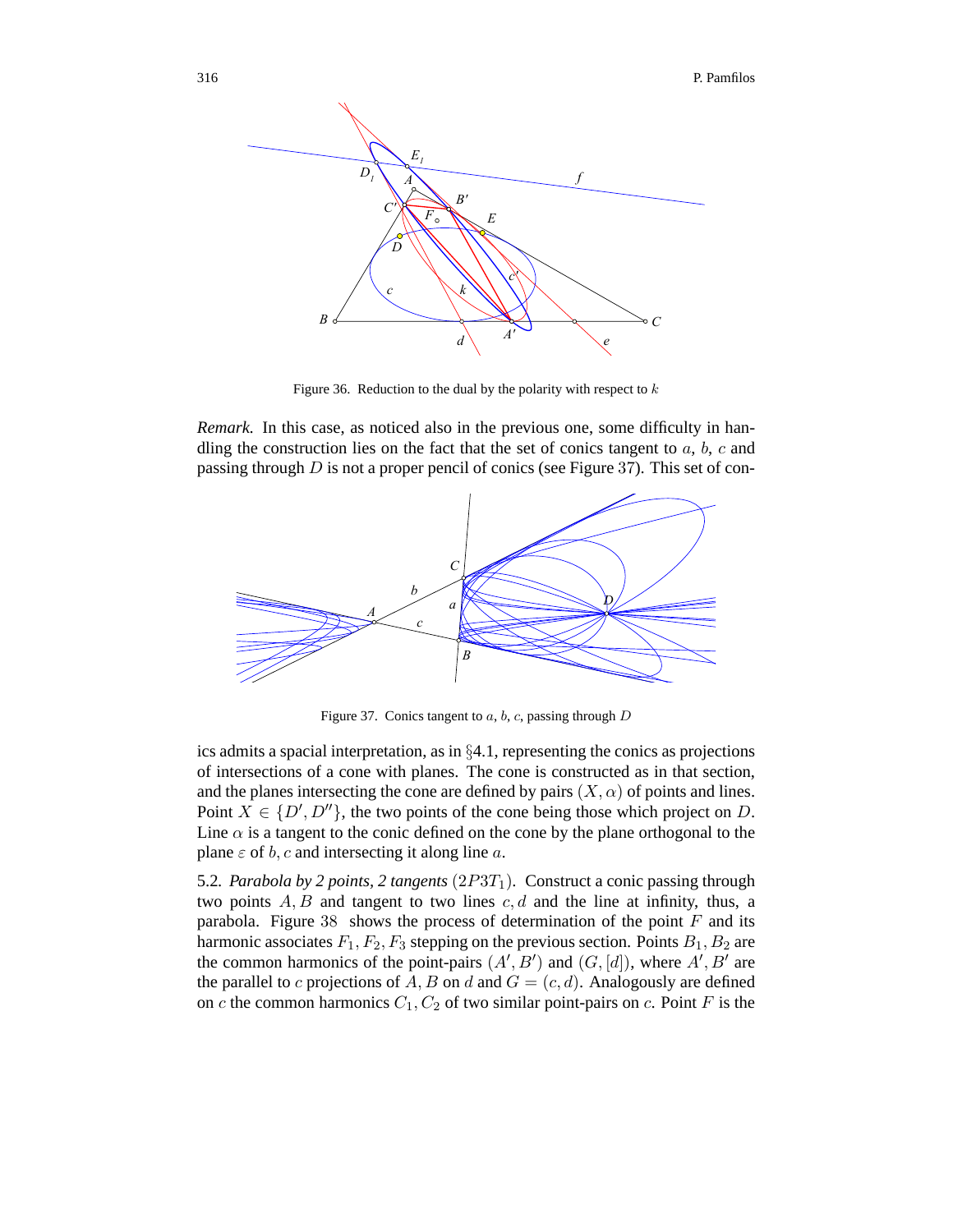

Figure 38. Searching for parabolas through  $A, B$  and tangent to  $c, d$ 

intersection of the parallels from  $B_1, C_1$  respectively to c, d. Figure 39 shows the



Figure 39. The four parabolas through  $A, B$  and tangent to  $c, d$ 

four parabolas solving the problem. Each of them is tangent to the two given lines c, d and the pair of lines  $F_iA, F_iB$ , where  $F_i$  are either F or one of its harmonic conjugates (with respect to the triangle with infinite sides  $G[c][d])$ . There are four solutions if points  $A, B$  are in the same or opposite angular domains of lines  $c, d$ . Otherwise there are no solutions.

*Remark.* When line  $FF_3$  passes through the middle M of AB, the two corresponding parabolas, tangent respectively to the line-pairs  $(FA, FB), (F_3A, F_3B)$ , are homothetic with respect to G and solve problem  $(3P_12T_1)$  of §9.3, line  $FF_3$  being then parallel to the axis of the two parabolas and also being harmonic conjugate of  $AB$  with respect to lines  $(c, d)$ .

5.3*. Conic by 1 point, 1 infinity, 3 tangents*  $(2P_13T)$ *.* Construct a conic passing through two points  $A$ ,  $[B]$  and tangent to three lines  $c, d, e$ . The construction can be done by adapting the one of §5.1. By that method, we first find the cevians of A, B with respect to the triangle  $A'B'C'$ , whose sides are c, d, e. Then we find the common harmonics  $A_0$ ,  $A_1$  on line c of the point-pair consisting of the traces of the cevians from  $A, B$  and  $(B', C')$ . Analogously are defined points  $B_0, B_1$  on d and  $C_0$ ,  $C_1$  on e (see Figure 40). The six points thus determined define a cevian triangle with perspector  $F$  and the corresponding tripolar. Then we define the three harmonic associates  $F_1, F_2, F_3$  of F. Each one of the requested conics is tangent to the three lines c, d, e and also tangent to the two lines  $F_iA, F_iB$ , joining some of the points  $F_i$  with A and B. There are four solutions if A is on the exterior of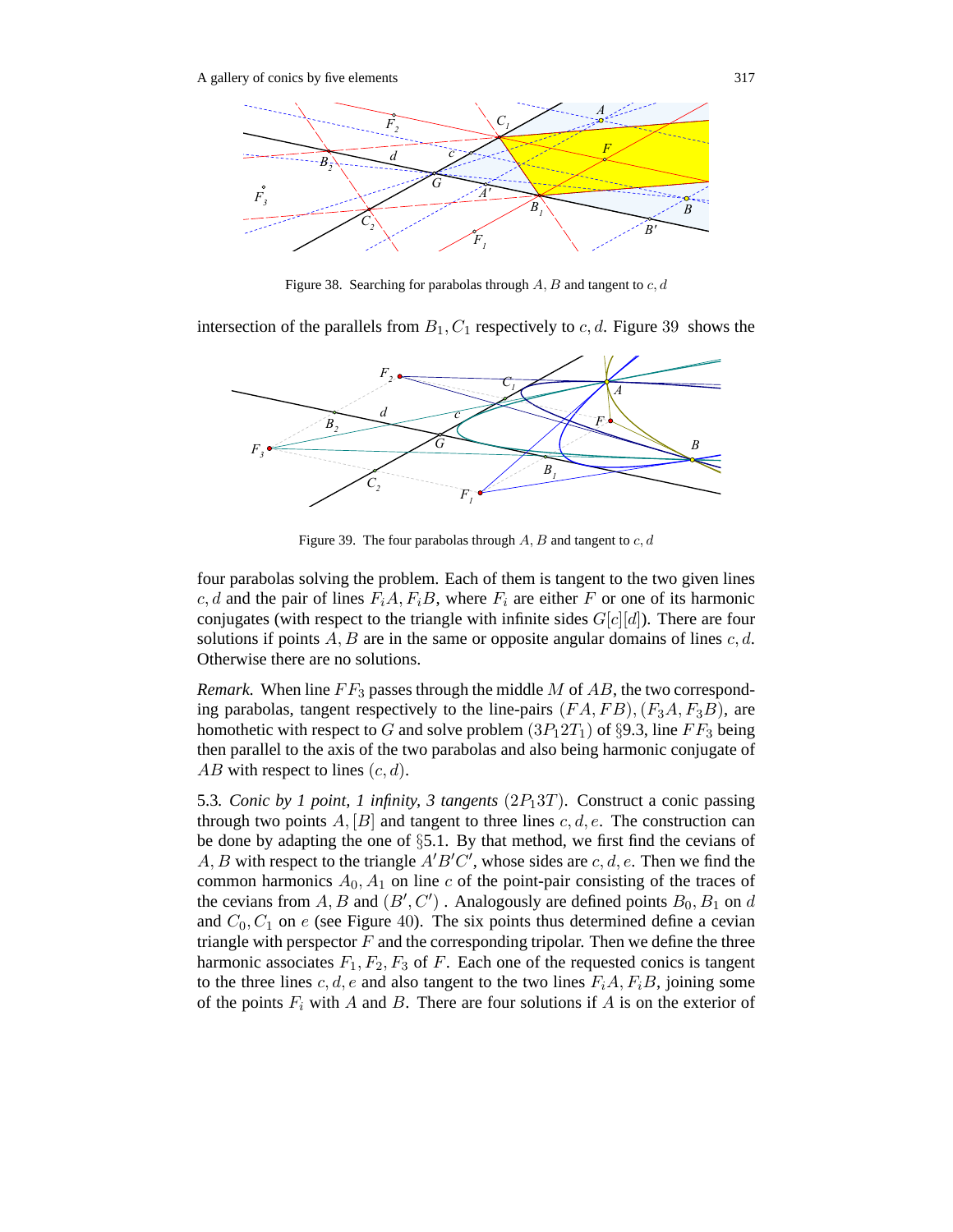

Figure 40. The four conics tangent to  $c, d, e$  passing through  $A, [B]$ 

the triangle  $A'B'C'$  and in the angular domain containing the parallel to [B] from a vertex. Otherwise there are no solutions. The conics are in general hyperbolas. Fixing the lines  $c, d, e$  and point A, there are two directions  $[B]$  for which the conics are parabolas. This is handled in  $(1P4T_1)$  of §6.2.

5.4. Hyperbola by 2 asymptotics and 3 tangents  $(2P<sub>2</sub>3T)$ . Construct a conic passing through two points  $[A], [B]$  and tangent to three lines a, b, c. This is a hyperbola with asymptotic directions  $[A], [B]$  and tangent to three lines. Proceeding as in



Figure 41. Cevian triangle and perspector in the case  $(2P<sub>2</sub>3T)$ 

§5.1, we draw parallels to those directions from each vertex of the triangle  $A_0B_0C_0$ with side-lines  $a, b, c$ . These parallels define on each side two points  $A_1, B_1$  on a,  $A_2$ ,  $B_2$  on b etc. The common harmonics  $(A', A'')$  of point pairs  $(A_1, B_1)$  and  $(C_0, B_0)$  and the corresponding common harmonics for the other sides, define the cevian triangle  $A'B'C'$ , its perspector D and the corresponding harmonic associates  $D_1, D_2, D_3$  (see Figure 41). Each of the requested hyperbolas is constructed as a conic tangent to the three lines  $a, b, c$  plus the two lines joining  $D_i$  to the points at infinity A, B, i.e. the parallels from  $D_i$  to [A] and [B] (see Figure 42). Given the directions of lines  $a, b, c$ , there are four solutions if drawing parallels to these directions and to  $[A], [B]$ , later are not separated by the first. Otherwise there are no solutions.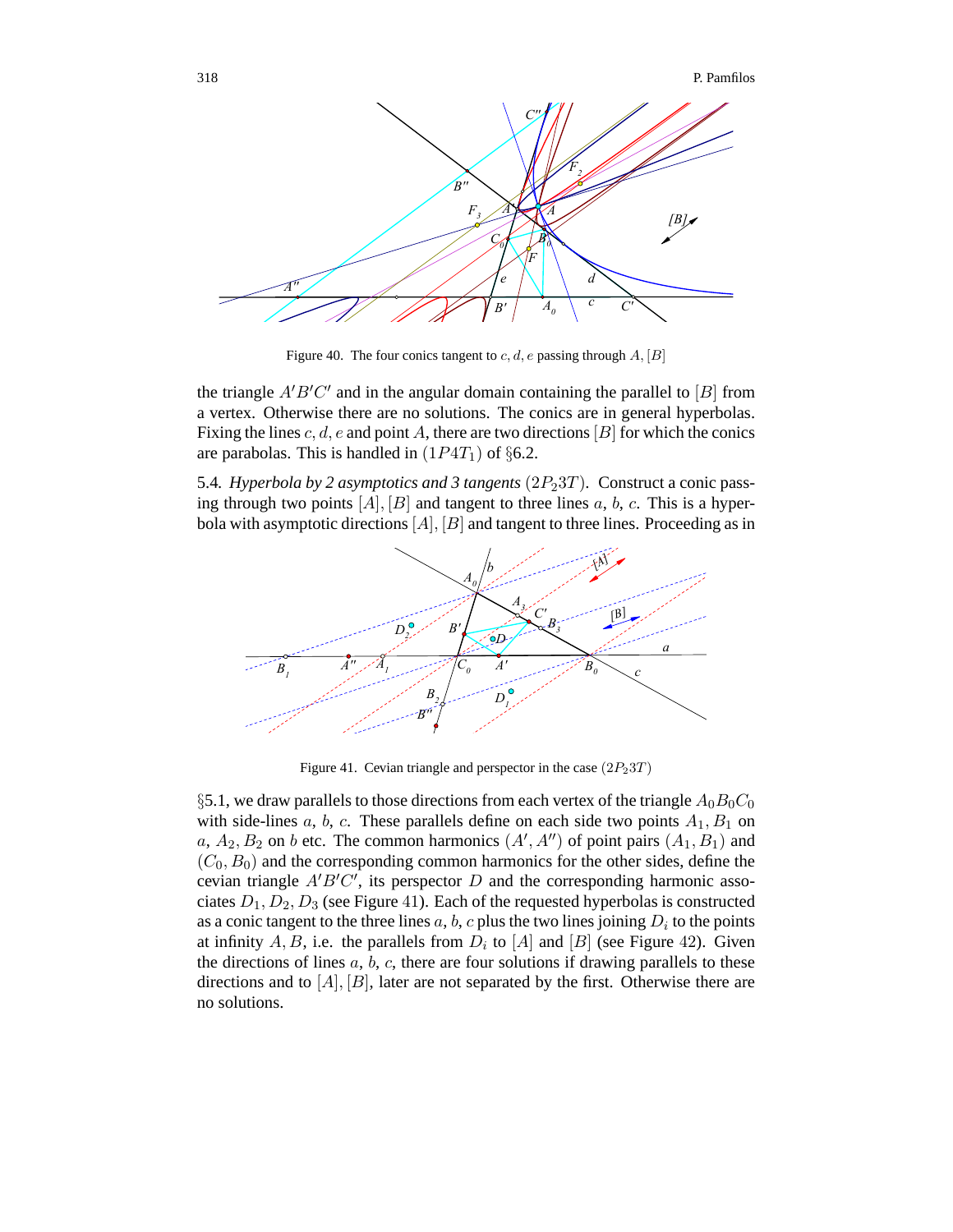

Figure 42. The four hyperbolas tangent to  $a, b, c$  with two given asymptotic directions

## **6. One point and four tangents**

6.1*. Conic by 1 point and 4 tangents* (1P4T)*.* Construct a conic tangent to four given lines  $a, b, c, d$  and passing through a given point  $A$ . One way to the construction is to reduce the problem to its dual  $(4P1T)$  of §3.1. In fact, if  $IJK$  is



Figure 43. The two conics tangent to  $a, b, c, d$ , passing through  $A$ 

the diagonal triangle of the complete quadrilateral whose sides are  $a, b, c, d$  (see Figure 43), then the harmonic associates  $A_1$ ,  $A_2$ ,  $A_3$  of A with respect to IJK are also points of the conic. Thus, one can apply the recipe of §3.1 by taking these four points and one of the four given lines.

Another way to define the conics is by using Desargues' theorem in its dual form ([4, p. 57]) in order to locate a fifth tangent to the conic, namely the one passing through A. In fact, according to that theorem, the tangents from an arbitrary point A to the conics of the one-parameter pencil of conics  $D$ , which are tangent to four lines a, b, c, d, define an involution on the pencil  $A^*$  of all lines passing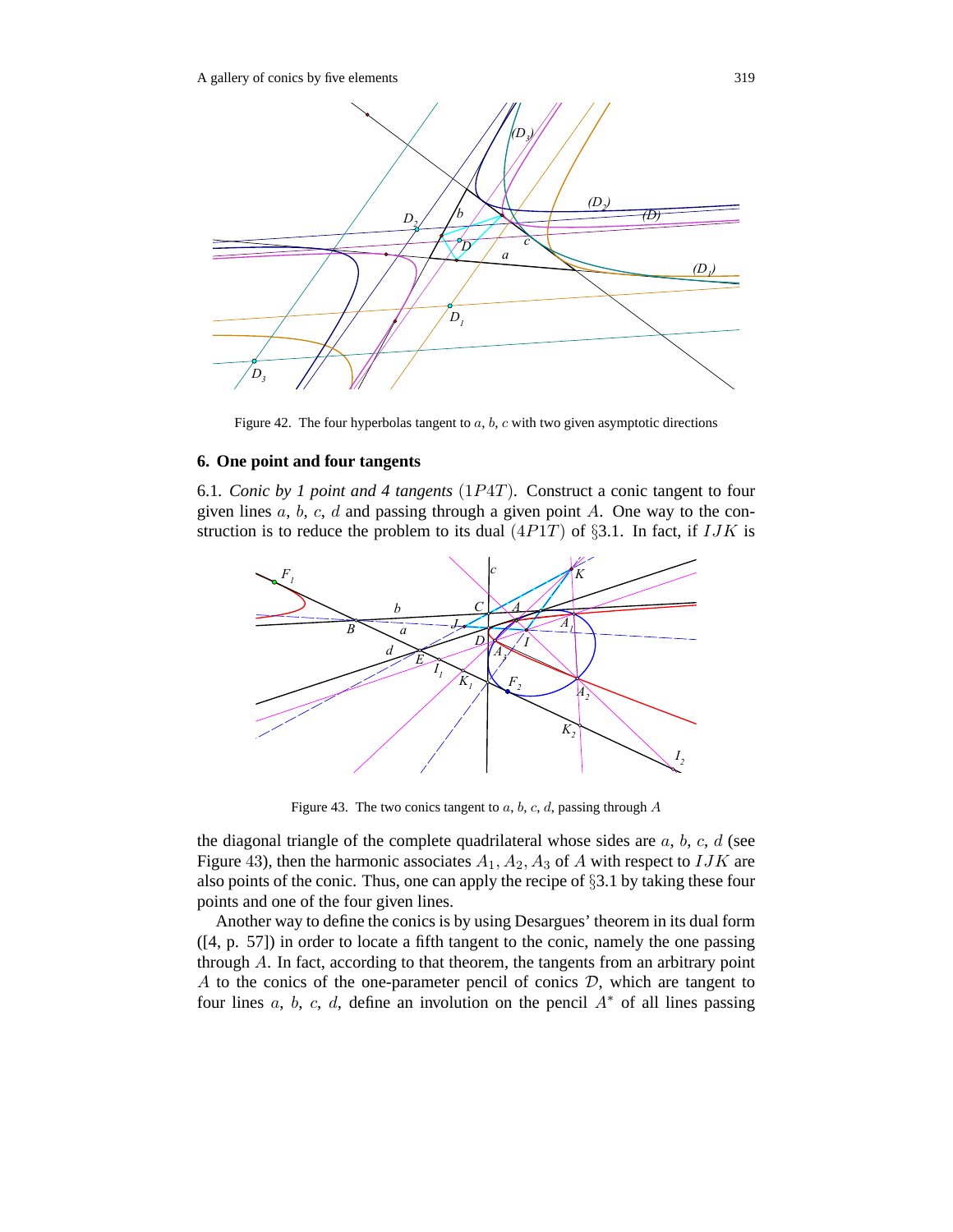through that point. The tangents to the members of that pencil, which pass through A are the fixed elements of this involution. By considering the intersection of each line through  $A$  with line  $a$ , we represent this involution by a corresponding involution of points of a. The fixed elements of the involution in  $A^*$  correspond



Figure 44. The two conics tangent to  $a, b, c, d$ , passing through  $A$ 

to the fixed points of the corresponding involution on  $a$ . It is easy to see that two particular pairs of points in involution on a are the pairs  $(B, B')$  and  $(E, E'),$  where  $B = (b, a), E = (d, a), B' = (AD, a), E' = (AC, a)$ . The common harmonics  $F_1, F_2$  of these two pairs define the two requested tangents, which in turn define the two conics (see Figure 44).



Figure 45. The five domains of existence of solutions

There are two solutions if point A is in one of the five domains  $(1) - (5)$  shown in Figure 45. Otherwise there are no solutions. The reason for this is, as is visible in the figure, that the pencil  $D$  of conics tangent to four given lines  $a, b, c, d$  does not cover all connected domains defined by the four lines ([2, p. 200, II]). Noticable in the figure is also the fact that for every point in these five domains there are two conics of the pencil passing through the point.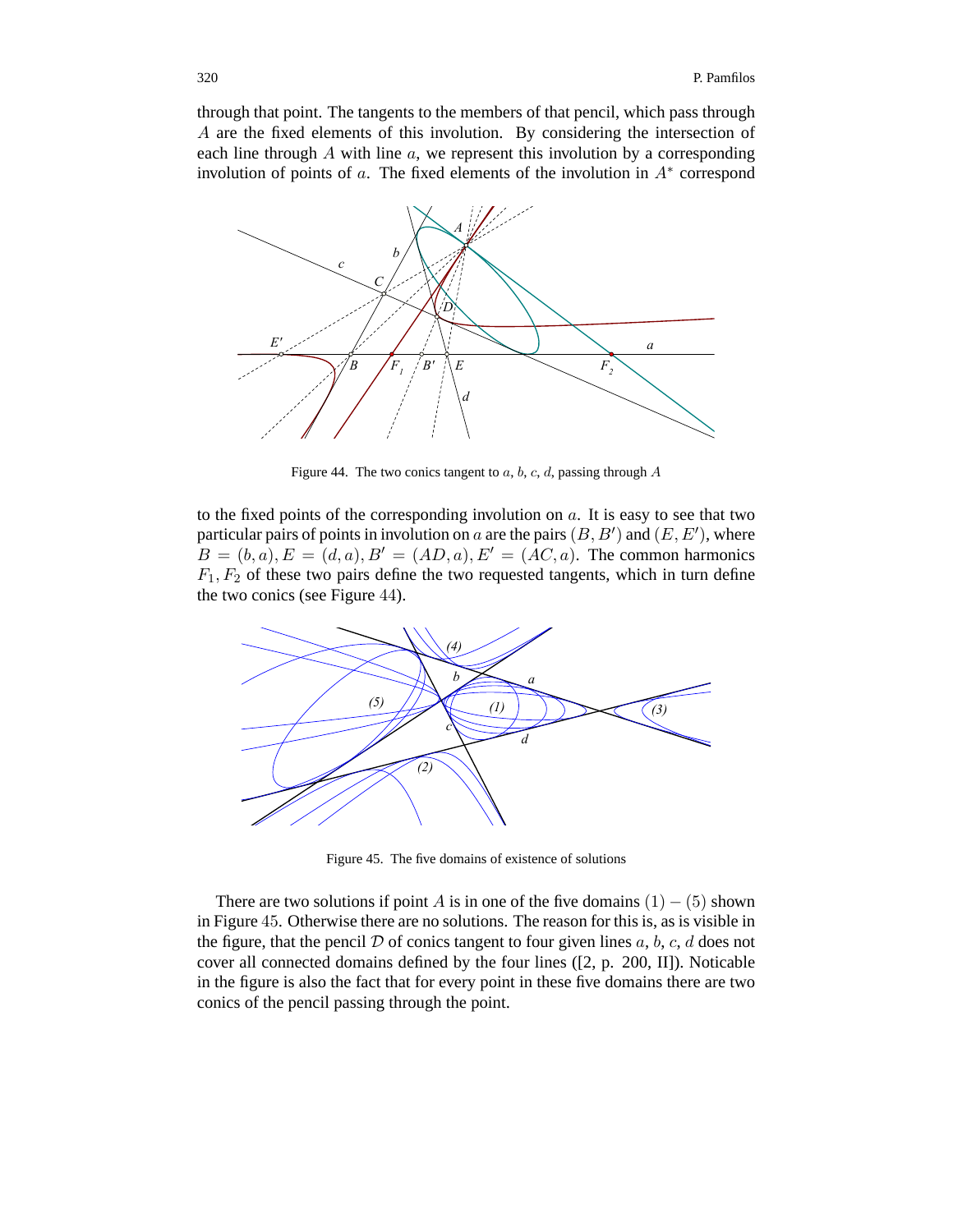A third method to construct the requested conics is to use the dual of the *eleven points conic* of §3.1, which is the *eleven tangents conic*, defined by four lines a, b, c, d and a point  $A$  ([1, p. 97]). This conic is the envelope k of the polars of A with



Figure 46. The two conics tangent to  $a, b, c, d$ , passing through  $A$ 

respect to all conics tangent to the four given lines. This conic is tangent to the 3 sides of the diagonal triangle RST of the quadrilateral of the four lines. It is also tangent to the 6 polars of A with respect to all line-pairs of the quadrilateral, and is also tangent to the two tangents  $t_1, t_2$  to the requested conics at A (see Figure 46). Conic k can be constructed by the methods of  $\S7.1$  and then  $t_1, t_2$  can be found by drawing the tangents to  $k$  from  $A$ . The two requested conics can be defined by applying again the methods of the next section and determining the conic tangent to five lines  $a, b, c, d, t_i$ ,  $(i = 1, 2)$ .

6.2. Parabola by 1 point, 3 tangents  $(1P4T<sub>1</sub>)$ . Construct a conic tangent to the line at infinity, i.e. a parabola, and also tangent to three lines  $a, b, c$  and passing through a point  $E$ . Any of the methods of the previous section can be modified



Figure 47. Parabolas tangent to  $a, b, c$ , passing through  $E$ 

to produce the requested parabolas. For example, applying the second method, we draw first parallels to b, c through E intersecting a at  $E'$ ,  $E''$  (see Figure 47). The pairs of lines ( $EE', EB$ ) and ( $EE'', EC$ ) through E are related with respect to the involuetion defined by Desargues' theorem. They are tangents from  $E$  to degenerate members of the pencil of parabolas tangent to four lines three of which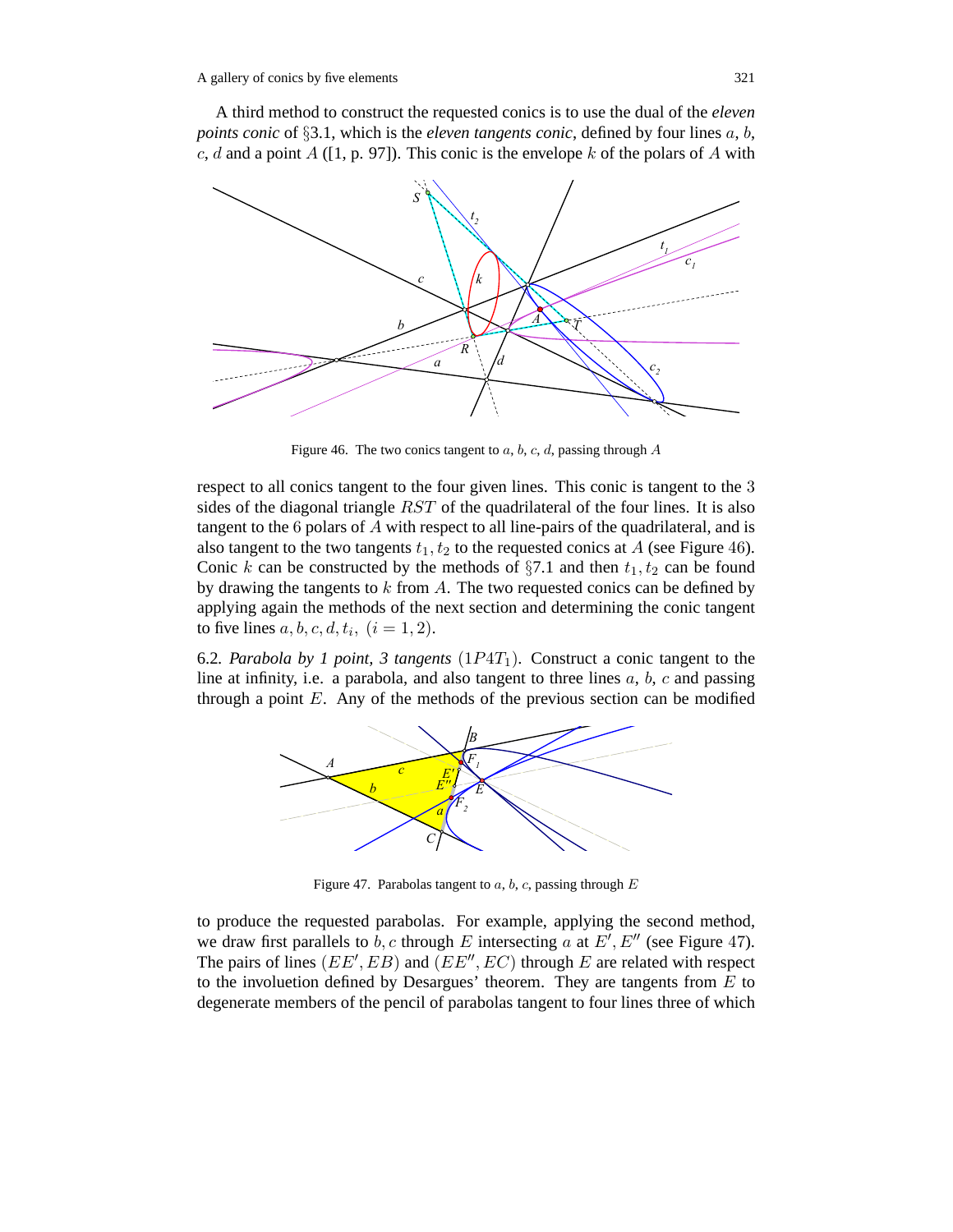are a, b, c. The common harmonics  $F_1, F_2$  of these pairs define the tangents at E of the requested parabolas passing through  $E$ . There are two solutions if point  $E$ lies in one angular domain containing the triangle ABC but outside of the triangle. Otherwise there are no solutions.



Figure 48. The pencil of parabolas tangent to  $a, b, c$ 

An alternative solution is obtained by using the *nine tangents conic* of the three lines  $a, b, c$ , the line at infinity  $e$  and the point  $E$ . This is the conic  $k$ , defined as envelope of all polars of  $E$  with respect to the members of the pencil of parabolas tangent to the three lines  $a, b, c$  (see Figure 48). Conic  $k$  is tangent to  $a', a'', b', b'', c', c'',$  where  $a', a''$  are parallel to a, respectively, from point  $A = (b, c)$  and the symmetric  $E_a$  of E with respect to a, and the other lines are defined analogously. The tangents to the requested parabolas at  $E$  are the two tangents from  $E$  to  $k$ .

6.3. Conic, 1 infinity, 4 tangents  $(1P_14T)$ . Construct a conic tangent to four lines a, b, c, d and passing through a point at infinity  $[E]$ . Again a solution results by adapting any of the methods of section §6.1. For example, to adapt the sec-



Figure 49. The two conics tangent to a, b, c, d, passing through  $[E]$ 

ond method to the present configuration, define the points  $B', C'$  on b, to be the projections of D, A parallel to [E] (see Figure 49). Points  $F_1, F_2$  are the common harmonics of pairs  $(B, B'), (C', C)$ , and the parallels  $EF_1, EF_2$  define the tangents at  $E$  of the requested conics, which are constructed from five tangents. Fixing lines  $a, b, c, d$ , there are two solutions when the parallel to  $[E]$  from  $B$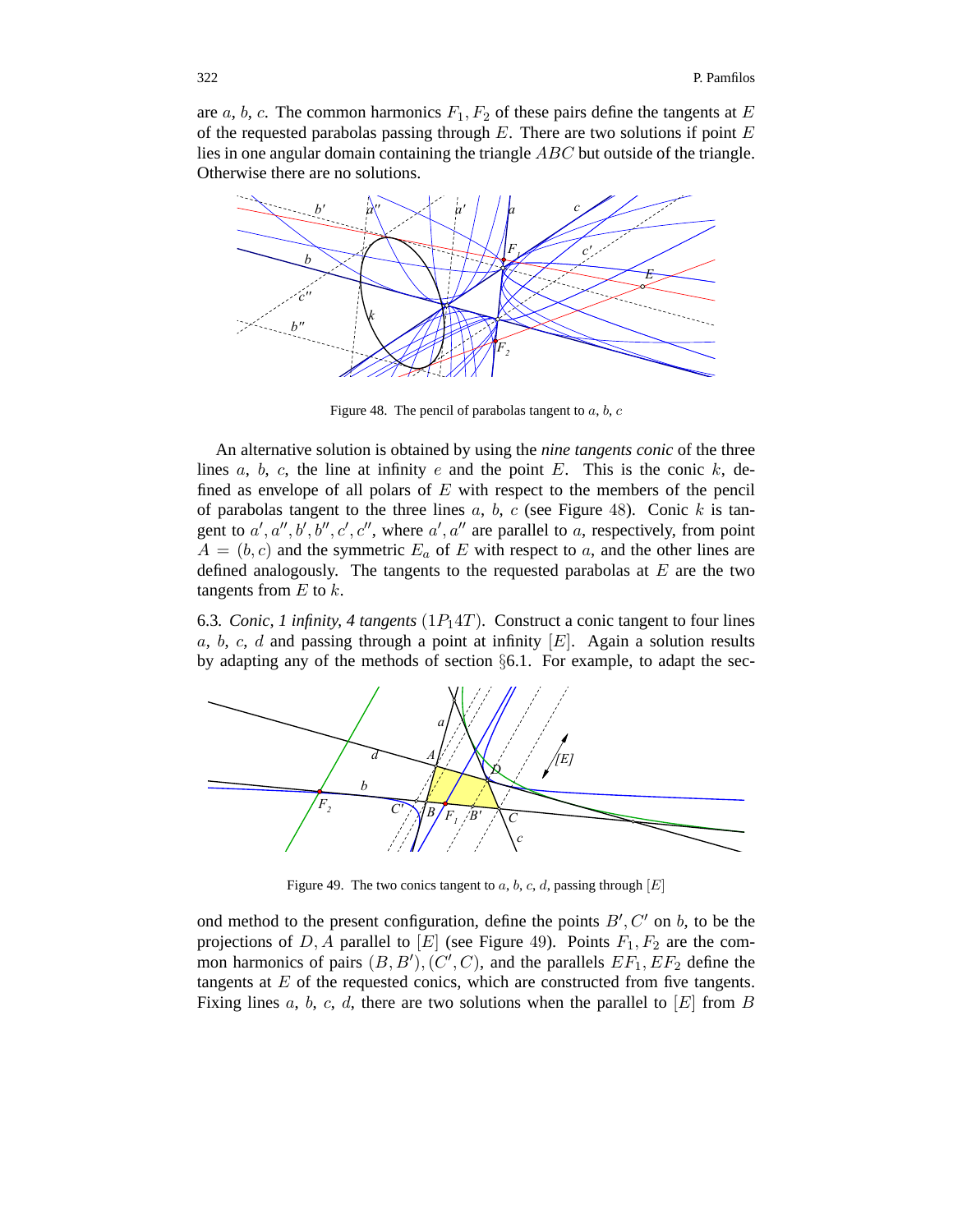falls inside the angle  $CAB$  or the parallel from  $D$  falls inside the complement of ADC. Otherwise there are no solutions. The above construction assumes that the lines through  $F_1, F_2$  are ordinary and as a consequence the conics are hyperbolas. If the conic is tangent to the line at infinity, thus a parabola, then  $[E]$  is uniquely determined from the lines a, b, c, d. This is handled in  $(0P5T_1)$  of §7.2.

#### **7. Five tangents**

7.1*. Conic by five tangents*  $(0P5T)$ *.* Construct a conic tangent to five lines a, b,  $c, d, e$ . A first solution is to reduce the construction to its dual of a conic through five points, as in §2.1. For this, use Brianchon's theorem to find the contact points with the sides ([19, p. 225]). In fact, the diagonals  $BD, CE$  of the pentagon of the



Figure 50. Conic through five tangents, find the contact points

given lines intersect at a point  $O$  (see Figure 50), which lies also on the line joining the remaining vertex of the pentagon  $A$  to the contact point  $F$  of the opposite side. Thus  $F$  is constructible from the data. Analogously are found the other contact points with the sides of the pentagon. Using again the theorem of Brianchon in its general form for hexagons circumscribed to a conic, one can construct arbitrary many other tangents to the conic. In fact, take a point  $F$  on side  $AB$  and define



Figure 51. Conic through five tangents, draw arbitrary many tangents  $FG$ 

the intersection point  $O$  of  $FD$  and  $AC$  (see Figure 51). By Brianchon's theorem the diagonal  $GE$  will pass also through O. Hence the position of G can be found by intersecting  $BC$  with  $OE$ . Thus, moving F on line  $AB$  and determining G on  $BC$  by the above procedure, we can find arbitrary many tangents  $FG$  to the conic. There is always a unique solution.

An image of the pencil of conics tangent to four lines, related to this problem, is contained in §6.1.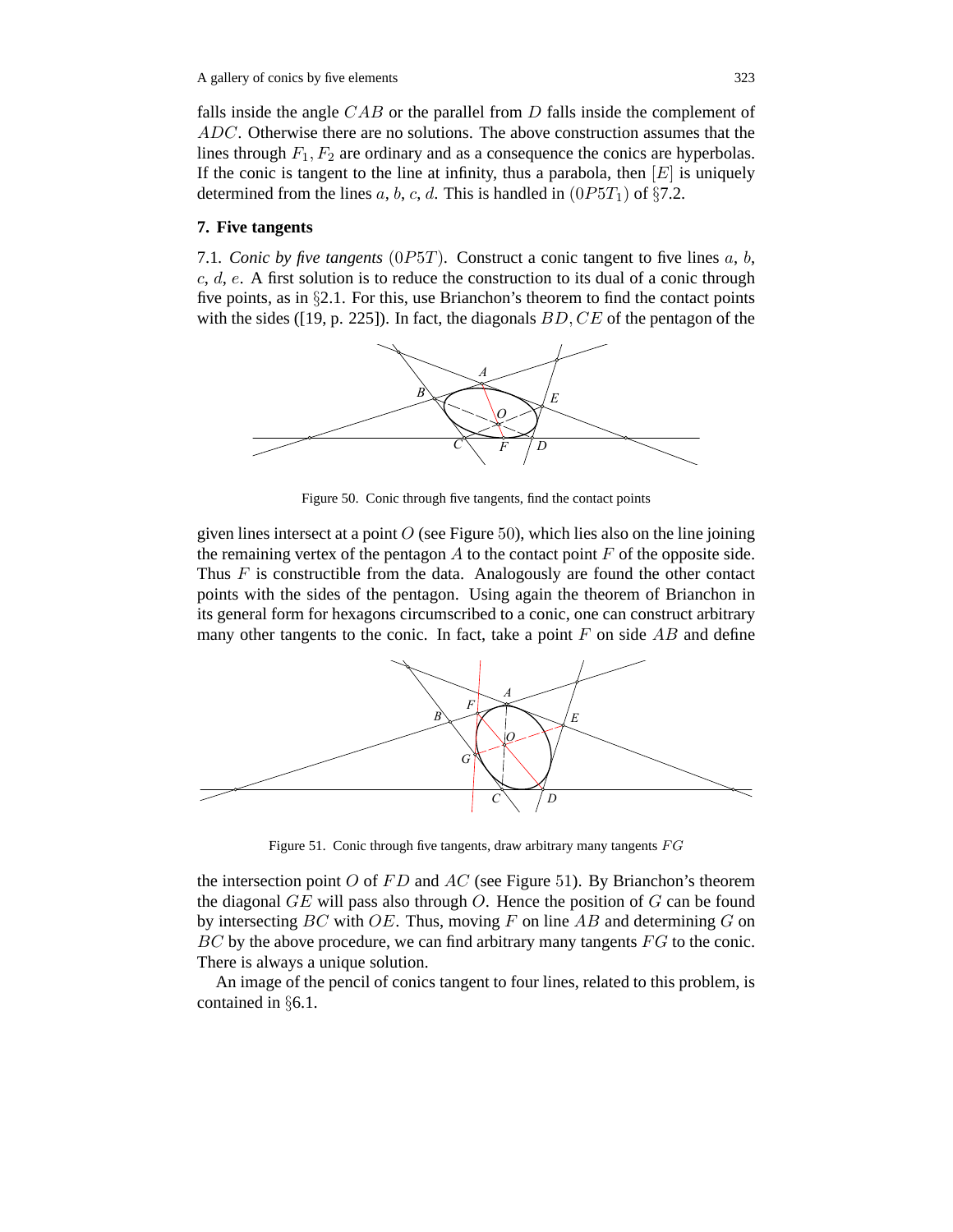7.2. Parabola by four tangents  $(0P5T_1)$ . Construct a conic tangent to the line at infinity, i.e. a parabola, tangent to four given lines  $a, b, c, d$ . The case is projectively equivalent to the previous one and the method used there can be adapted to solve the problem. For this, apply Brianchon's theorem to the pentagon  $ABCDE$ , which



Figure 52. The contact points of the tangent parabola

now has points  $C, D$  at infinity (see Figure 52). The contact points of the sides opposite to the vertices are denoted correspondingly  $A', B', C', D', E'$ . Point A' is at infinity, and determines the axis of the parabola. By Brianchon's theorem, line  $AA'$ passes through the intersection  $(EC, BD)$ , which is constructible from the data. Analogously are constructible the intersections  $(AD, EC, (BE, AD), (CA, BE),$  $(DB, CA)$ . Join these points correspondingly with the vertices  $B, C, D, E$  to find  $B', C', D', E'$  through their intersections with the opposite sides of the pentagon. To the four points on the parabola a fifth one  $G$  can be defined by taking the middle F of  $D'E'$  and the middle G of FB. Thus the parabola can be constructed as a conic passing through the five points  $B', C', D', E', G$  ([2, II, p. 212]).

Another way to solve the problem, is through the properties of the created parabola related to the Miquel circles of the quadrilateral of the four given lines ([12, p. 83]). These are the circumcircles of the four triangles formed by the four given lines. A theorem of Miquel asserts that all four circles pass through the same point  $F$  (see Figure 53). A theorem of Steiner ([17, p. 161]) completes then the construction, by showing that this point  $F$  is the focus of the parabola, while the directrix carries all four orthocenters of the aforementioned triangles ([19, p. 70]). Thus, in order to construct the parabola, it suffices to take the circumcircles and the orthocenters of two such triangles and define F and their orthocenters  $H_1, H_2$ ([12, p.45], [14, p. 100, II]). The parabola then is constructed from its focus and the directrix  $H_1H_2$ . There is always a unique solution.

# **8. Four points one tangent one coincidence**

8.1*. Conic by three points and one tangent-at*  $(4P1T)_1$ . Construct a conic passing through four points  $A, B, C, D$  and tangent to a line  $e$  at  $D$ . In this case it is easy to find a fifth point on the conic and reduce the construction to that of  $(5P0T)$  in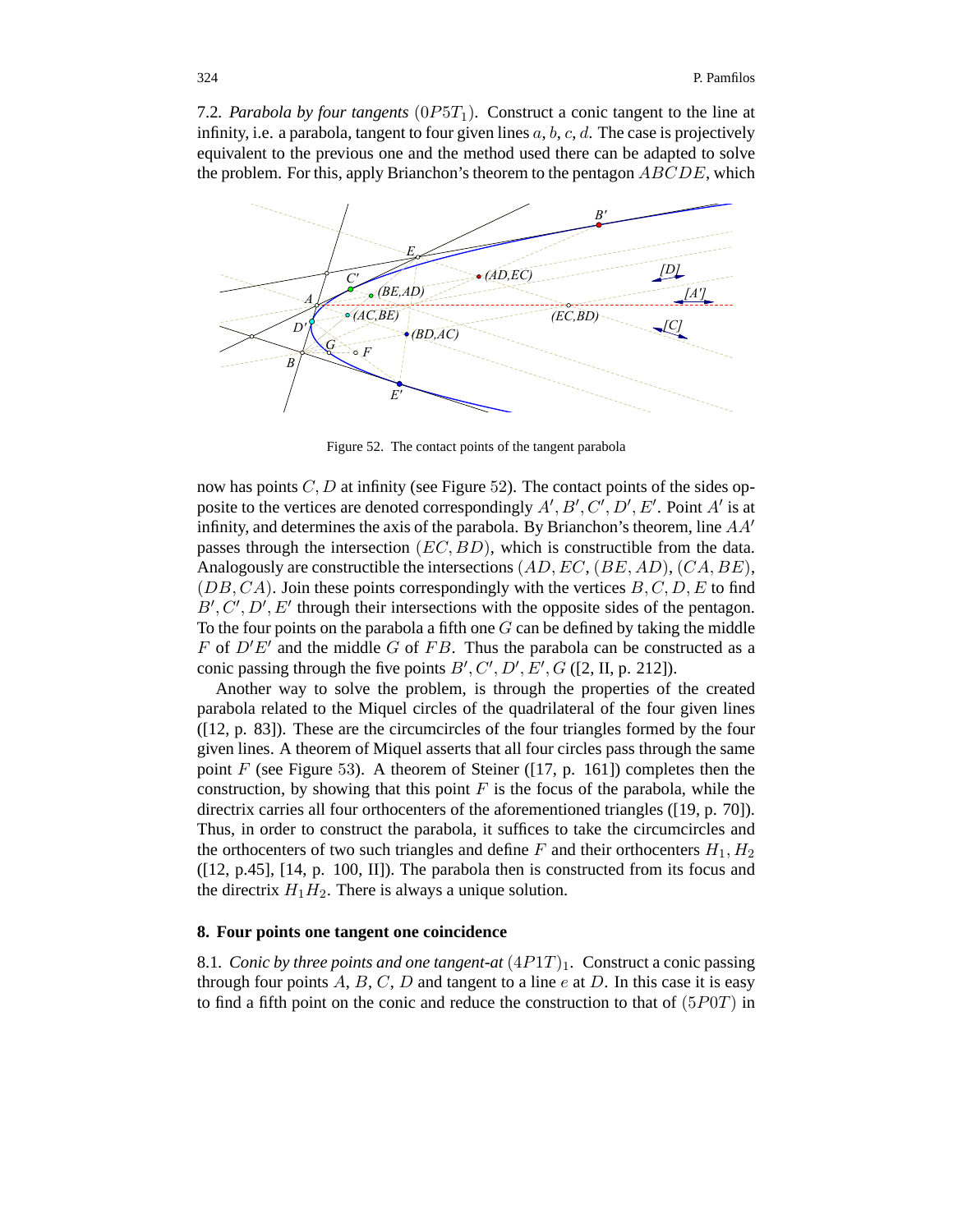

Figure 53. The classical construction of the parabola tangent to four lines



Figure 54. A fifth point A' of the conic through  $A, B, C$  tangent to e at D

§2.1. In fact, take  $I = (BC, e), I' = I(B, C)$ . Then line I'D is the polar of I (see Figure 54). If  $J = (I'D, AI)$ , then  $A' = A(I, J)$  is a point on the conic. There is always a unique solution.

Noticeable in the figure is point  $K = (DA', AI')$ . It is a fixed point on line  $AI'$ , since the cross ratio  $(A, K, I', I'') = (A, A', J, I) = -1$ . Hence points D, A', and through them, the various conics passing through  $A, B, C$  and tangent to e, are defined by turning a line about  $K$  and considering its intersections with the fixed lines e and IA. Figure 55 shows the structure resulting by making the same construction with respect to the other sides of  $ABC$ . In this point  $E$  is the tripolar of line e and  $K_A, K_B, K_C$  are its harmonic associates with respect to ABC. Each point  $D \in e$  defines three other points of the conic passing through  $A, B, C$  and tangent to e at D. These points are  $A' = (DK_A, K_B K_C), B' = (DK_B, K_C K_A), C' =$  $(DK_C, K_A K_B)$ . It is easily seen that points  $K_A, K_B, K_C$  are the harmonic associates of D with respect to  $A'B'C'$ .

8.2. Parabola by three points and axis-direction  $(4P_11T_1)$ . Construct a conic tangent to the line at infinity, hence a parabola, passing through four points  $A, B, C, [D]$ . The last point, at infinity, defines the direction of the axis of the parabola. The construction is carried out by locating two more points  $B''$ ,  $C''$  on the parabola and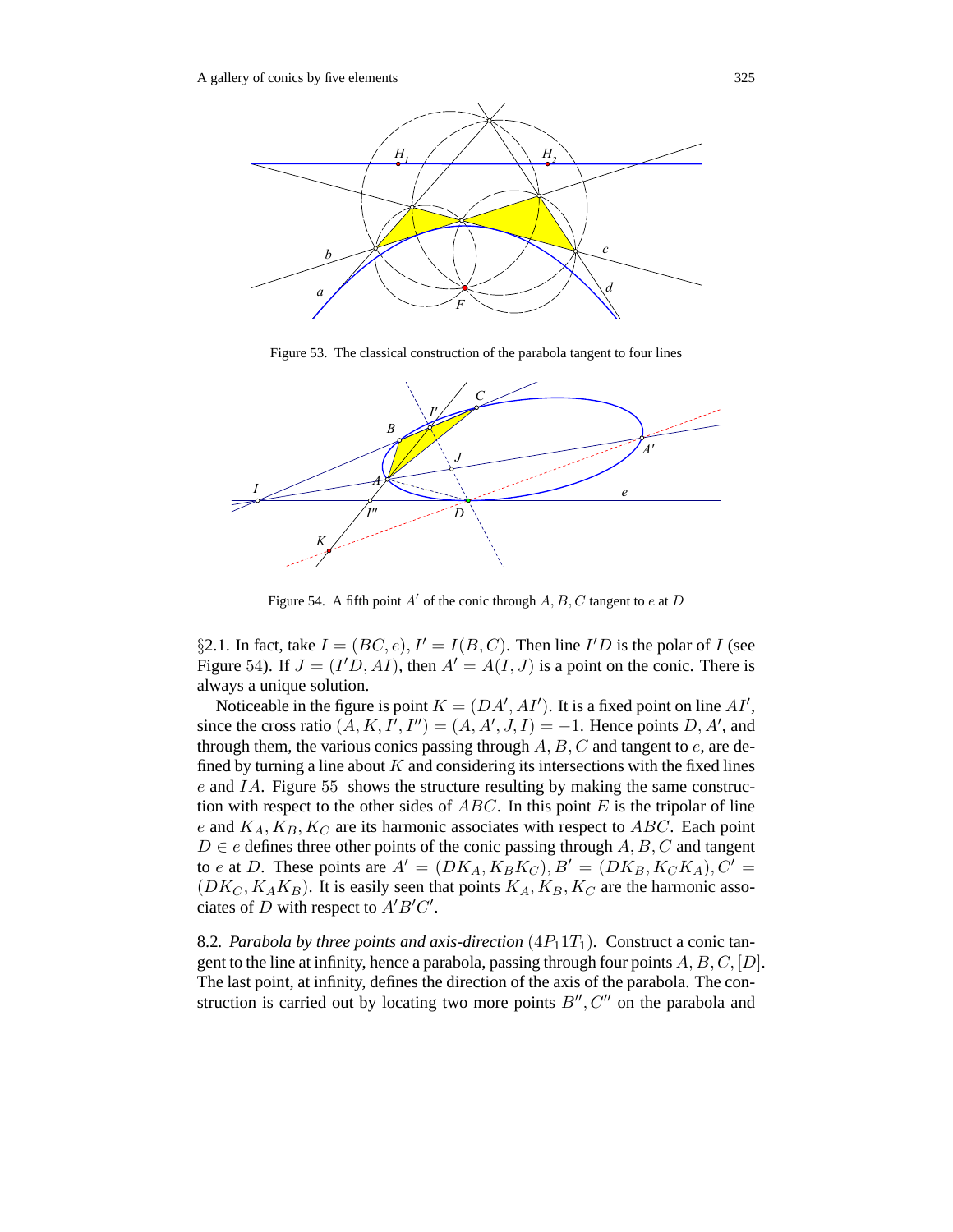

Figure 55. Conic through  $A, B, C$  tangent to e at D. Three additional points  $A', B', C'$ 



Figure 56. Parabola through  $A, B, C$  and given axis-direction  $[D]$ 

passing a conic through  $A, B, C, B'', C''$  (see Figure 56). The construction of the additional points is the same with that of the previous section.



Figure 57. The pencil of conics through  $A, B, C, [D]$ 

The pencil of conics involved is a specialization of the one in §1.1, resulting from it by sending  $D$  at infinity (see Figure 57). The construction shows that in this pencil, all members except one are hyperbolas with one asymptotic direction [D]. The one exceptional member is the requested parabola.

8.3*. Conic by 2 points, 1 at infinity, 1 tangent-at*  $(4P_11T)_1$ *. Construct a conic* passing through four points  $A, B, C, [D]$  and tangent to a line e at C. Additional points on the conic can be found as in §8.1. In Figure 58 points  $L, K$  are two such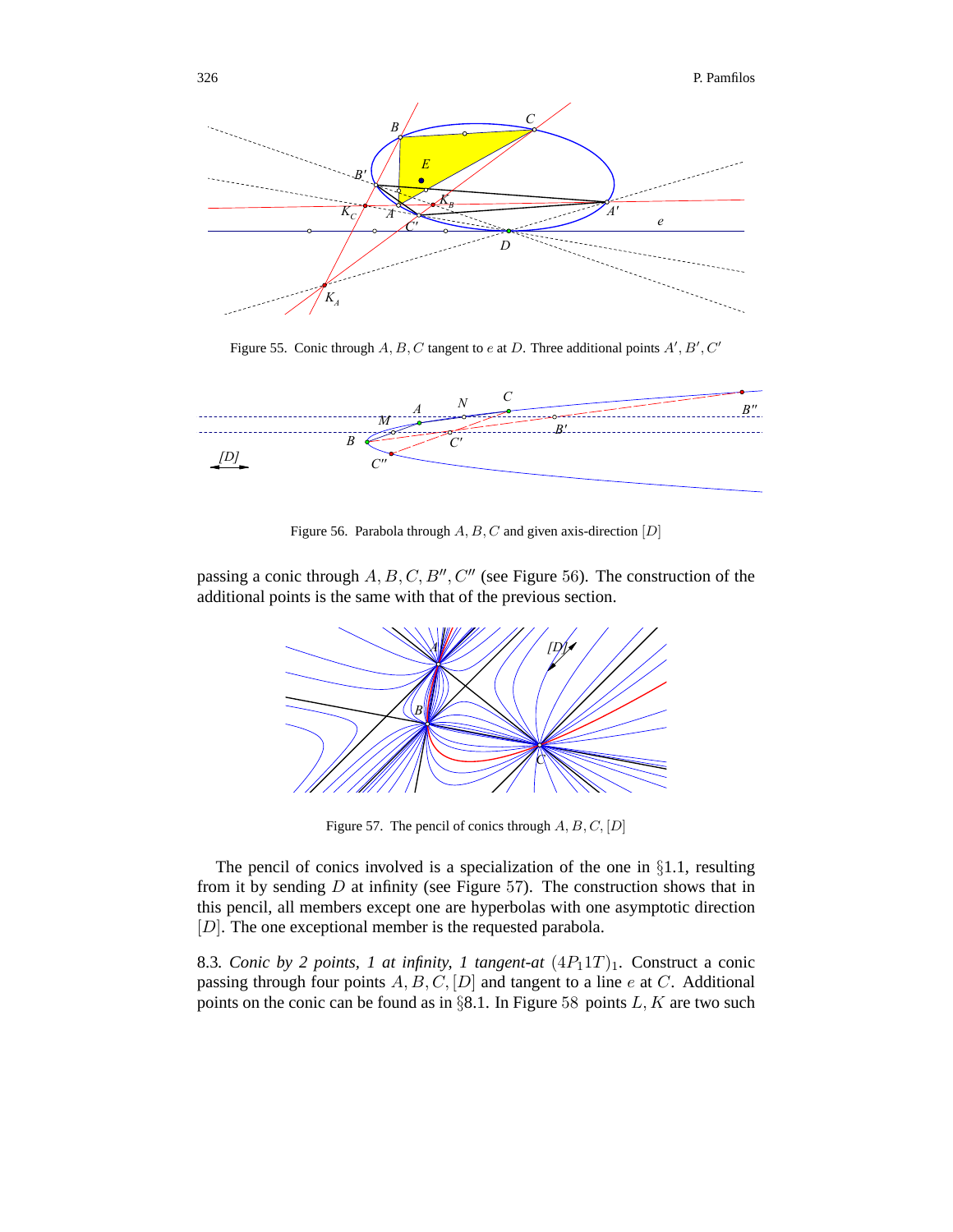

Figure 58. Conic through  $A, B, [D]$  tangent to e at  $C$ 

additional points. They are constructed as conjugates of  $B$  and  $D$  after constructing the polars CF of  $G = (e, AB)$  and CH of  $I = (e, AL)$ . There is always one solution, which, in general, is a hyperbola. The pencil involved is the one of conics through  $A, B, C, [D]$ , seen in §8.2. Line e can be considered to turn about point C, defining in each of the obtained locations a corresponding member of that pencil. There is a single line through  $C$ , for which the corresponding conic is a parabola with axis  $[D]$ . In all other cases the conic is a hyperbola with an asymptotic direction  $[D]$ .

Fixing  $A, B, C, e$ , and varying  $[D]$  we obtain, in general, hyperbolas. There are, though, two special directions  $[D]$ , determined in terms of  $A, B, C, e$ , for which the resulting conic is a parabola. This is handled in  $(3P2T<sub>1</sub>)<sub>1</sub>$  of §9.2.

8.4*. Hyperbola by 3 points, 1 asymptote*  $(4P_11T)_i$ . Construct a conic passing through four points A, B, C, [D] and tangent to a line e at  $[D] \in e$ . This is equivalent with the construction of a hyperbola passing through the points  $A, B, C$  and



Figure 59. Hyperbola through  $A, B, C$  and given asymptote  $d$ 

having the asymptote line e. Adapting the method of §8.1, we can find two additional points  $B', C'$  and construct the requested conic as a  $(5PT0)$  conic. For example, to define B', take successively  $C_1 = (AC, e), C_2 = C_1(A, C)$ . The parallel to  $e$  from  $C_2$  is the polar of  $C_1$ . Take then the intersection  $B_2$  of that line with  $BC_1$  and  $B' = B(C_1, B_2)$ , which is a point on the conic. Analogously is defined point  $C'$ . There is always one solution. The pencil of conics involved is the one shown in  $(4P_11T_1)$  of 8.2. A line parallel to  $[D]$  determines a unique member of the pencil having this line as an asymptote.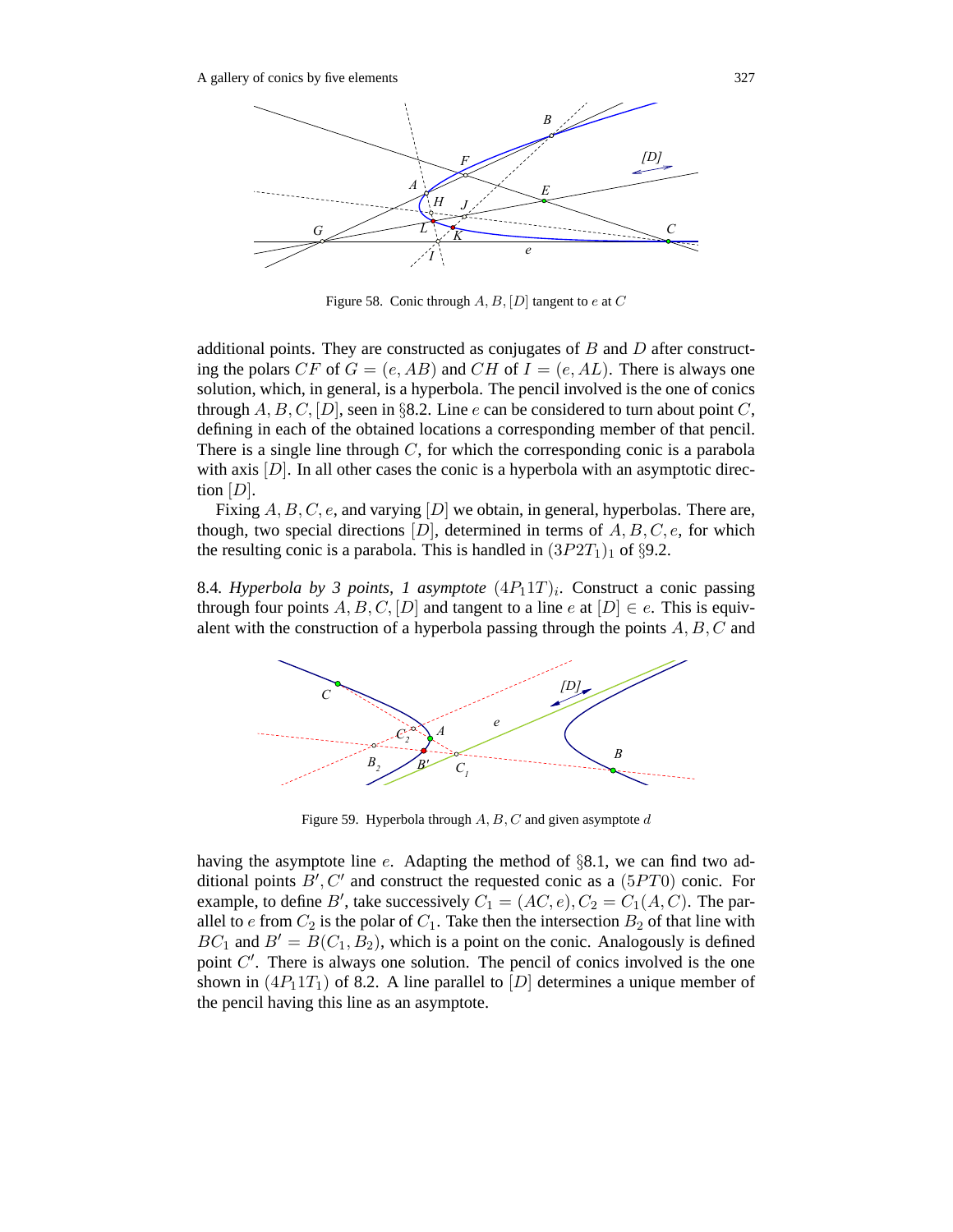8.5. Hyperbola by 1 point 2 asymptotics 1 tangent at  $(4P_21T)_1$ . Construct a conic passing through four points A, B, [C], [D] and tangent to a line e at  $B \in e$ . The conic is a hyperbola with given asymptotic directions  $[C], [D]$ , passing through a point A and tangent at a point B to a given line e. In this case, as we did in  $\S 8.1$ ,



Figure 60. Hyperbola through  $A, B, [C], [D]$  tangent to  $e \ni B$ 

we can find additional points on the conic. For this let  $A_0$  be the intersection point with e of the parallel to [D] through A. The symmetric  $A_1$  of  $A_0$  with respect to A defines line  $BA_1$  which is the polar of  $A_0$ . The parallel to [C] from  $A_0$  intersects  $A_1B$  at  $A_2$  and the middle  $A_3$  of  $A_0A_2$  is on the conic. Repeating the construction with  $A_3$  in place of A and continuing this way, we can construct arbitrary many points on the conic. There is always one solution.

8.6*. Hyperbola by 2 points 1 asymptote 1 asymptotic*  $(4P_21T)_i$ *.* Construct a conic passing through four points  $A, B, [C], [D]$  and tangent to a line e at  $[D]$ . The requested conic is a hyperbola passing through two points  $A, B$  having one asymptotic direction [C] and an asymptote  $e \ni [D]$ . By a well known property of the hyperbola ([4, p. 42]), the segments  $AA', BB'$  intercepted by the asymptotes on the secant AB are equal, hence, knowing  $AA'$ , we locate  $B'$  on AB and given the direction of the other asymptote  $[C]$  we determine it completely and find its



Figure 61. Hyperbola through  $A, B, [C], [D]$  and asymptote  $e \ni [D]$ 

intersection point  $O$  with the given asymptote  $e$ , which is the center of the hyperbola (see Figure 61). Two additional points  $A''$ ,  $B''$  are immediately constructed,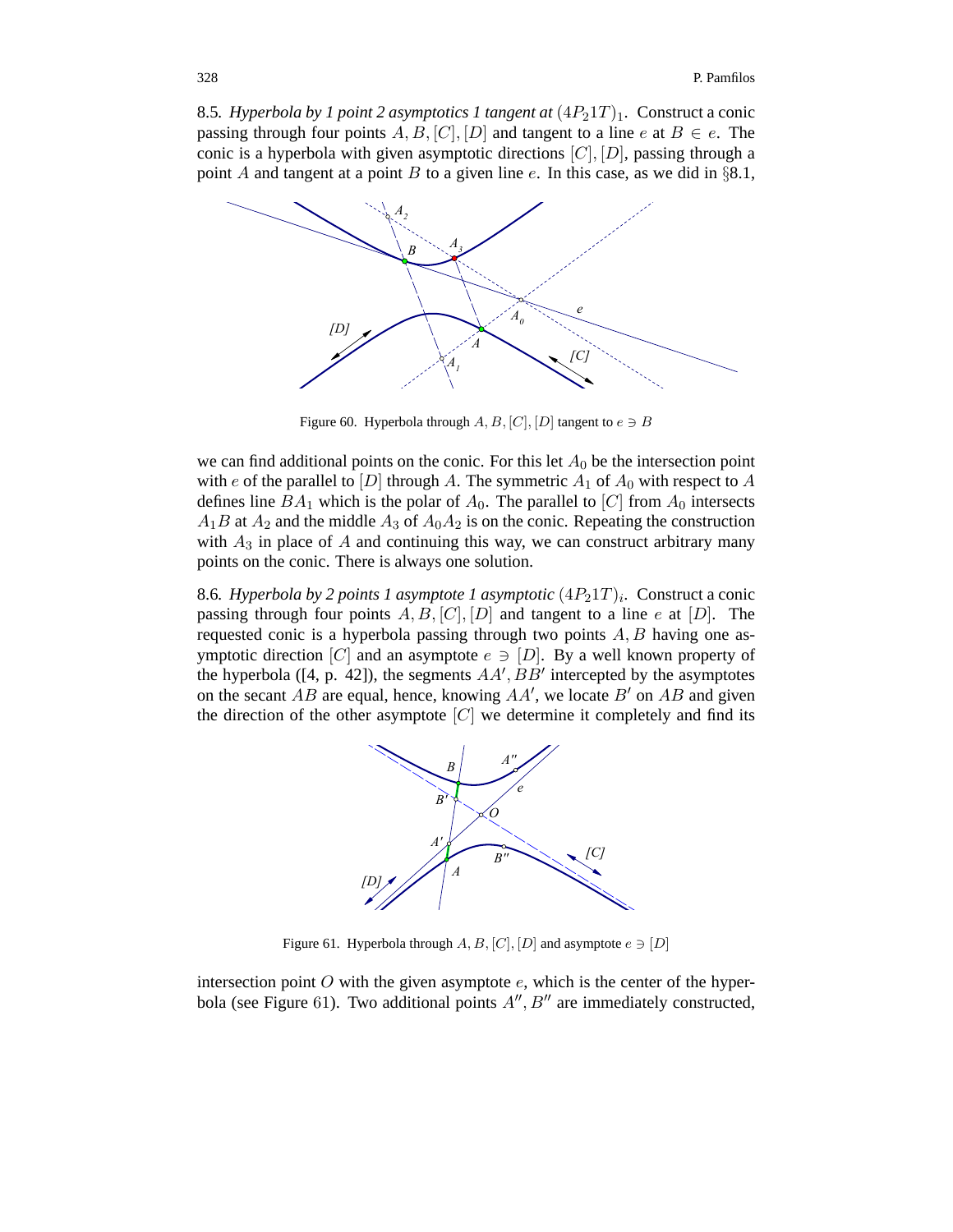by taking the symmetrics of  $A, B$  with respect to  $O$ . Arbitrarily many points on the conic can be then constructed by the method of the previous section. There is always a unique solution.

# **9. Three points two tangents one coincidence**

9.1*. Conic by 2 points, 1 tangent, 1 tangent-at*  $(3P2T)_1$ *. Construct a conic pass*ing through three points A, B, C and tangent to two lines  $d \ni A, e$ . Using again the power of Desargues' theorem, we find first the contact points of the requested



Figure 62. The two conics through  $A, B, C$ , tangent to e and also to d at A

conics with line e. These are the common harmonics  $A', A''$  of the point-pairs  $(E, F), (G, H)$ , where  $F = (d, e), E = (e, BC), G = (e, AB), H = (e, AC)$ (see Figure 62). Note that these pairs are defined as intersections of  $e$  with two degenerate members of the pencil  $D$  of conics tangent to  $d$  at  $A$  and passing through  $B, C$ . The first pair is the intersection with the degenerate conic of two lines  $d \cdot BC$ and the second with the degenerate conic of the two lines  $AB \cdot AC$ . After locating the contact point, a fifth point on the conic can be obtained by using the polar of  $F$ , which is  $AA'$  or  $AA''$  and taking the conjugate of B or C. There are no solutions if only one of the lines  $d$ ,  $e$  separates points  $B$ ,  $C$ . Otherwise there are two solutions. Figure 63 displays a pencil  $D$  of conics tangent to line  $d$  at a fixed point  $A$  and



Figure 63. The pencil of conics tangent to d at A, passing through  $B, C$ 

passing through two points  $B, C$ . It is visible there that from every point of the plane passes a unique member of the pencil and that for every line of the plane not separating  $B, C$  there are two members tangent to that line ([2, II, p. 193]).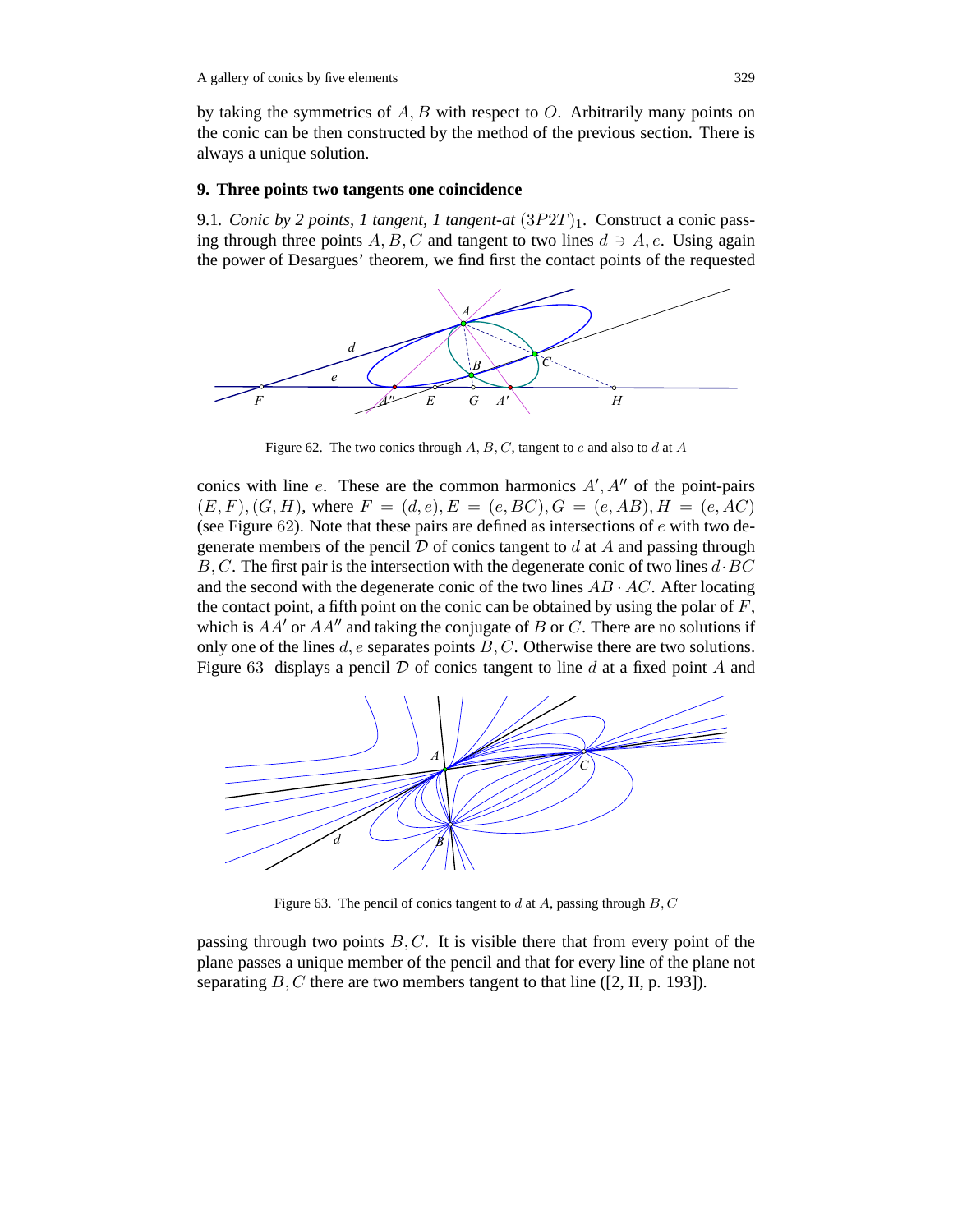

Figure 64. The two conics through  $A, B, C$ , tangent to e and also to d at A

For an alternative method, as in §3.1, we consider the poles P of line  $e$  with respect to all members  $c$  of  $D$ . Their locus is the eleven points conic  $k$  intersecting the line e at the contact points  $A', A''$  of the requested conics (see Figure 64).

9.2. Parabola by 2 points, 1 tangent-at  $(3P2T_1)_1$ . Construct a conic passing through three points  $A, B, C$ , tangent to line d at A and tangent to the line at infinity e, thus a parabola. The involution on e, induced by its intersections with the members of



Figure 65. The two parabolas through  $B, C$ , tangent to d at A

the pencil D of conics tangent to d at A and passing through  $B, C$ , induces an involution on the pencil  $A^*$  of lines through A and, through the intersections of these lines with  $d$ , induces also an involution on  $d$ . Two, related by this involution pointpairs on d are  $(B, C)$  and  $(F, [BC])$ , where  $F = (BC, d)$  and  $[BC]$  the point at infinity of BC. The common harmonics  $A'$ ,  $A''$  of these two pairs define, by joining them with  $A$ , the directions of the axes of the parabolas (they pass from the contact point at infinity) (see Figure 65). Two additional points on each parabola can be defined by projecting  $B, C$  parallel to d on the parallel to the corresponding axis through A and doubling the resulting segments. There are two solutions if the line d does not intersect the interior of segment BC and no solution if it does.

A different way to think about this problem is the following (see Figure 66). All conics c tangent to line d at A and passing through  $B, C$  have their centers on a conic k, passing through A and  $D = (d, BC)$  and also through the middles P, Q, R of segments AB, AC, BC ([19, p. 299]). This is the *eleven points conic* of  $D$  with respect to the line at infinity. If this conic is a hyperbola, then its points at infinity are the centers of the two requested parabolas. To find the parabolas in this case draw from the middle Q of AC parallels  $C'Q$ ,  $C''Q$  to the asymptotes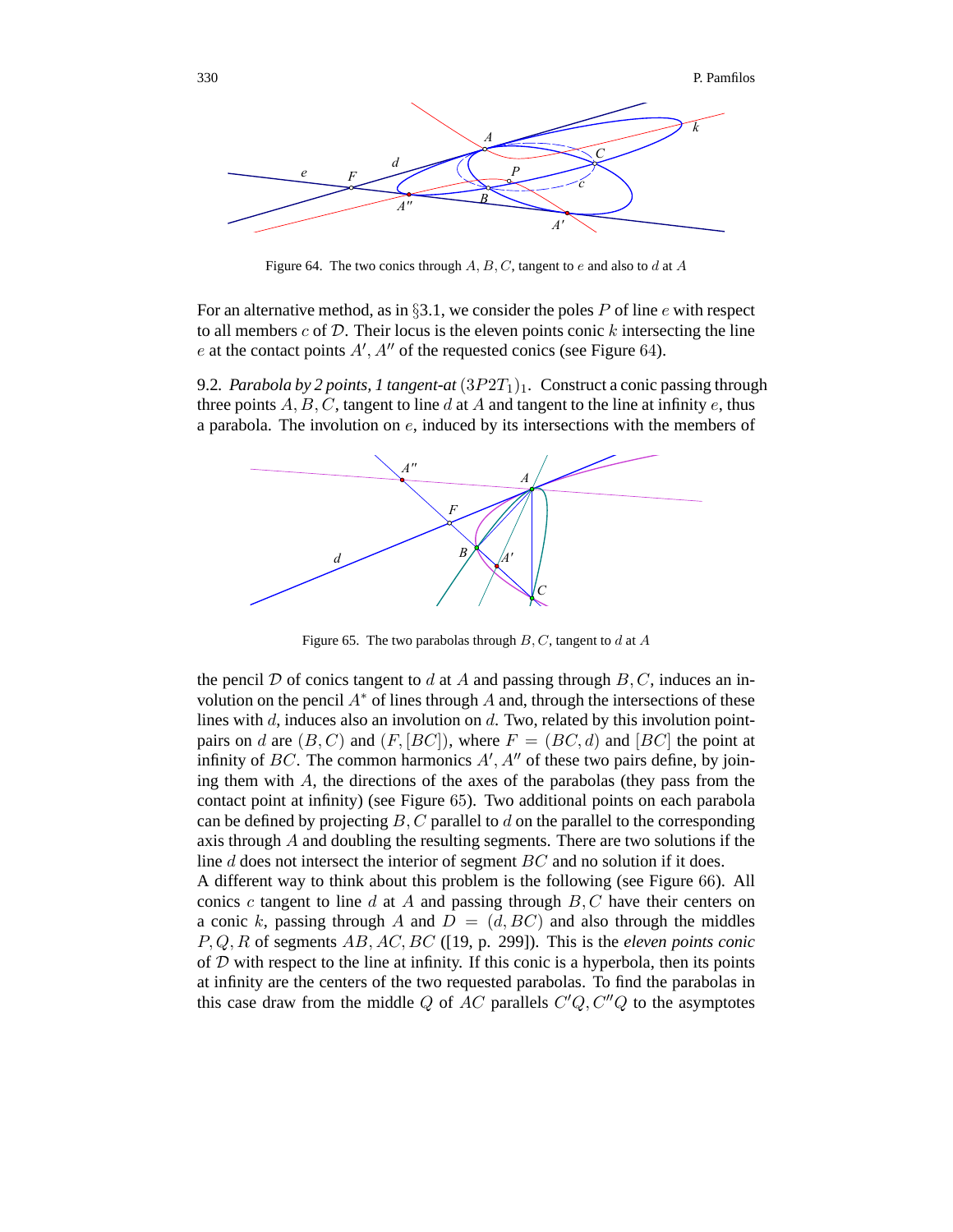

Figure 66. The two parabolas through  $B, C$ , tangent to d at  $A$ 

intersecting d ad  $C', C''$  respectively. One of the requested parabolas is tangent to lines  $C'A$ ,  $C'C$  at  $A, C$  correspondingly and passes through  $B$ . This is the case  $(3P2T)_2$  of §10.1. Analogously can be constructed the other parabola, starting with  $C''$  instead of  $C'$ . Figure 67 shows the pencil of all conics passing through



Figure 67. The pencil of conics tangent to  $d$  at  $A$  and passing through  $B, C$ 

 $B, C$  and tangent to d at A, but having  $B, C$  on both sides of d. All conics are hyperbolas and the conic  $k$  of their centers is an ellipse. This is the reason of non-existence of solutions in this case.

9.3. Parabola by 2 points, 1 tangent, axis-direction  $(3P_12T_1)$ . Construct a conic passing through two points  $A, B, [C]$ , tangent to line d and also tangent to the line at infinity  $e$ , hence a parabola. The point at infinity  $[C]$  determines the direction of



Figure 68. The two parabolas through  $A, B$ , tangent to d and axis parallel to  $[C]$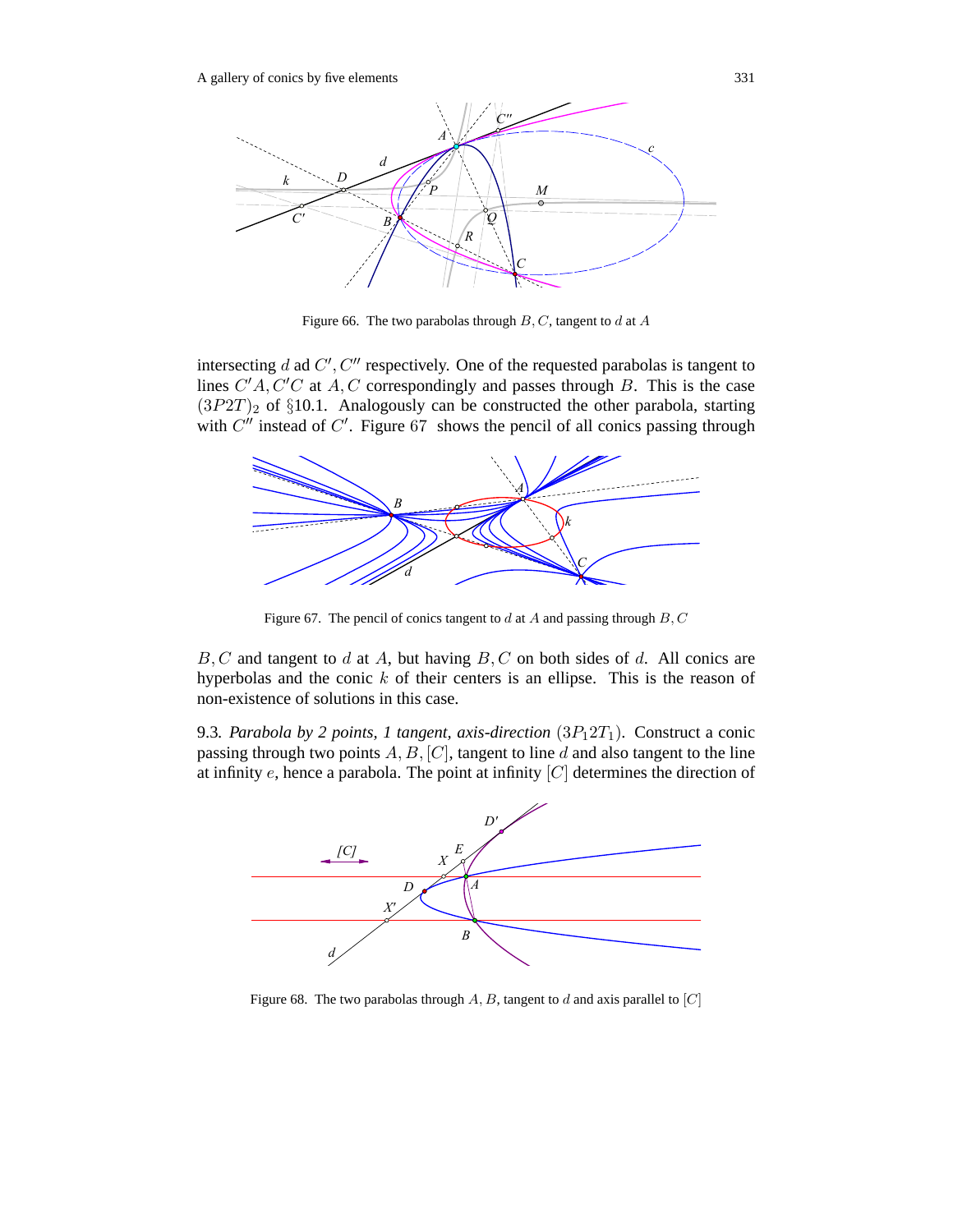the parabola's axis. By Desargues' theorem, the pencil  $D$  of all parabolas passing through  $A, B, [C]$ , i.e. passing through  $A, B$  and having axis direction  $[C]$ , define through their intersection points  $X, X'$  with line d an involution. The fixed points  $D, D'$  of this involution are contact points of the requested parabolas. There are two obvious, degenerate, parabolas passing through  $A, B, [C]$  defining two pairs of points in involution. One pair consists of the intersections  $(X, X')$  with d of the two parallels to  $[C]$  from A and B (see Figure 68). The other pair consists of  $(E, [d])$ , defined by line AB and the line at infinity, where  $E = (AB, d)$ . The fixed points  $D, D'$  of the involution are the common harmonics of these pointpairs. Once the contact points  $D, D'$  are known, the requested parabolas are easily constructible by the method of  $\S 10.2$ . If A, B are on the same side of a then there are two solutions, otherwise there is no solution.



Figure 69. Parabolas through  $A, B$ , tangent to d and axis parallel to  $|C|$ 

Another computational solution of the problem results by using the homothety relating the two parabolas. In fact, the intersection point  $O$  of  $d$  with the parallel  $c$  to  $[C]$  from the middle of  $AB$  is the center of a homothety, mapping one of the parabolas to the other. The other common tangent  $d'$  to the two parabolas from O, can be constructed from the given data, since it is the harmonic conjugate of d with respect to the line pair  $(c, e)$ , where e is the parallel to AB from O. The computations are straightforward and I omit them. See the remark in  $(2P3T<sub>1</sub>)$  of §5.2, which relates that problem to the present one.



Figure 70. Hyperbola through  $A, B$ , asymptote  $d$  and tangent to  $e$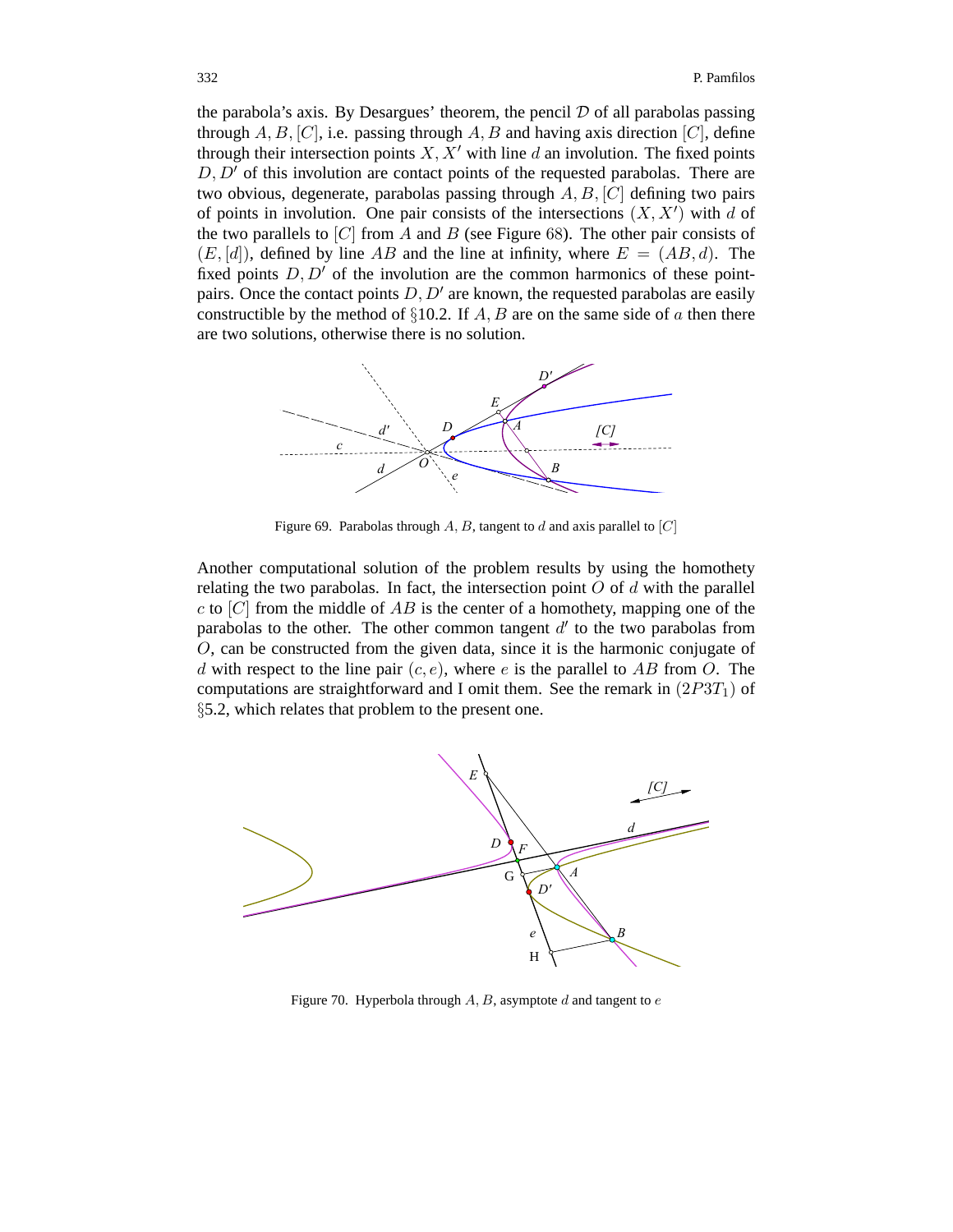9.4*. Hyperbola by 2 points, 1 tangent, 1 asymptote*  $(3P_12T)_i$ . Construct a conic passing through points  $A, B, [C]$  and tangent to line d at  $[C]$  and to line e. Thus,  $d$  is an asymptote and the conic is a hyperbola. The hyperbolas touch line  $e$  at  $D, D'$ , which are the common harmonics of pairs of points  $(E, F), (G, H)$ , with  $E = (e, AB), F = (d, e), G = (AC, e), H = (BC, e)$  (see Figure 70). Additional points can be found by considering conjugate points with respect to the polar of F. There are two hyperbolas, if  $A, B$  are in one and the same angular domain out of the four defined by lines  $d, e$ , or they lie on opposite angular domains. Otherwise there are no solutions. Figure 71 shows the pencil  $D$  of hyperbolas through  $A, B$ 



Figure 71. The pencil of hyperbolas through  $A, B$  with asymptote  $d$ 

with one asymptote line d. It shows also a line  $e$ , for which there are no tangent members of the pencil. Conic  $k$  is the locus of poles of the line  $d$  with respect to the members of the pencil (the eleven points conic of  $D$  with respect to e). It is a hyperbola with one asymptote parallel to d, passing through  $F = (d, AB)$ .

9.5*. Hyperbola by 2 asymptotics, 1 tangent-at*  $(3P<sub>2</sub>2T)<sub>1</sub>$ . Construct a conic passing through three points  $A$ ,  $[B]$ ,  $[C]$ , tangent to  $d \ni A$  and tangent also to line e. The conic is a hyperbola with asymptotic directions  $[B], [C]$ . In analogy to the



Figure 72. The two hyperbolas through  $A$ ,  $[B]$ ,  $[C]$ , tangent to  $d$  at  $A$  and to line  $e$ 

method of §9.1, project first A on e parallel to  $[B]$ ,  $[C]$  to find respectively points  $G, H$ . The contact points  $A', A''$  of the conics with line e are the common harmonics A', A'' of the point-pairs  $(G, H)$  and  $(F, [e])$ , where  $F = (d, e)$ . Once the two contact points of lines d, e are known, the methods of  $(4P_21T)_1$  in §8.5 can be used to complete the construction. There are two solutions if the parallels to  $[B], [C]$  from F fall in the same angular domain of lines  $(d, e)$ . Otherwise there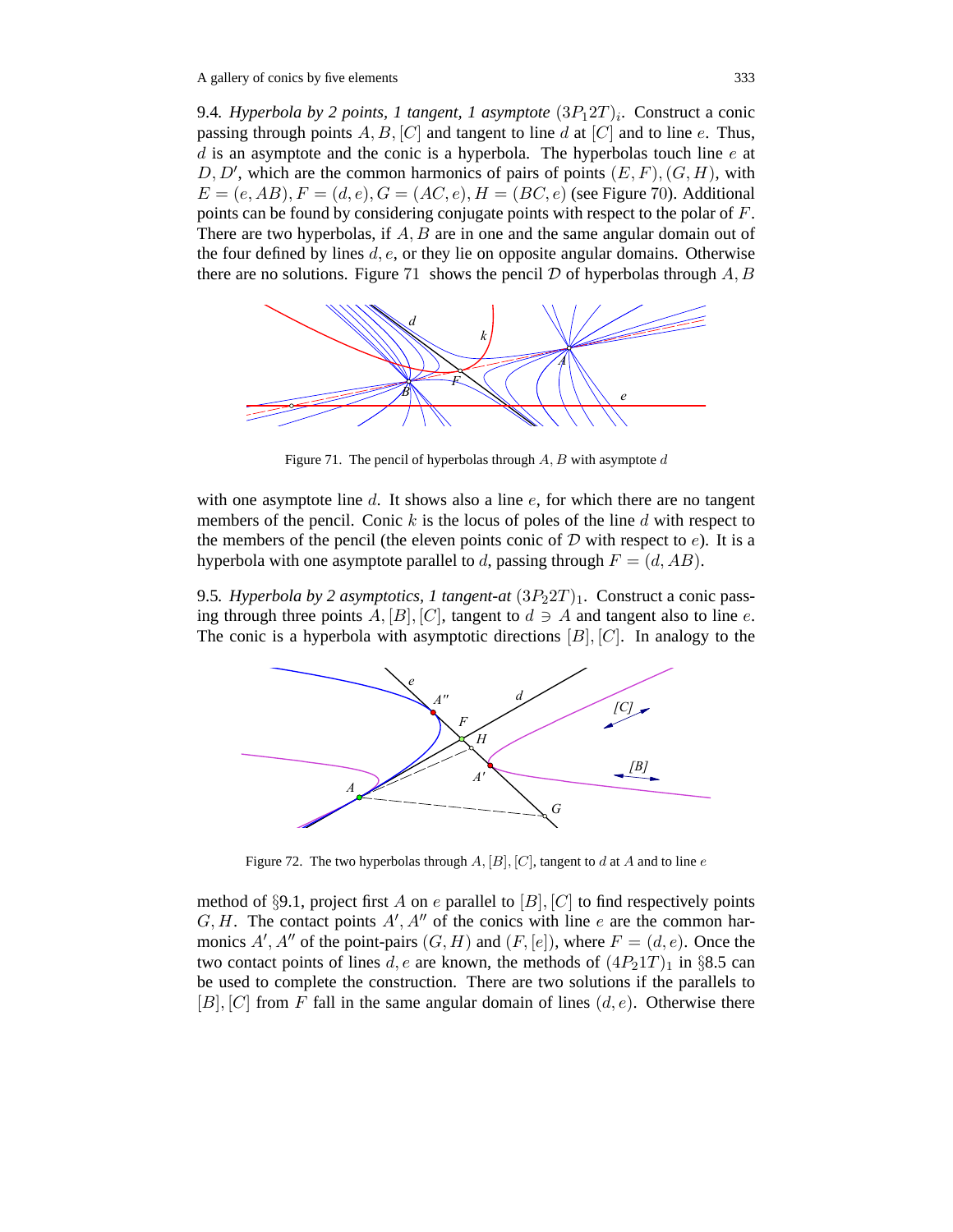

Figure 73. The pencil of hyperbolas with asyptotics  $[B], [C]$  tangent to d at A

are no solutions. Figure 73 shows the pencil  $\mathcal D$  of conics tangent to d at A and asymptotic directions  $[B]$ ,  $[C]$ . Shown is also the hyperbola k, defined as the locus of poles of a fixed line e with respect to the members of the pencil (the eleven points conic of D and e). The intersection points  $A', A''$  of k with e are the contact points of requested conics with line e.

9.6*. Conic by 1 asymptote 1 asymptotic 1 point 1 tangent*  $(3P_2 2T)_i$ *.* Construct a conic passing through three points A, [B], [C], tangent to  $d \ni [B]$  and tangent to e. This is a hyperbola with an asymptote d, an asymptotic direction  $[C]$ , passing through point  $A$  and tangent to line  $e$ . The following construction method is a variation of the one given in §9.1. The pencil of conics  $D$ , used in the theorem of Desargues, consists now of all conics tangent to  $d$  at  $[B]$  and passing through  $A$  and  $[C]$ . This is the pencil of hyperbolas having their centers on line  $d$ , one asymptote



Figure 74. The pencil of hyperbolas through A, asymptote d, asymptotic  $[C]$ 

d, the other parallel to  $[C]$  and passing through A (see Figure 74). Two degenerate members of this pencil consist of (a) the product of line  $AB$  and the line at infinity, (b) the product of lines  $d \cdot AC$ . These two members define on e respectively the point-pairs  $(G, [e]), (E, F)$ , where  $G = (e, AB), E = (e, AC)$  and  $F = (d, e)$ . The contact points  $D, D'$  of the requested hyperbolas with line e are the common harmonics of these two point-pairs. They lie on d symmetrically with respect to  $G$  (see Figure 75). Once the contact points with line  $e$  are known, the methods of  $(3P2T)_2$  in §10.1 can be applied to complete the construction of the conics. Fixing the positions of A, d, e, there are two solutions if [C] defines  $E = (AC, e)$ , such that  $EF$  is not separated by G. Otherwise there are no solutions. The points  $D, D'$ can be found also as intersections of line  $e$  with the conic  $k$  which is the locus of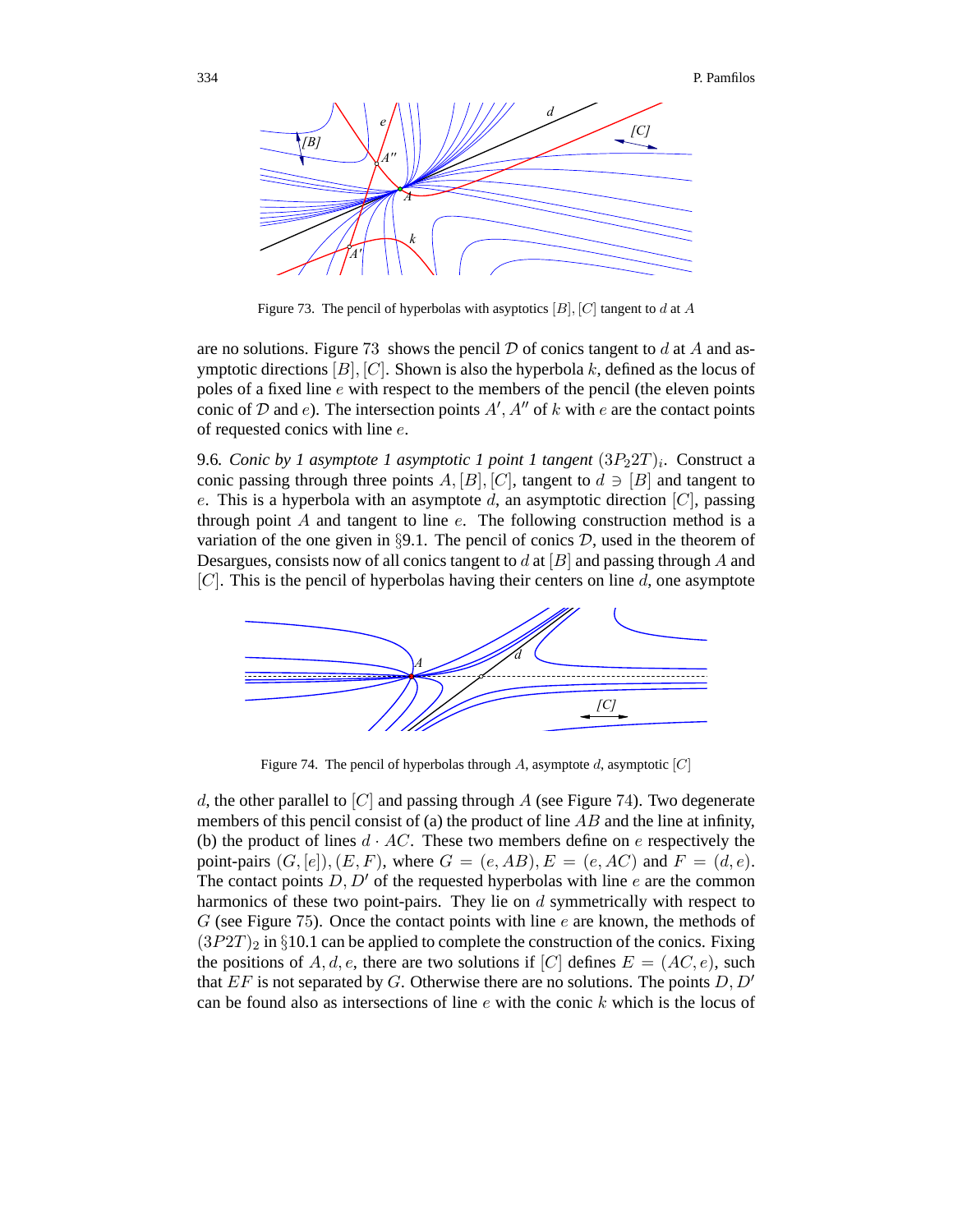

Figure 75. The two hyperbolas through A, asymptote d, asymptotic  $[C]$ , tangent e

poles of e with respect to the members of the pencil (the eleven points conic). In this case  $k$  is a hyperbola with one asymptote parallel to  $d$ .

#### **10. Three points two tangents two coincidences**

10.1*. Conic by two tangents-at and a point*  $(3P2T)_2$ *.* Construct a conic passing through three points A, B, C and tangent to two lines  $d, e$  at  $A \in d$  and  $B \in e$ . In this case it is easy to find additional points and pass the conic through five points. Line AB is the polar of  $F = (d, e)$  and the conjugate  $D = C(F, J)$ , where  $J = (FC, AB)$  is on the conic. The conjugate  $I = J(A, B)$  is the pole of FC and more points can be constructed as shown in Figure 75. The problem has always one solution.



Figure 76. Conic through C, tangent to  $d, e$  at  $A, B$ 

*Remark.* In this case the simplicity of the analytic solution is worth noticing. Representing lines d, e with two equations respectively  $f = 0, q = 0$ , and line AB with  $h = 0$ , the general equation of the conic passing through  $A, B$  and tangent there to lines d, e is given by a quadratic equation ([18, p. 234])

$$
j = \lambda \cdot (f \cdot g) + \mu \cdot h^2 = 0,
$$

where  $\lambda$  and  $\mu$  are arbitrary constants. The requirement for the conic to pass through C, namely,  $j(C)=0$ , determines, the constants  $\lambda$ ,  $\mu$  up to a multiplicative factor, and through these determines a unique conic. The conics resulting for variable  $\lambda$ ,  $\mu$  build the *bitangent* pencil ([2, II, p. 187]), used also in §4.1.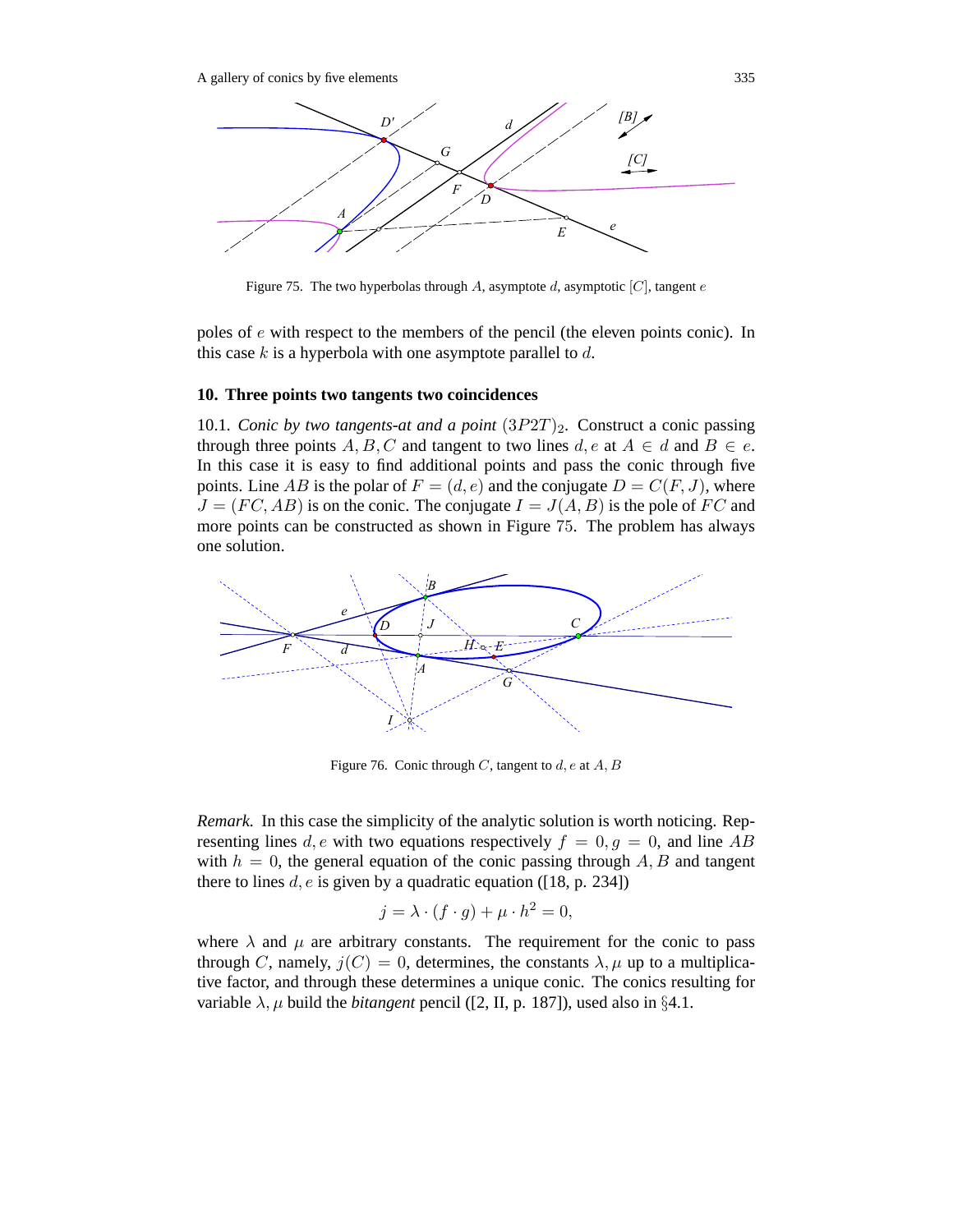

Figure 77. A bitangent pencil of conics  $\kappa(d \cdot e) + \lambda(g^2)$ 

Figure 77 presents such a kind of (type  $IV$ ) pencil. All conics of the pencil are tangent to the lines d, e at their intersections with line g. The two conics  $c_1 = d \cdot e$ and  $c_2 = g^2$  are degenerate members of the pencil.

10.2*. Parabola by 1 point, 1 tangent-at, axis-direction*  $(3P_12T_1)_1$ *.* Construct a conic passing through three points  $A, B, [C]$ , tangent to line d at A and also tangent to the line at infinity e. Thus, the conic is a parabola with axis parallel to the direction  $[C]$ . Project B parallel to d on AC to M and extend BM to the double to find B', which is on the parabola (this map  $B \mapsto B'$  is the *affine reflection* with *axis* AC and *conjugate direction* d ([5, p. 203])). Define N to be the symmetric



Figure 78. Parabola through  $A, B$ , tangent to d and axis parallel to  $|C|$ 

of M with respect to A (see Figure 78). Since  $BN$  is tangent at B to the parabola, we can construct arbitrary many points of the parabola by repeating this procedure. There is always one solution.

10.3*. Hyperbola 1 point 1 tangent-at 1 asymptote*  $(3P_12T)_{1i}$ . Construct a conic passing through points A, B, [C] and tangent to lines  $d \ni [C], e \ni B$ . This is a hyperbola with asymptote d. A slight variation of the solution in  $\S 10.1$ , leading to the determination of the other asymptote and the center of the hyperbola, is as follows. Let  $F = (d, e)$ . Then the symmetric  $F_1$  of F with respect to B is on the other asymptote  $d'$  of the hyperbola (see Figure 79). Draw also the parallel to d from A intersecting e at D. The symmetric  $D'$  of D with respect to A defines the polar  $BD'$  of D. The intersection point  $E = (BD', d)$  is the pol of line AD. Hence  $AE$  is the tangent at A and the symmetric  $E_1$  of E with respect to A defines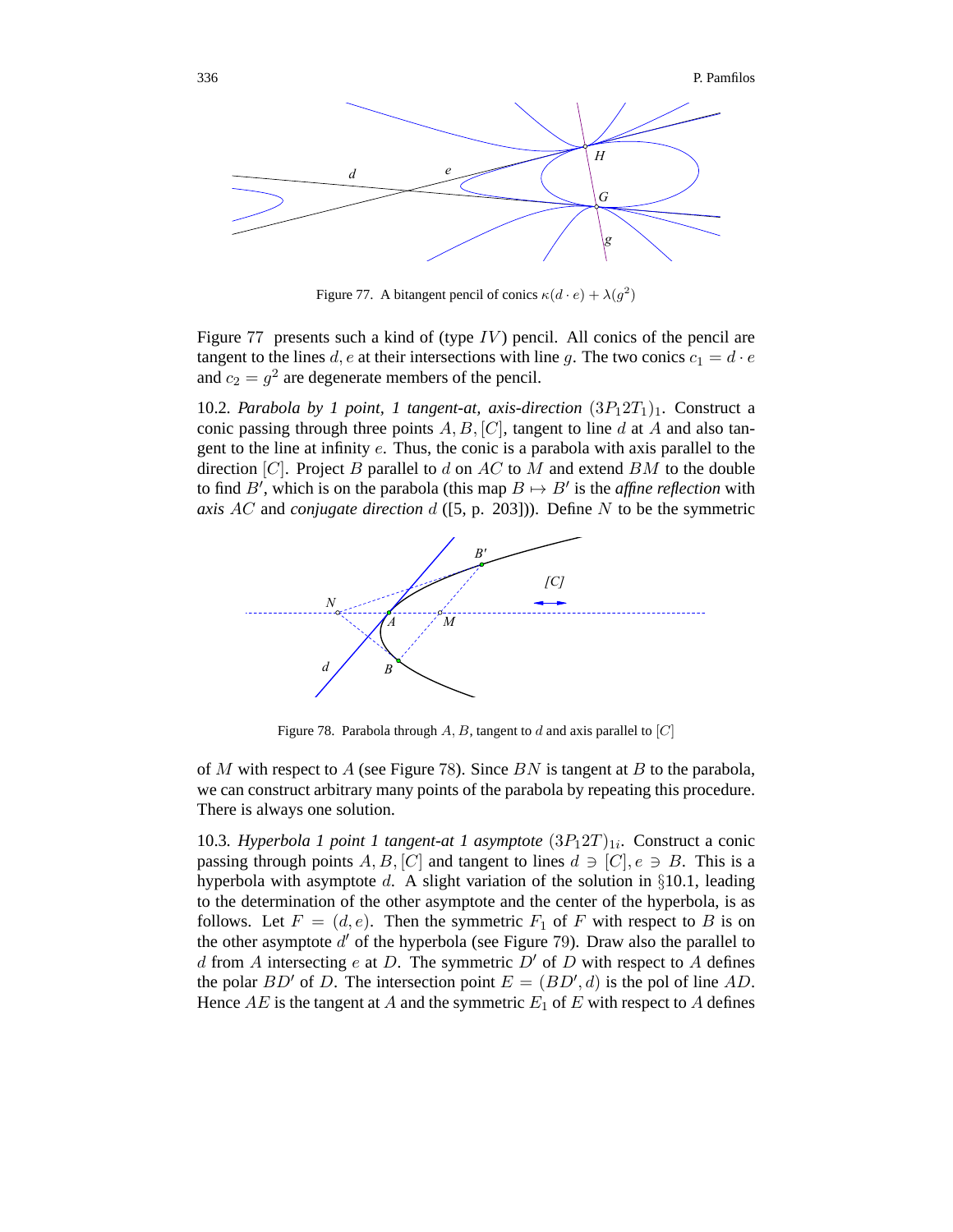

Figure 79. Hyperbola through A, asymptote  $d$  and tangent to  $e$  at  $B$ 

a point on the other asymptote  $d'$  of the hyperbola. Thus, the other asymptote  $d'$ can be constructed to pass from the two points  $F_1, E_1$ . The intersection point O of the two asymptotes defines the center of the hyperbola and by the symmetry with respect to O we can find more points on the conic. An additional point on the conic is also  $A'$ , constructed by first drawing the parallel from  $B$  to  $d$ . This parallel is the polar of F and if  $F'$  is its intersection point with  $AF$ , then the harmonic conjugate of A with respect to  $F, F'$  is on the conic. There is always one solution.

10.4. Hyperbola from two asymptotes and a point  $(3P_22T)_{2i}$ . Construct of a conic passing through three points A, [B], [C] and tangent to two lines  $d \ni B, e \ni C$ . This is a hyperbola with asymptotes the lines  $d, e$  passing through a point  $A$ . This



Figure 80. Hyperbola with given asymptotes  $d$ ,  $e$  and passing through  $A$ 

can be done by determining the successive symmetrics  $D, D', A'$  of A with respect to the axes and a fifth additional point  $D''$  easily constructible from the data (see Figure 80). In fact, draw a parallel to the asymptote  $d$  intersecting the other asymptote in  $A_0$ . The polar of  $A_0$  is the line parallel to e, such that its intersection  $A_1$  with  $AA_0$  is the symmetric of  $A_0$  with respect to A. Consider the intersection  $D_1$  of that polar with line  $A_0D'$ . The harmonic conjugate  $D''$  of  $D'$  with respect to  $(A_0, D_1)$  is on the conic and coincides with the middle of  $D_1D'$ . Note the  $A_0$ divides  $D'D''$  in ratio  $(2:1)$ . There is always a unique solution.

#### **11. Two points three tangents one coincidence**

11.1*. Conic by 1 point, 1 tangent-at, 2 tangents*  $(2P3T)_1$ *. Construct a conic pass*ing through two points D, E and tangent to three lines  $a \ni D, b, c$ . The solution can be given by applying a special case of the dual of Desargues' theorem, referred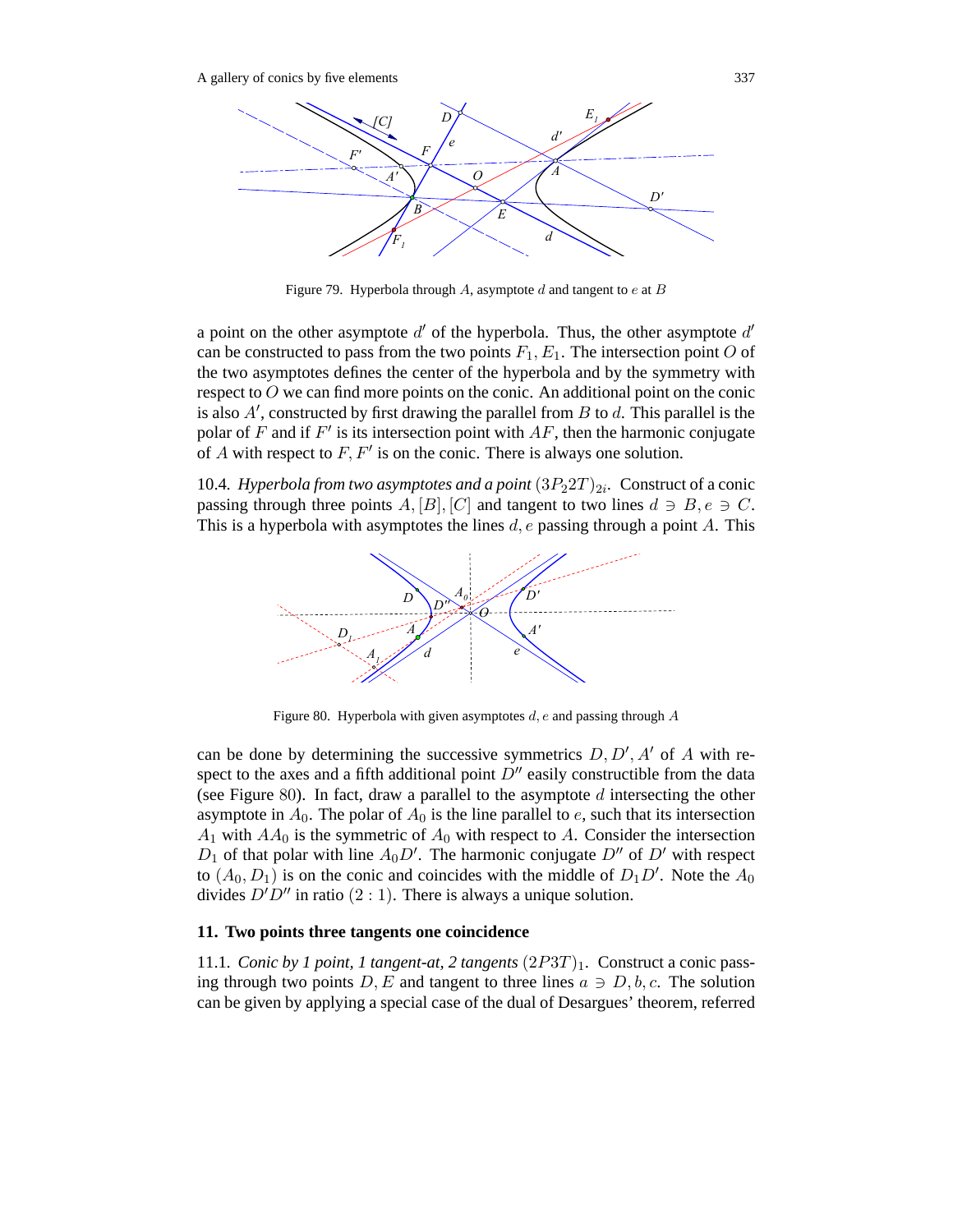to also as Plücker's theorem  $([4, p. 25], [2, p. 202, II])$ . This case concerns the one-parameter pencil  $D$  of all conics, which are tangent to line  $a$  at  $D$  and also tangent to two lines  $b, c$  (see Figure 84 below in this section). If E is another, arbi-



Figure 81. Conics tangent a, b, c, passing through  $D \in a, E$ 

trary, but fixed point, not lying on any of  $a, b, c$ , Desargues' theorem asserts, that the pairs of tangents to these conics from E define an involution on the pencil  $E^*$ of lines through  $E$ . By intersecting the rays of this pencil with a line, such as  $a$ , we can represent this involution through one which permutes the points of that line. Thus, the tangents from  $E$  to an arbitrary conic of that pencil intersect line  $a$  at a pair of points  $(E_1, E_2)$ , related by this involution (see Figure 81). The requested conics are those, which pass through  $E$  and their tangents at  $E$  pass through the fixed points  $X, X'$  of this involution. In order to construct these points it suffices to find two easily constructible pairs of points in involution on a. One such pair consists of the points  $C = (a, b), B = (a, c)$ . Another pair is found by drawing



Figure 82. A particular conic tangent to a, b, c, passing through  $D \in \mathfrak{a}$ 

the parallel  $a'$  to a through E, intersecting c at F (see Figure 82). The second tangent from E to the conic inscribed in the quadrilateral with sides  $a', b, a, c$  and passing through D, can be found by applying Brianchon's theorem to the pentagon  $CBFEG$ . This theorem guarantees that lines  $DE, CF, BG$  pass through a common point  $P$ . Thus,  $P$  is constructed by intersecting  $DE$  with  $CF$  and  $G$  is found as the intersection  $G = (PB, b)$ . In this case the two tangents from E are EG, EF and consequently  $H$  corresponds by the involution to the point at infinity of line a. It follows that the fixed points  $X, X'$  of the involution are common harmonics of pairs  $(H, [a])$  and  $(B, C)$ . Once the tangents at E are found, each one of the two conics can be constructed by locating one more point on it and applying the recipe of §10.1 using Brianchon's theorem. There are two solutions if points  $D, E$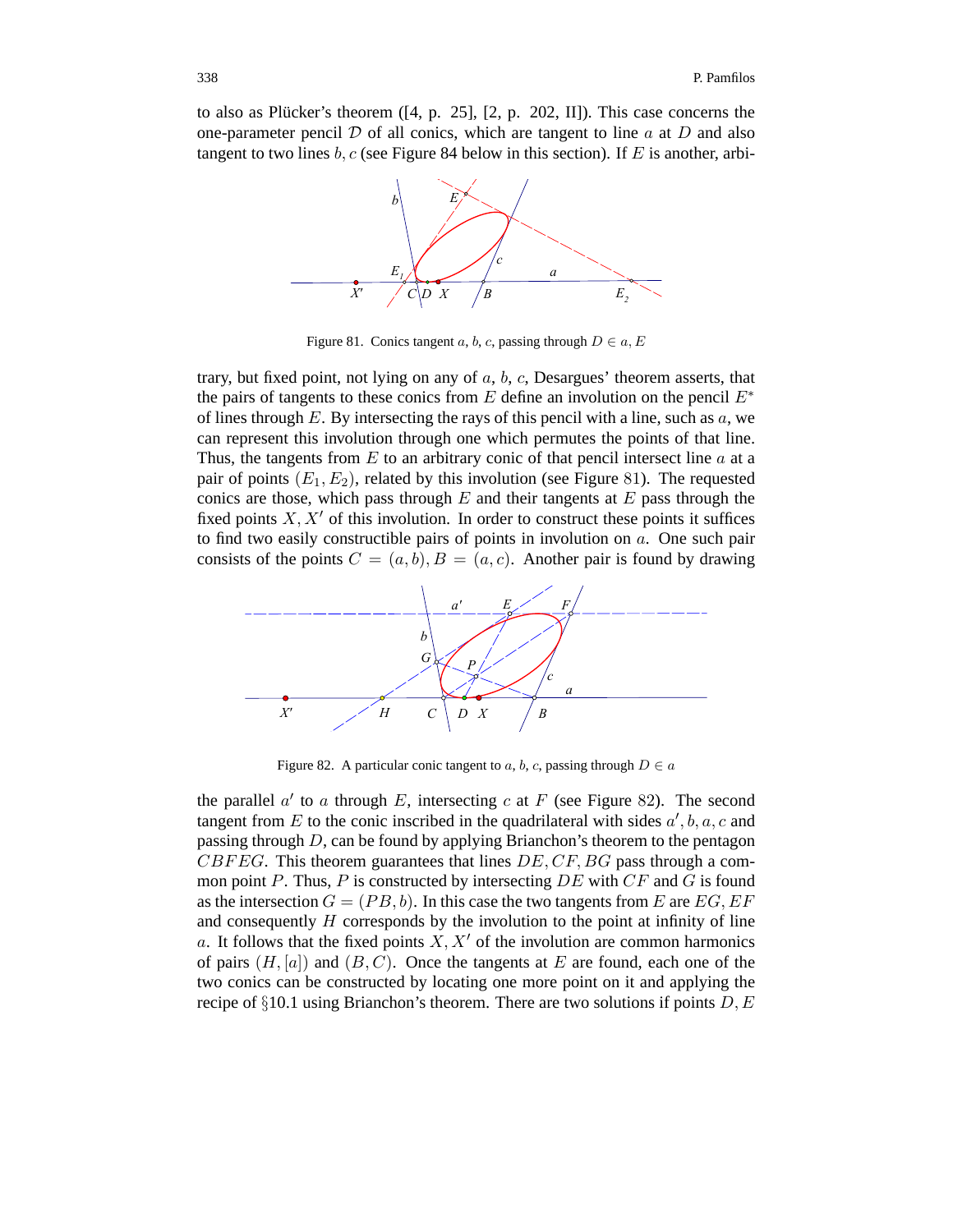

Figure 83. The two conics tangent to a, b, c, passing through  $D \in a, E$ 

are in the same angular domain defined by lines  $b, c$  or they are in opposite angular domains. In all other cases there are no solutions. This is visible also in Figure 84 ,



Figure 84. A pencil of conics tangent to a, b, c and passing through  $D \in a$ 

which displays a pencil of conics tangent to a, b, c and passing through  $D \in a$ . When  $D$  is on the exterior of segment  $BC$ , then the conics are all located in the angular domain of  $b$ ,  $c$  containing  $D$  and its opposite ([2, II, p. 201]).

An alternative solution of the problem is the following. Consider the triangle with sides  $a, b, c$  and the conic  $k$  passing through its vertices and tangent to  $EB, EC$  at  $B, C$  respectively, which is a construction of the type  $(3P2T)_2$  of



Figure 85. The locus of  $F = (B'C, C'B)$  for  $B'C'$  passing through E

§10.1 (see Figure 85). It is easy to see, using Maclaurin's theorem ([1, p. 77], [18, p. 230]), that this conic is the geometric locus of points  $F$ , which are intersections of diagonals of quadrilaterals  $B^{\prime}BCC^{\prime}$  with  $B^{\prime}C^{\prime}$  passing through E. From Brianchon's theorem follows that if  $B'C'$  were the tangent at E to our requested conic,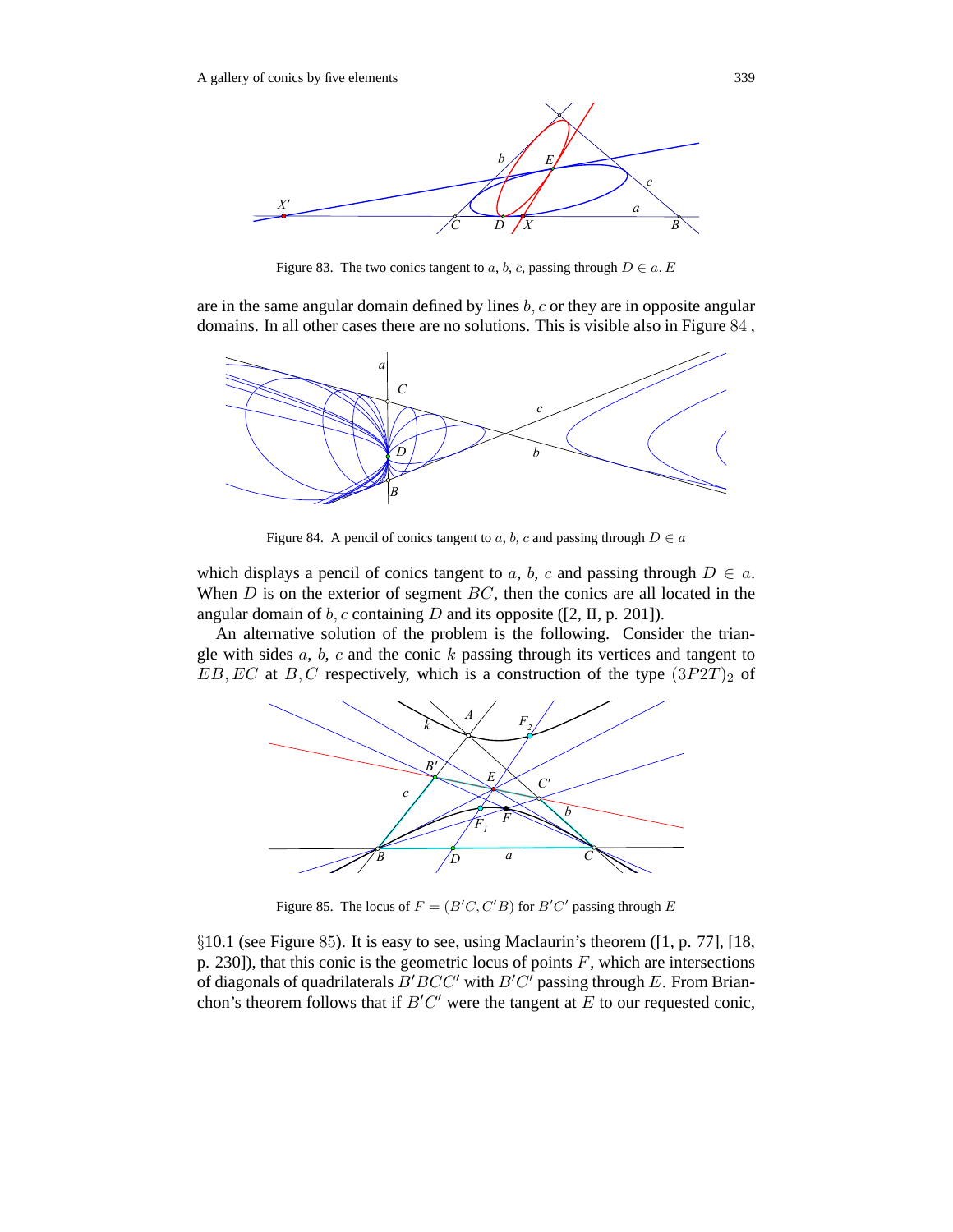then the diagonals  $B'C, C'B$  would intersect on line DE. Thus, their intersection point F must coincide with the intersection points  $F_1, F_2$  of line DE with the conic  $k$ . Having these two points, the construction of the two tangents at  $E$  is immediate and the rest, of the construction of conics, goes as before.

11.2*. Parabola by 1 point, 1 tangent, 1 tangent-at*  $(2P3T_1)_1$ *.* Construct a conic passing through two points A, B, tangent to two lines  $c \ni A$ , d and tangent also to the line at infinity, thus a parabola. By Desargues' theorem, applied as in §11.1,



Figure 86. Parabolas through  $A, B$  and tangent to  $c$  at  $A$ 

the tangents at B to the members of the pencil  $D$  (see Figure 86) of all conics tangent to c at A, passing through B and also tangent to d and the line at infinity (thus parabolas), define an involution on the pencil  $B^*$  of all lines through B. The



Figure 87. Parabolas through  $A, B$  and tangent to  $c \ni A, d$ 

tangents at B to the requested parabolas are the fixed elements of this involution. We can represent this involution through points on the line  $d$ , by corresponding to each ray through B its intersection point with d. There are two particular degenerate parabolas of this pencil, coinciding with the lines parallel to  $c, d$  through B. The parallel to d defines the pair of corresponding points  $(B_2, \lbrack d \rbrack)$ , where  $B_2 = (AB, d)$ . The parallel to c defines the pair of corresponding points  $(B_1, D)$ , where  $B_1 = (B[c], d)$  and  $D = (c, d)$ . The rays through B representing the fixed elements of the involution in  $B^*$  are  $BC_1, BC_2$ , where  $C_1, C_2$  are the common harmonics of the pairs  $(B_1, D), (B_2, [d])$ . Once the tangents through B are located, the parabolas are constructed as in the next section. There are two solutions if points  $A, B$  are not separated by line  $d$  and no solution if they are.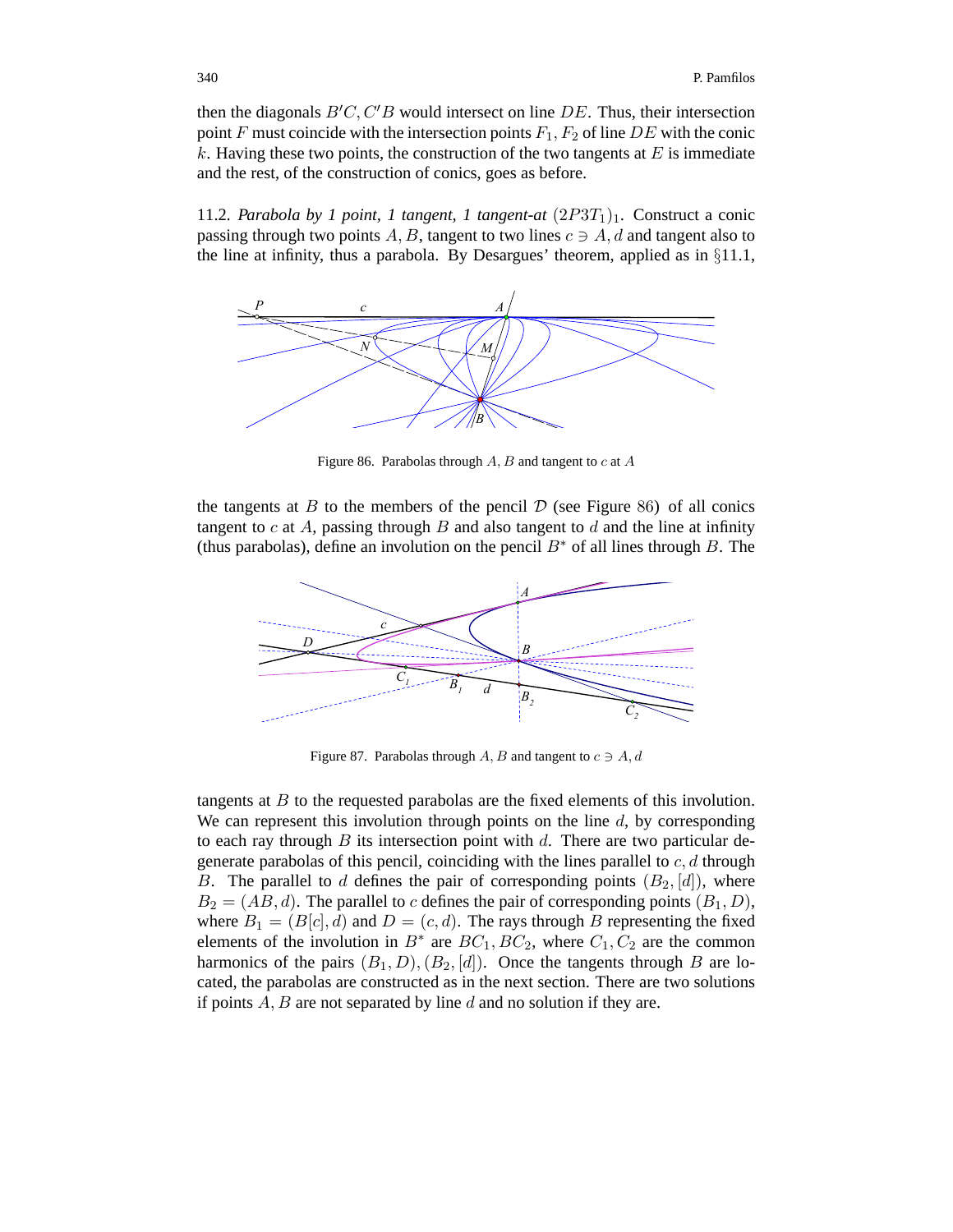11.3*. Parabola by 1 point, 2 tangents, axis-direction*  $(2P_13T_1)$ *.* Construct a conic passing through two points  $A$ ,  $[B]$ , tangent to two lines  $c$ ,  $d$  and also tangent to the line at infinity, thus a parabola. Point  $[B]$  determines the direction of the axis of



Figure 88. A pencil of parabolas tangent to  $c, d$  and axis direction [B]

the parabola. The pencil of parabolas tangent to  $c, d$  with axis direction  $[B]$  can be easily constructed by taking the harmonic conjugate  $e$  of  $CB$  with respect to  $c, d$ . This is namely the direction of chords bisected by  $CB$ , where  $C = (c, d)$ . Having that direction, we can define a second point  $A'$  on the requested parabola. This is the result of the affine reflexion on  $CB$  parallel to  $e$  (see Figure 88). The rest of the construction is thus reducible to that of  $\S$ 9.3, which gives either two solutions or none, if point A is outside of the angular domains determined by  $c, d$ , which contain the parallel  $CB$  to the given direction  $[B]$ .

Another, computational, method to locate the two parabolas could be the one using the equation of the parabola with respect to the axes  $e$ ,  $CB$  (see Figure 89).



Figure 89. The two parabolas through A, tangent to  $c, d$  and axis direction [B]

In these axes the equation of the parabola has the form

$$
y = \alpha x^2 + \beta,
$$

and constants  $\alpha$ ,  $\beta$ are easily determined by the data. In fact, the given point A has known coordinates  $(x_1, y_1)$  with respect to these axes and the coordinates  $(x_2, y_2)$ of the contact point K with c satisfy  $y_2 = 2\beta$  and  $\frac{y_2}{x_2} = \lambda$ , later being a constant determined by the data. It turns out that  $\alpha$ ,  $\beta$ satisfy the two equations

$$
y_1 = \alpha x_1^2 + \beta
$$
, and  $\alpha \beta = \frac{\lambda^2}{4}$ ,

which determine the same solutions under the same conditions as before.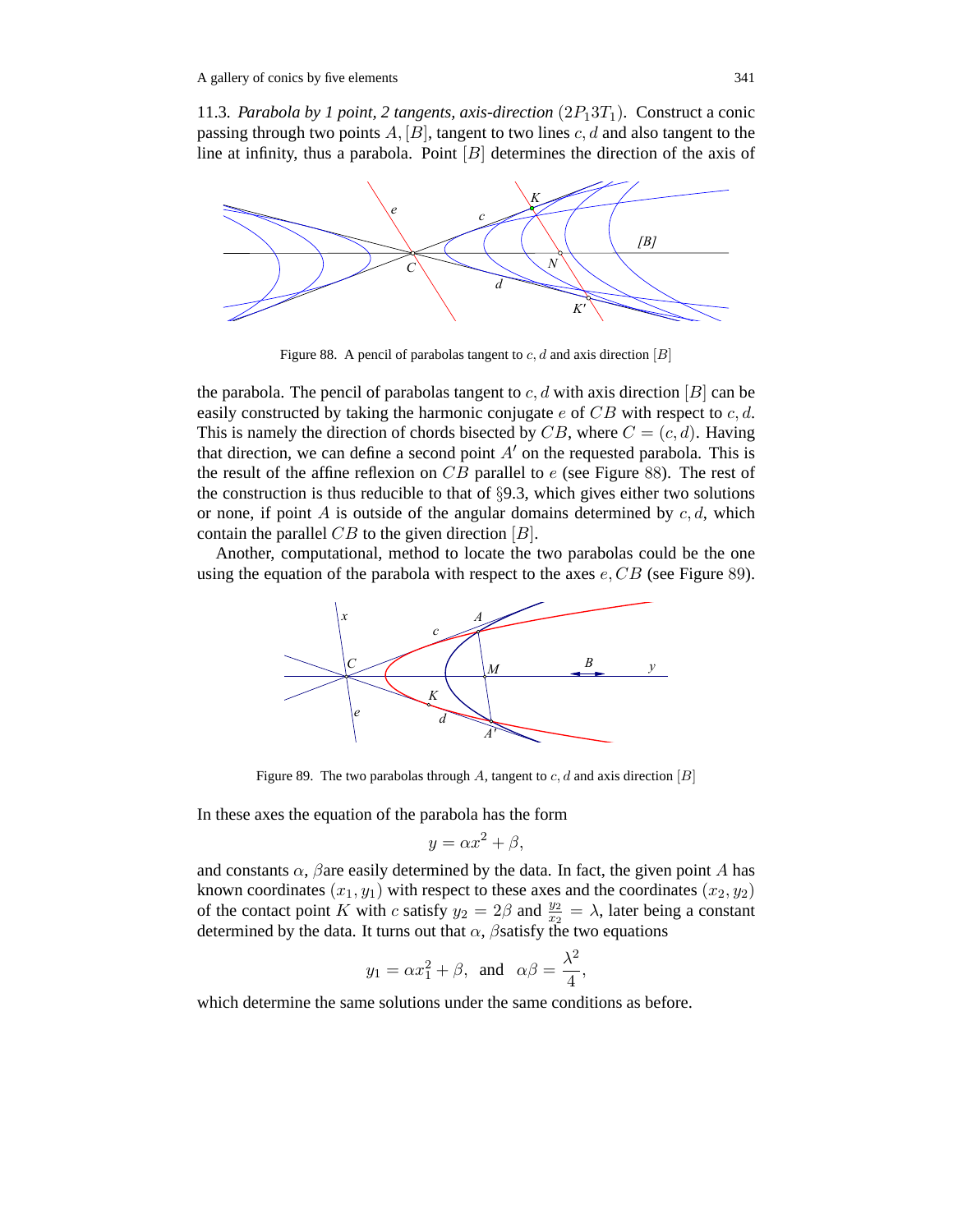



Figure 90. The two hyperbolas through A with asymptote  $e$  and tangent to  $c, d$ 

hyperbola with an asymptote e. By the method of  $\S11.1$ , the tangents at A of the requested conics are determined by the common harmonics  $B_1$ ,  $B_2$  of the two pairs of points  $(C, E)$  and  $(F, [B])$ , where  $C = (e, d), E = (e, c), D = (c, d), F =$  $(AD, e)$  (see Figure 90). If O is a diagonal point of the quadrilateral formed by the three tangents c, d, e,  $AB_1$ , then, by Brianchon's theorem, the intersection point  $A'$ of  $d$  with the parallel to  $e$  through  $O$  will be the contact point of  $d$  with the conic. The problem reduces then to the construction of the conic tangent at  $A' \in d, A \in$  $AB_1$  and passing through A, which is  $(3P2T)_2$  of §10.1. Analogous properties hold for the other conic with tangent at A the line  $AB_2$ . Fixing the lines c, d, there are two solutions if  $A$ ,  $[B]$  are in the same or opposite angular domains defined by c, d. Otherwise there are no solutions.

11.5*. Hyperbola 1 asymptote 1 asymptotic 2 tangents*  $(2P_23T)_i$ *.* Construct a conic passing through two points  $[A], [B]$  and tangent to three lines: a at  $[A], b, c$ . This is a hyperbola with one asymptote  $a$ , the other asymptotic direction  $[B]$  and two other tangents b, c. The problem is projectively equivalent to  $(2P3T)_1$  of §11.1. Here



Figure 91. The two hyperbolas with asymptote a, asymptotic  $[B]$  and tangents b, c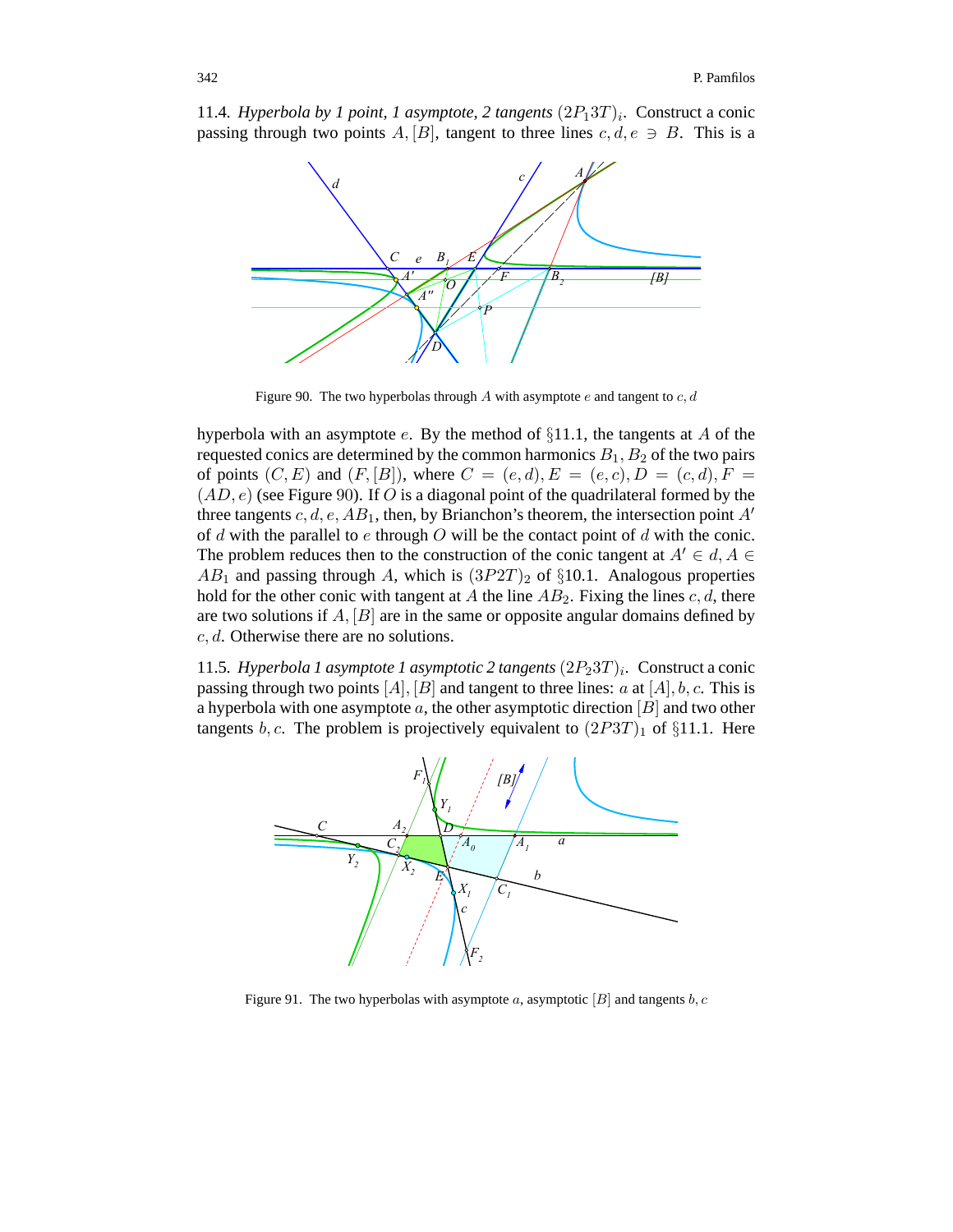again the recipe is essentially the one of  $\S 11.1$ , with some simplifications allowing for a faster determination of the conics. In Figure 91, displaying the conics,  $A_0 =$  $(a, EB)$  and points  $A_1, A_2$  are the common harmonics of pairs  $(C, D), (A_0, [A]).$ Parallels to [B] define the two quadrilaterals  $DA_2C_2E$ ,  $DA_1C_1E$ . Each quadrilateral determines a conic tangent to its sides. In this case the contact points of the conics with the sides of the quadrilateral are easily determined. In fact, by the well known property of segments intercepted between asymptotes follows, that the contact points  $X_1, X_2$  are respectively the middles of  $DF_2, CC_1$  and the contact points  $Y_1, Y_2$  are the middles of  $DF_1, CC_2$ . There are two solutions if, drawing parallels from a point to  $b, c$  and to  $[B]$ , later does not fall between the two first. Otherwise there are no solutions.

# **12. Two points three tangents two coincidences**

12.1*. Conic by two tangents-at and a tangent* (2P3T)2*.* Construct a conic tangent to three lines a, b, c, passing through two points  $A, B$  with  $A \in a$  and  $B \in b$ . In this case the contact point  $C$  of the requested conic with the third line is easily



Figure 92. Conic tangent to a, b, c at  $A \in a, B \in b$ 

constructed, since all lines joininig the vertices of the triangle formed by the three lines to the opposite contact point pass through the same point P, the *perspector* of the conic with respect to that triangle  $A'B'C'$  (see Figure 92). There is always a unique solution.

12.2*. Parabola by 2 tangents-at*  $(2P3T_1)_2$ *.* Construct a conic passing through two points A, B, tangent to two lines  $c \ni A, d \ni B$  and also tangent to the line at infinity, thus a parabola. If point  $C = (a, b)$ , taking the middle D of AB and



Figure 93. Parabola through  $A, B$  and tangent to  $a \ni A, b \ni B$ 

the middle  $M$  of  $CD$  we construct a new point on the parabola. Analogously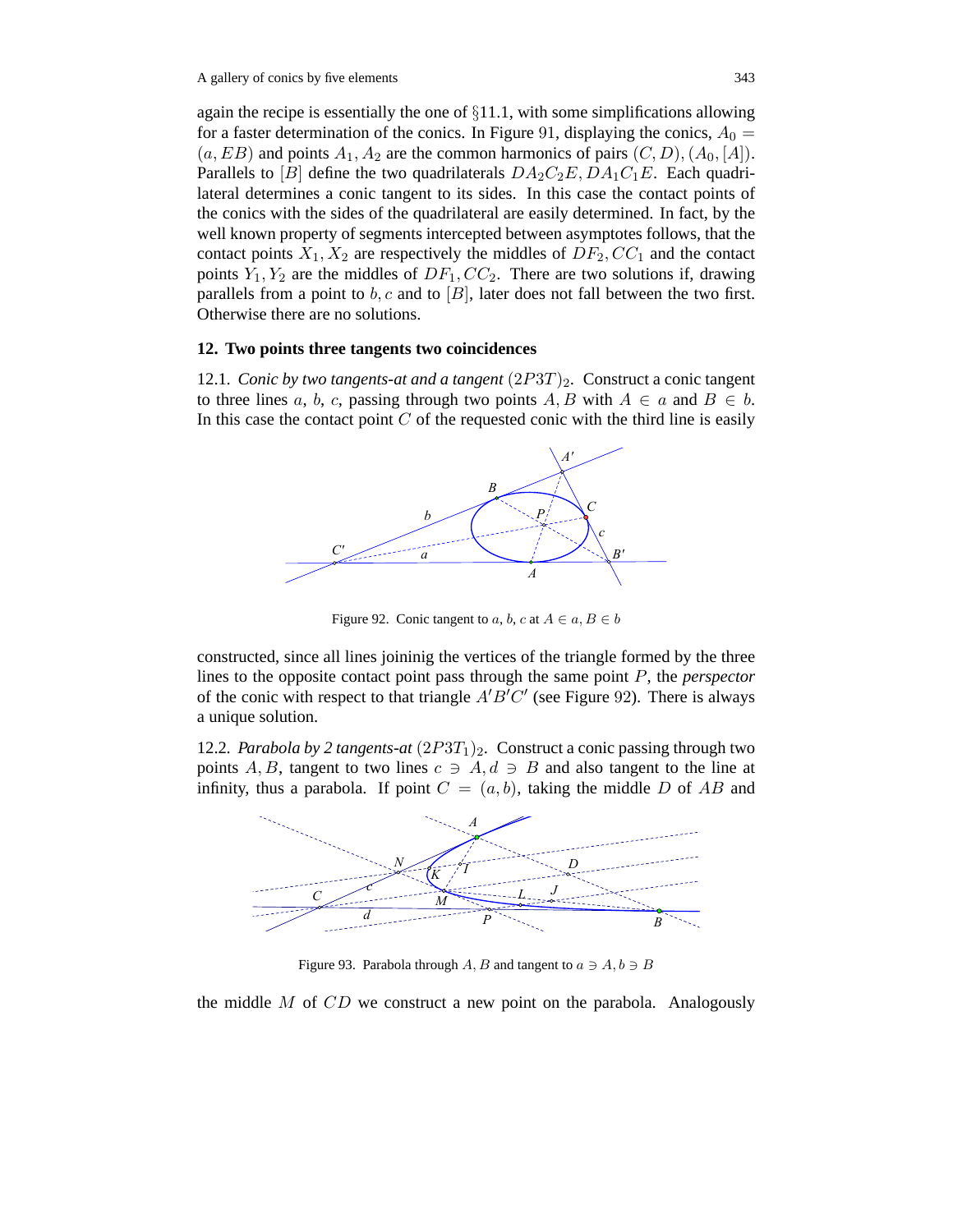are obtained new points  $K, L$  from the middles of  $MA, MB$  respectively. The parabola is led as a conic through the five points  $A, B, M, K, L$ . There is always one solution identified with one first-kind *Artzt parabola* of triangle ABC ([13, p. 518]). Triangle ABC is referred by times as an *Archimedes triangle* ([8, p. 239]).

12.3. Parabola 1 tangent 1 tangent-at, axis-direction  $(2P_13T_1)_1$ . Construct a conic passing through two points  $A, [B]$ , tangent to two lines  $c \ni A, d$  and tangent also to the line at infinity, thus, a parabola with axis parallel to  $[B]$ . One solution is to



Figure 94. The parabola tangent to  $d$  and  $c$  at  $A$  and axis direction  $[B]$ 

construct, as in the previous section, the direction GH of chords of the parabola, which are bisected by CB. Then, find the point  $A'$  on the parabola, such that  $AA'$ is parallel to  $GH$  and bisected by  $CB$ . Point A' is the contact point of the parabola with d and the construction reduces to that of  $(2P3T_1)_2$  of §12.2. There is always a unique solution.



Figure 95. Hyperbola with asymptote c tangent to  $d \ni B$  and tangent to e

12.4*. Hyperbola 1 asymptote 1 tangent 1 tangent-at*  $(2P_13T)_{1i}$ . Construct a conic passing through two points [A], B and tangent to three lines  $c \ni A, d \ni B, e$ . This is a hyperbola with one asymptote  $c$ , tangent to  $d$  at  $B$  and also tangent to  $e$ . The triangle CDE with sides the tangents c, d, e is known and the perspector  $P$  of the conic, tangent to the sides of this triangle, can be found (see Figure 95). In fact, draw from  $C = (d, e)$  parallel to the asymptote c and find its intersection P with BD, where  $D = (c, e)$ . If  $E = (c, d)$ , then line PE passes through the contact point F of e with the conic. The case, as the one of  $\S 12.1$ , has always a unique solution.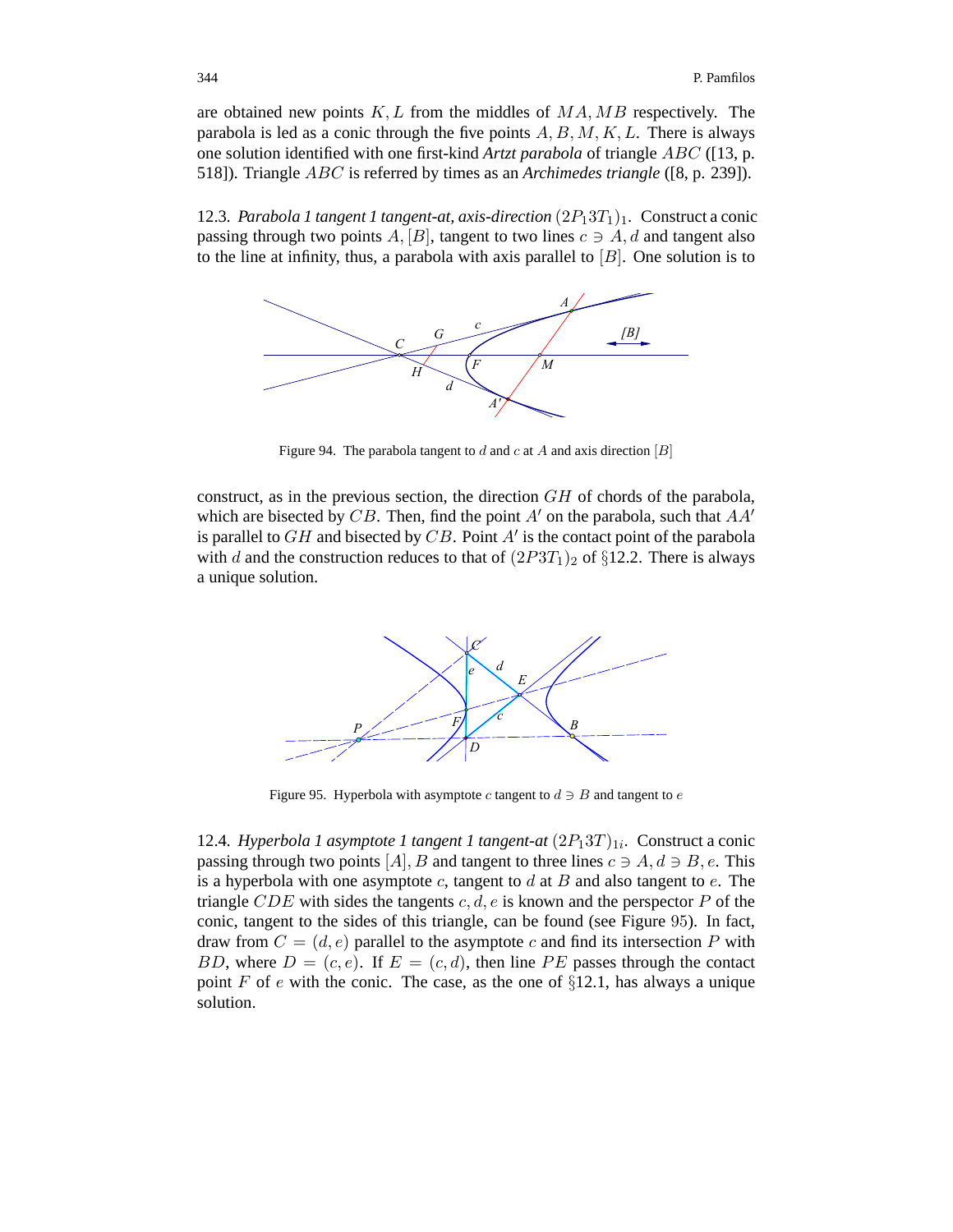

Figure 96. Hyperbola with asymptotes  $a, b$  and tangent  $c$ 

12.5*. Hyperbola 2 asymptotes 1 tangent*  $(2P_23T)_{2i}$ *.* Construct a conic passing through two points  $[A], [B]$  and tangent to three lines  $a \ni A, b \ni B, c$ . This is a hyperbola with given asymptotes  $a, b$  and a tangent  $c$ . This is an easy case, since the contact point of the tangent c is the middle F of DE, where  $D = (a, c), E = (b, c)$ . The parallel to a from  $F$  is the polar of  $D$  and the parallel to the other asymptote b from  $D$  intersects the first parallel at  $G$ . The middle  $H$  of  $DG$  is a point of the hyperbola. An analogous point can be constructed starting with  $E$ . Taking the symmetrics with respect to the center  $O = (a, b)$  of the hyperbola we have enough points to define the conic through five points. There is always a unique solution.

#### **13. One point four tangents one coincidence**

13.1*. Conic by one tangent-at and three tangents*  $(1P4T)_1$ *.* Construct a conic tangent to a given line a at a given point D and also tangent to three other lines  $b, c, e$ . The basic underlying structure results from Brianchon's theorem. In fact, consider the intersection point  $O$  of the diagonals of the quadrilateral  $BCGF$  defined by the



Figure 97. Conic tangent to  $a, b, c, e$ , passing through  $D \in a$ 

four lines (see Figure 97). According to Brianchon's theorem, the lines joining opposite contact points  $DE$ , MN intersect also at O. Thus, point E is constructible from the given data. Further, if  $K = (b, c), M = (a, e), I = (AM, DE)$ , the line MN of the other two contact points defines point  $J = (MN, AM)$ , such that  $(KLIJ) = -1$ . This allows the determination of J and from this the points  $M, N$ , by intersecting line  $JO$  with the sides  $b, c$ . The problem is thus reducible to  $(4P1T)_1$  of §8.1 and has one solution. The pencil involved here is the one of conics tangent to a at D and also tangent to b, c, appearing also in  $(2P3T)<sub>1</sub>$  of §11.1.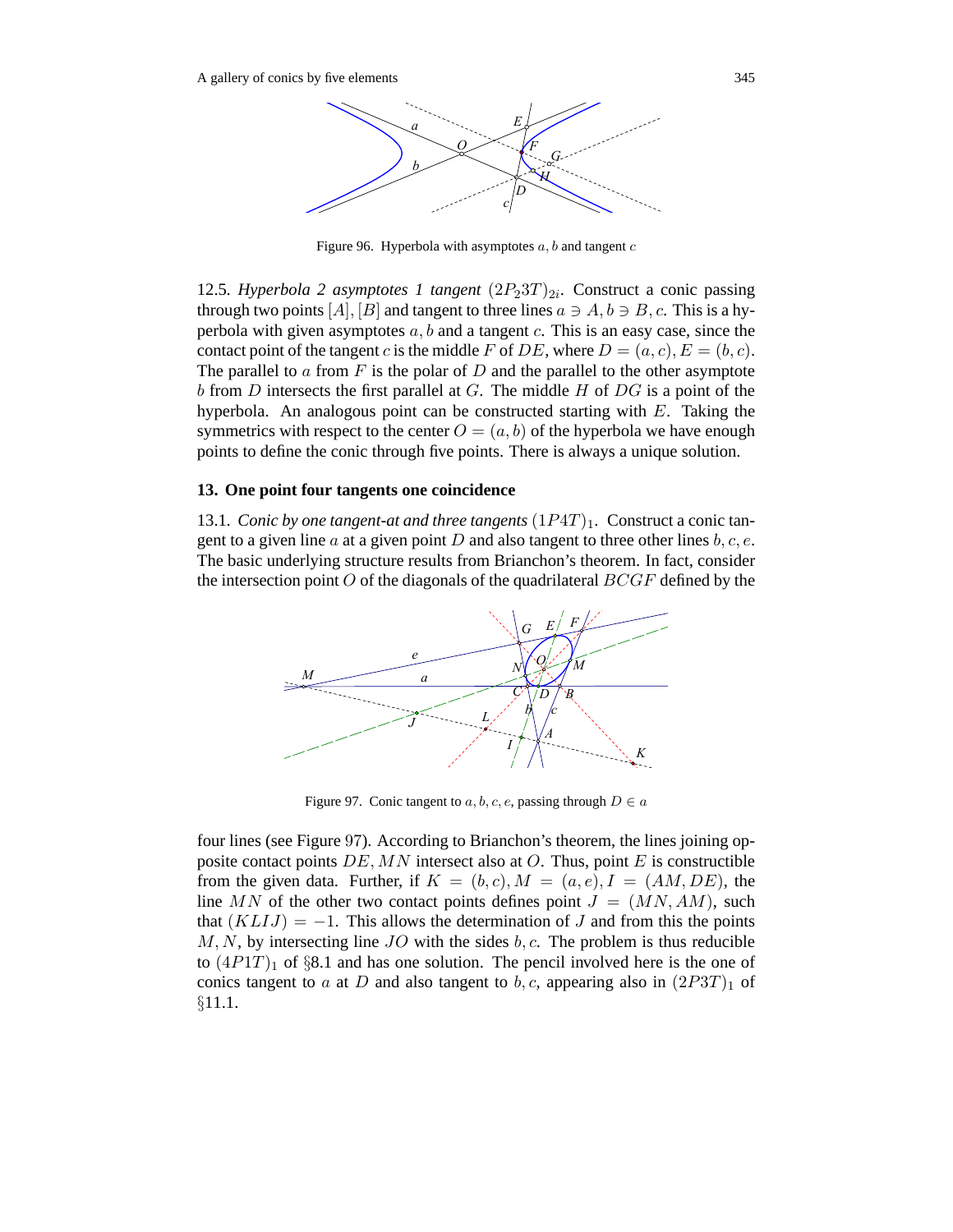*Remark.* Besides quadrangle  $BCGF$ , the complete quadrilateral, defined by lines  $a, b, c, e$ , contains also the quadrangles  $AGMB$ , whose diagonals intersect at L and  $CMFA$ , whose diagonals intersect at K. It is also easily seen, that the contact points  $N, E, M$  are the harmonic associates of D with respect to the diagonal triangle OLK of the complete quadrilateral. Thus the definition of  $N, E, M$  from D, does not depend on which one of the three quadrangles (and corresponding intersection of diagonals  $O, K$  or  $L$ ) we select to work with.

13.2*. Parabola by 1 tangent-at, 2 tangents*  $(1P4T_1)_1$ *.* Construct a conic tangent to the line at infinity, i.e. a parabola, tangent to line  $a$  at  $E \in a$  and tangent to two lines b, c. Here the construction is somewhat simpler than that of the previous case,



Figure 98. Parabola tangent to a at E and tangent to b, c

because of the nice properties of parabolas. In fact, let  $O$  be the intersection of the parallels from  $B$  to  $b$  and from  $C$  to  $c$  (see Figure 98). Then the line  $EO$  is parallel to the axis of the parabola. Having the direction of the axis, we can construct more points on the parabola using the method of  $(2P_13T_1)$  of §11.3. Using this we can find the direction of the chords bisected by the parallel to the axis from  $B$  and determine the contact point  $F$  with line  $c$ . Analogously we can find the contact point  $G$  of  $b$ , and from these points by similar methods find other arbitrary many points on the parabola. Alternatively, we can use the fact that points  $\{F, G, O\}$ are collinear and the line  $d$ , carrying them, intersects line  $BC$  at the harmonic conjugate  $E' = E(B, C)$ . There is always a unique solution.

13.3*. Parabola by axis-direction, 3 tangents*  $(1P_14T_1)$ *.* Construct a conic tangent to the line at infinity, i.e. a parabola, tangent to three lines  $a, b, c$  and passing through  $[D]$ , i.e. with given axis-direction. This is a case similar to the previous one. Again we construct the intersection point O of the parallels to  $b, c$  from the



Figure 99. Parabola tangent to  $a, b, c$  with given axis-direction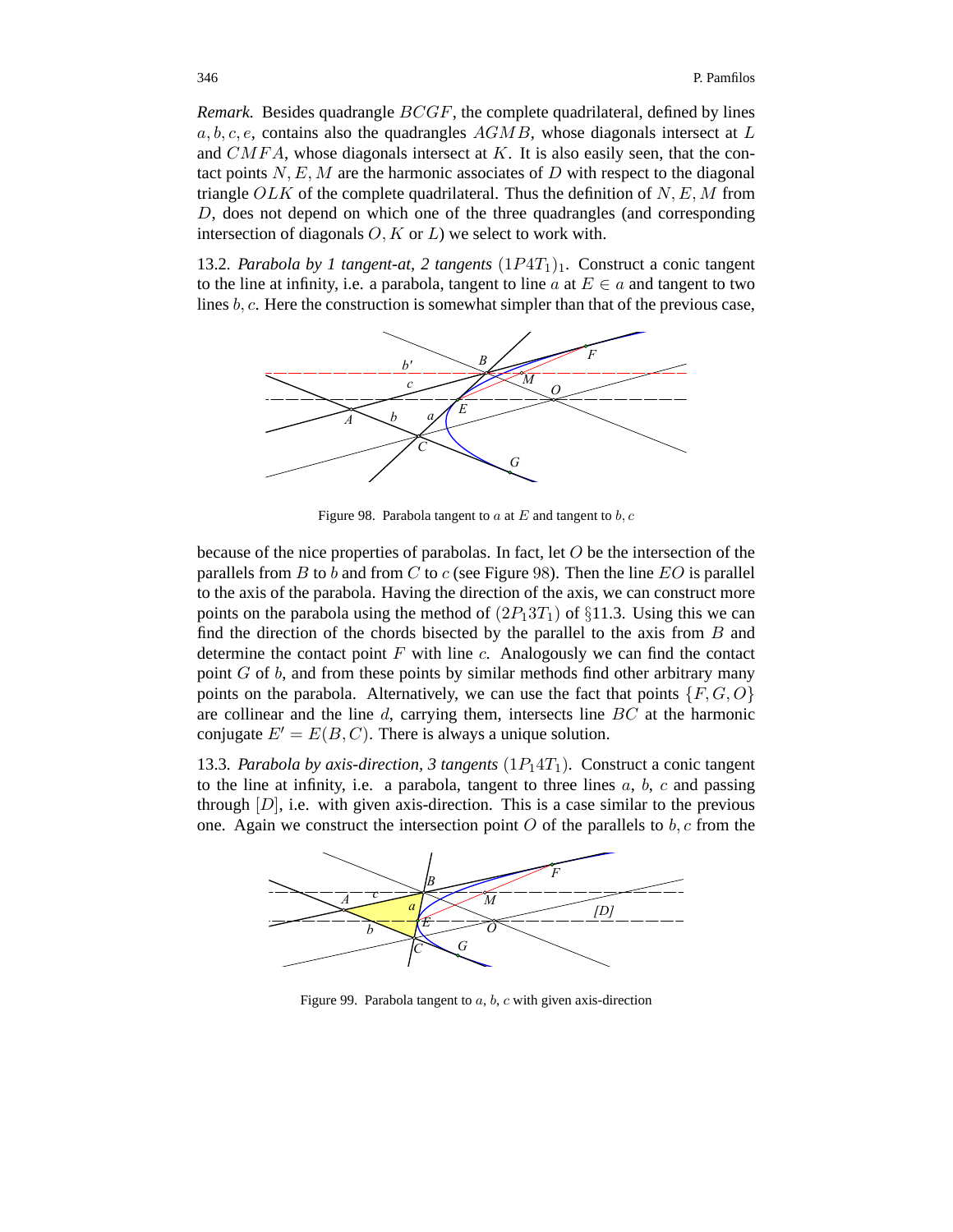opposite vertices. The line through  $O$ , parallel to the given axis-direction, determines now on  $\alpha$  the contact point  $E$  with the parabola. From there the construction of the other contact points  $F, G$  with sides  $c, b$  and the completion of the parabola construction is the one described in the previous section. There is always a unique solution.

13.4*. Hyperbola, 1 asymptote, 3 tangents*  $(1P_14T)_i$ *.* Construct a conic tangent to line e at its point at infinity  $[E]$ , i.e. a hyperbola with an asymptote e, and tangent to three lines a, b, c. In analogy to  $\S 13.1$  we can find the contact points of the



Figure 100. Hyperbola tangent to  $a, b, c$  with asymptote  $e$ 

three tangents with the hyperbola. In fact, consider the intersection point  $P$  of the diagonals of quadrilateral  $FGHI$ , whose all sides are given and are tangents to the hyperbola. By Brianchon's theorem, the line  $e'$  parallel to the asymptote  $e$  from point P will intersect the side a of the quadrilateral at its contact point A with the hyperbola (see Figure 100). Consider now an arbitrary line  $h$  and its intersection points  $A' = (e', h), I' = (IG, h), F' = (FH, h)$ . The other chord of contactpoints BC will intersect line h at the harmonic conjugate B' of A' with respect to  $(I', F')$ . Thus, B' is constructible from the given data, and drawing PB' we determine the positions  $B, C$  of the contact points on the tangents  $b, c$  respectively. Having one asymptote and the contact points on the tangents, we can determine the other asymptote, the center, and, by symmetry to that center, three more points on the conic. The method is described already in  $(3P_12T)_{1i}$  of §10.3. There is always one solution.

## **References**

- [1] H. F. Baker, *An introduction to Plane Geometry*, Chelsea publishing company, New York, 1971.
- [2] M. Berger, *Geometry*, volumes I, II, Springer Verlag, Heidelberg, 1987.
- [3] M. Chasles. Construction des coniques qui satisfont a cinq conditions, *Comptes Rendues de l'Academie des Sciences*, Paris, 58 (1864) 297–308.
- [4] M. Chasles, *Traite de Sections Coniques*, Gauthier-Villars, Paris, 1865.
- [5] H. S. M. Coxeter, *Introduction to Geometry*, John Wiley and Sons Inc., New York, 1961.
- [6] H. S. M. Coxeter, The problem of Apollonius, *Amer. Math. Monthly*, 75 (1968) 5–15.
- [7] L. Cremona, *Elements of Projective Geometry*, Clarendon Press, Oxford, 1893.